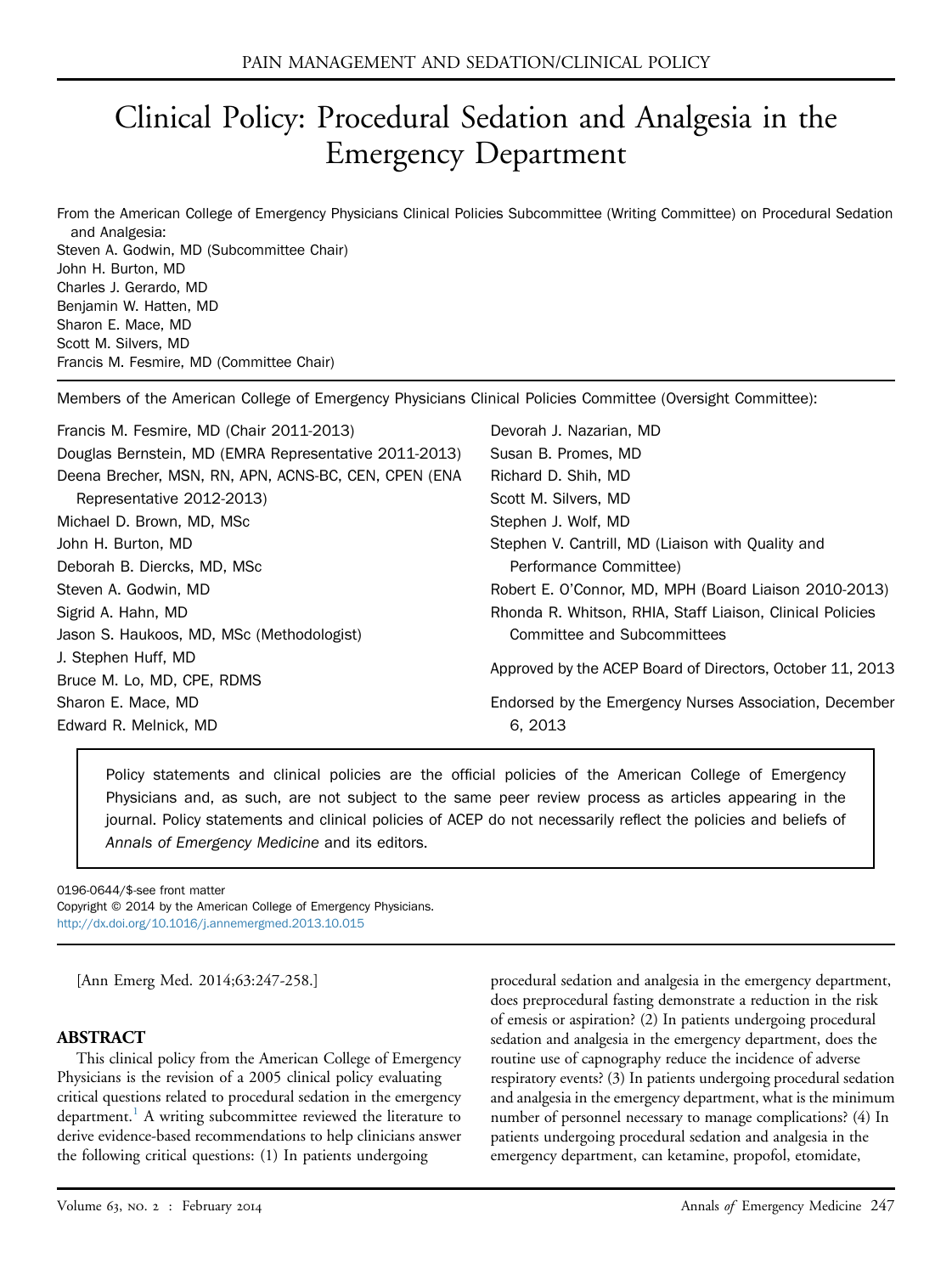dexmedetomidine, alfentanil and remifentanil be safely administered? A literature search was performed, the evidence was graded, and recommendations were given based on the strength of the available data in the medical literature.

## INTRODUCTION

Procedural sedation and analgesia is a common emergency department (ED) clinical practice that alleviates pain, anxiety, and suffering for patients during medical procedures. Effective sedation enhances the performance of these procedures, with improvements in the patient and medical provider experience. Procedural sedation involves administering sedative or dissociative agents with or without the concomitant delivery of analgesic agents.

The practice of emergency medicine requires physicians to have expertise in critical care skills, including advanced airway management, cardiovascular and ventilator resuscitation techniques, and analgesia. Expertise in procedural sedation and analgesia is included as a core competency in emergency medicine residency training, as well as pediatric emergency medicine fellowships. $2-4$ 

Procedural sedation and analgesia continues to be a topic that attracts a great deal of attention by policymaking entities within medical specialties, as well as regulatory agencies.<sup>[5-8](#page-8-2)</sup> Given the frequent use of procedural sedation and analgesia by emergency physicians, as well as the continued development of research and clinical evidence for this practice, the Clinical Policies Committee of the American College of Emergency Physicians (ACEP) has developed this revision of the previous clinical policy.<sup>[1](#page-8-0)</sup>

Since the previous ACEP clinical policy on procedural sedation and analgesia, $\frac{1}{2}$  a great deal of literature has been published addressing clinical procedural sedation and analgesia practice both within the field of emergency medicine and by other specialties. The Centers for Medicare & Medicaid Services (CMS) has issued revised hospital anesthesia services interpretive guidelines that address the broad categorization of anesthesia and analgesia while noting that the level of sedation for specific sedation agents may vary in accordance with dosing, patient selection, and route of administration.<sup>[5](#page-8-2)</sup> This revised language is particularly helpful in light of specific short-acting sedatives, such as propofol, that have clinical use as a procedural sedation and analgesia medication outside of the operative and procedure suites. The CMS guidelines note that "for some medications there is no bright line that distinguishes when their pharmacological properties bring about the physiologic transition from the analgesic to the anesthetic effects."<sup>[5](#page-8-2)</sup> The CMS guidelines emphasize that hospital policies must be based on nationally recognized guidelines; the source of the guidelines may include a number of specialty organizations, including ACEP. As noted by CMS: "The ED is a unique environment where patients present on an unscheduled basis with often very complex problems that may require several emergent or urgent interventions to proceed simultaneously to prevent further morbidity or mortality."<sup>[9](#page-8-3)</sup> The unique procedural sedation and analgesia qualifications of

emergency physicians are also recognized by CMS: "...emergency medicine-trained physicians have very specific skill sets to manage airways and ventilation that is necessary to provide patient rescue. Therefore, these practitioners are uniquely qualified to provide all levels of analgesia/sedation and anesthesia (moderate to deep to general)."<sup>[9](#page-8-3)</sup>

Critical questions relevant to the current practice of emergency medicine were developed for this revision, which addresses these critical questions in addition to offering a summary of recent concepts, agents, and developments in procedural sedation and analgesia.

### DEFINITIONS

Procedural sedation should be viewed as a treatment strategy for the administration of sedative or analgesic medications to intentionally suppress a patient's level of consciousness. The intended sedation depth should vary in accordance with the specific needs of the patient and procedure. Sedation depths of "mild," "moderate," and "deep" levels of altered consciousness are frequently cited in the medical literature. These descriptors should be visualized as depressed levels of consciousness along a continuum of sedation that leads to general anesthesia. This clinical policy includes items classified by CMS as anesthesia services including sedation and anesthesia.<sup>[5](#page-8-2)</sup>

Procedural sedation and analgesia: Procedural sedation and analgesia refers to the technique of administering sedatives or dissociative agents with or without analgesics to induce an altered state of consciousness that allows the patient to tolerate painful or unpleasant procedures while preserving cardiorespiratory function.<sup>[1](#page-8-0)</sup> The intent of the sedation, not necessarily the agent itself, determines whether medication is being delivered to relieve anxiety (anxiolysis) or to facilitate a specific procedure as with procedural sedation.

Minimal sedation: Minimal sedation describes a patient with a near-baseline level of alertness, a pharmacologically induced state during which patients respond normally to verbal commands. Although cognitive function and coordination might be impaired, ventilatory and cardiovascular functions are unaffected.<sup>[5,10](#page-8-2)</sup> In the ED, minimal sedation is commonly administered to facilitate minor procedures.

Moderate sedation: Moderate sedation is a pharmacologically induced depression of consciousness during which patients respond purposefully to verbal commands, either alone or accompanied by light tactile stimulation. No interventions are required to maintain a patent airway, and spontaneous ventilation is adequate. Cardiovascular function is usually maintained.<sup>[1,5,10](#page-8-0)</sup> Moderatesedation patients often exhibit eyelid ptosis, slurred speech, and delayed or altered responses to verbal stimuli. Event amnesia will frequently occur under moderate sedation levels. In the ED, moderate sedation is commonly achieved with a benzodiazepine, often in conjunction with an opioid such as fentanyl.

Dissociative sedation: Dissociative sedation is a trance-like cataleptic state characterized by profound analgesia and amnesia, with retention of protective airway reflexes, spontaneous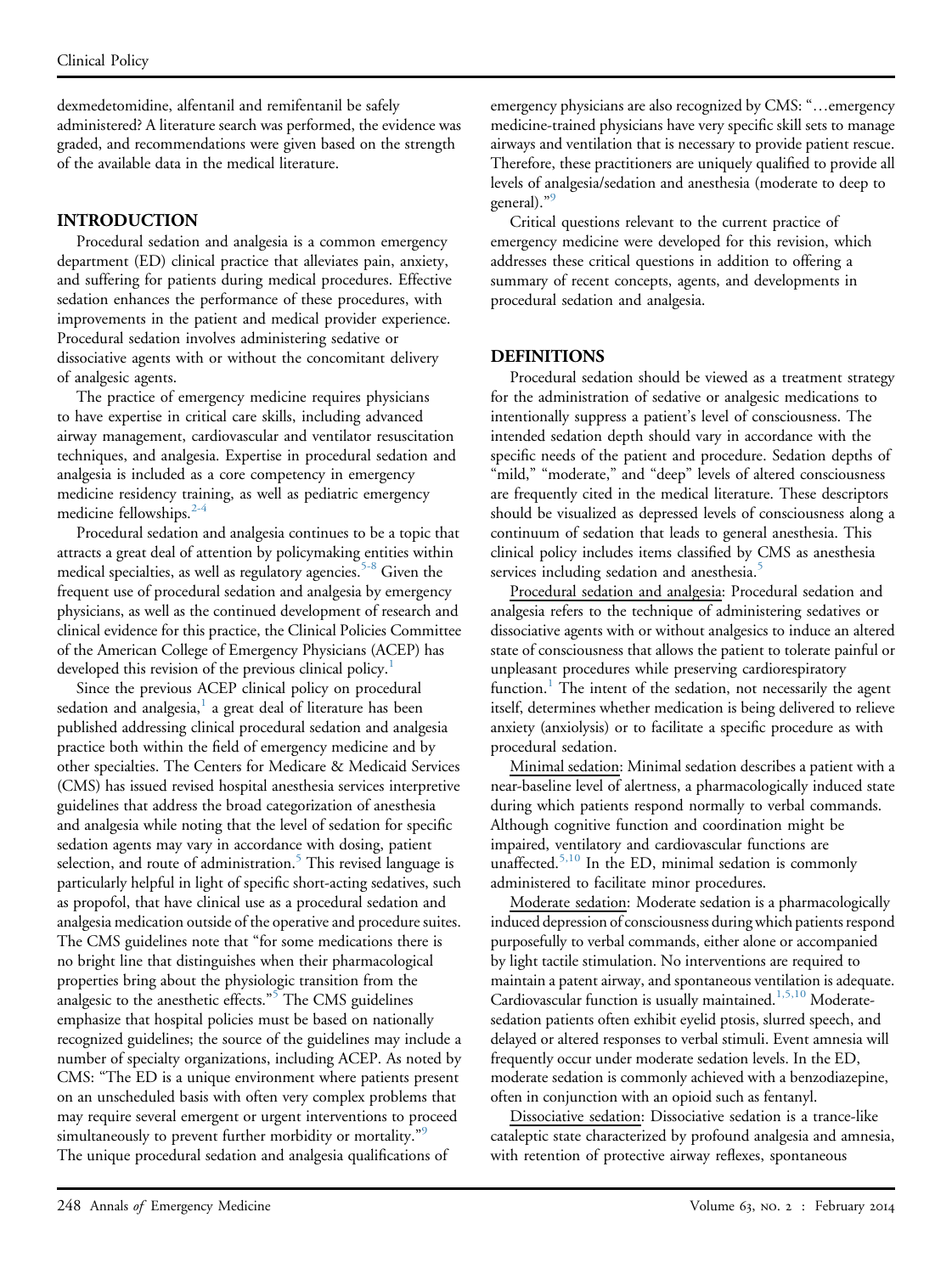respirations, and cardiopulmonary stability.<sup>[1,11](#page-8-0)</sup> In the ED, ketamine is commonly administered to evoke dissociative levels of sedation. Dissociative state can facilitate moderate to severely painful procedures, as well as procedures requiring immobilization in uncooperative patients.

Deep sedation: Deep sedation is a pharmacologically induced depression of consciousness during which patients cannot be easily aroused but respond purposefully after repeated or painful stimulation. The ability to independently maintain ventilatory function may be impaired. Patients may require assistance in maintaining a patent airway and spontaneous ventilation may be inadequate. Cardiovascular function is usually maintained.<sup>[1,5,10](#page-8-0)</sup> Monitoring for deep sedation encounters should emphasize the potential for reduction in ventilation and cardiovascular complications, including changes to pulse rate, heart rhythm, and blood pressure.

Deep sedation is commonly achieved with short-acting sedative agents such as propofol, etomidate, or a benzodiazepine. For painful procedures, an opioid such as fentanyl or morphine sulfate may be used in concert with the sedative. Many recent studies have described the use of ketamine administered with propofol to evoke deep sedation levels during painful ED procedures.<sup>[11-20](#page-8-4)</sup>

General anesthesia: General anesthesia describes a depth of sedation characterized by unresponsiveness to all stimuli and the absence of airway protective reflexes, a pharmacologically induced loss of consciousness during which patients are not arousable, even by painful stimulation. The ability to independently maintain ventilatory function is often impaired. Patients often require assistance in maintaining a patent airway, and positive-pressure ventilation may be required because of depressed spontaneous ventilation or drug-induced depression of neuromuscular function. Cardiovascular function may be impaired.<sup>[1,5,10](#page-8-0)</sup>

# METHODOLOGY

This clinical policy was created after careful review and critical analysis of the medical literature. Searches of MEDLINE, MEDLINE InProcess, Cochrane Systematic Review Database, and Cochrane Database of Clinical Trials were performed. All searches were limited to English-language sources, human studies, pediatrics, and adults. Specific key words/phrases and years used in the searches are identified under each critical question. In addition, relevant articles from the bibliographies of included studies and more recent articles identified by committee members and reviewers were included.

This policy is a product of the ACEP clinical policy development process, including expert review, and is based on the existing literature; when literature was not available, consensus of emergency physicians was used. Expert review comments were received from emergency physicians, pediatric emergency physicians, toxicologists, a pediatric anesthesiologist, a pharmacist, and individual members of the American Academy of Pediatrics, the American College of Medical Toxicology, ACEP's Emergency Medicine Practice Committee, Medical-Legal Committee, and Pediatric Emergency Medicine

Committee, ACEP's Toxicology Section, and ACEP's Emergency Medicine Workforce Section. The draft was also open to comments from ACEP membership through EM Today. Their responses were used to further refine and enhance this policy; however, their responses do not imply endorsement of this clinical policy. Clinical policies are scheduled for revision every 3 years; however, interim reviews are conducted when technology or the practice environment changes significantly. ACEP was the funding source for this clinical policy.

## Assessment of Classes of Evidence

All articles used in the formulation of this clinical policy were graded by at least 2 subcommittee members and assigned a Class of Evidence. In doing so, subcommittee members assigned design classes to each article, with design 1 representing the strongest study design and subsequent design classes (eg, design 2, design 3) representing respectively weaker study designs for therapeutic, diagnostic, or prognostic clinical reports, or meta-analyses (Appendix A). Articles were then graded on dimensions related to the study's methodological features, including but not necessarily limited to randomization processes, blinding, allocation concealment, methods of data collection, outcome measures and their assessment, selection and misclassification biases, sample size, and generalizability. Using predetermined formulas related to the study's design, methodological quality, and applicability to the critical question, articles received a final Class of Evidence grade (ie, Class I, Class II, Class III, or Class X) (Appendix B). Articles identified with fatal flaws or that were not applicable to the critical question received a Class of Evidence grade "X" and were not used in formulating recommendations for this policy. Grading was done with respect to the specific critical questions; thus, the level of evidence for any one study may vary according to the question. As such, it was possible for a single article to receive different Classes of Evidence as different critical questions were answered from the same study. Questionspecific Classes of Evidence grading may be found in the Evidentiary Table (available online at [www.annemergmed.com](http://www.annemergmed.com)).

### Translation of Classes of Evidence to Recommendation Levels

Strength of recommendations regarding each critical question were made by subcommittee members using results from strength of evidence grading, expert opinion, and consensus among subcommittee members according to the following guidelines:

Level A recommendations. Generally accepted principles for patient care that reflect a high degree of clinical certainty (ie, based on evidence from 1 or more Class of Evidence I or multiple Class of Evidence II studies).

Level B recommendations. Recommendations for patient care that may identify a particular strategy or range of strategies that reflect moderate clinical certainty (ie, based on evidence from 1 or more Class of Evidence II studies or strong consensus of Class of Evidence III studies).

Level C recommendations. Recommendations for patient care that are based on evidence from Class of Evidence III studies or, in the absence of any adequate published literature, based on expert consensus. In instances in which consensus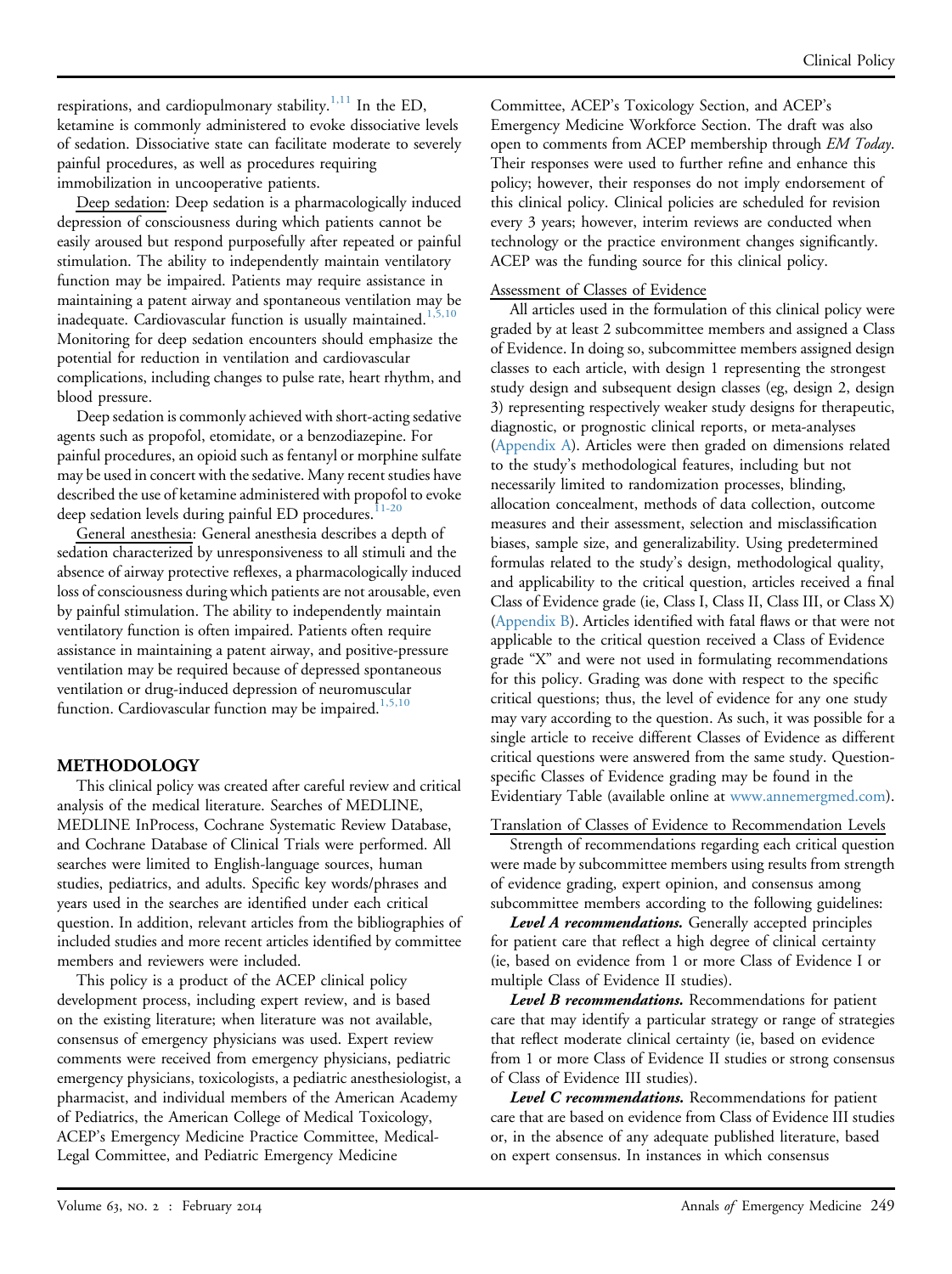recommendations are made, "consensus" is placed in parentheses at the end of the recommendation.

There are certain circumstances in which the recommendations stemming from a body of evidence should not be rated as highly as the individual studies on which they are based. Factors such as heterogeneity of results, uncertainty about effect magnitude and consequences, and publication bias, among others, might lead to such a downgrading of recommendations.

When possible, clinically oriented statistics (eg, likelihood ratios, number needed to treat) were presented to help the reader better understand how the results may be applied to the individual patient. For a definition of these statistical concepts, see Appendix C.

This policy is not intended to be a complete manual on the evaluation and management of patients undergoing procedural sedation and analgesia but rather a focused examination of critical issues that have particular relevance to the current practice of emergency medicine.

It is the goal of the Clinical Policies Committee to provide an evidence-based recommendation when the medical literature provides enough quality information to answer a critical question. When the medical literature does not contain adequate empirical data to answer a critical question, the members of the Clinical Policies Committee believe that it is equally important to alert emergency physicians to this fact.

Recommendations offered in this policy are not intended to represent the only diagnostic or management options available to the emergency physician. ACEP clearly recognizes the importance of the individual physician's judgment and patient preferences. Rather, this guideline defines for the physician those strategies for which medical literature exists to provide support for answers to the critical questions addressed in this policy.

Scope of Application. This guideline is intended for physicians working in EDs.

**Inclusion Criteria.** This guideline is intended for patients of all ages in the ED who have emergent or urgent conditions that require pain and/or anxiety management to successfully accomplish an interventional or diagnostic procedure and for high-risk patients (eg, those with underlying cardiopulmonary disorders, multiple trauma, head trauma, who have ingested a central nervous system depressant such as alcohol), with the understanding that these patients are at increased risk of complications from procedural sedation and analgesia.

**Exclusion Criteria.** This guideline is not intended for patients receiving inhalational anesthetics, patients who receive analgesia for pain control without sedatives, patients who receive sedation solely for the purpose of managing anxiolysis and behavioral emergencies, and patients who are intubated.

# CRITICAL QUESTIONS

1. In patients undergoing procedural sedation and analgesia in the emergency department, does preprocedural fasting demonstrate a reduction in the risk of emesis or aspiration?

# Recommendations

#### Level A recommendations. None specified.

Level B recommendations. Do not delay procedural sedation in adults or pediatrics in the ED based on fasting time. Preprocedural fasting for any duration has not demonstrated a reduction in the risk of emesis or aspiration when administering procedural sedation and analgesia.

Level C recommendations. None specified.

Key words/phrases for literature searches: conscious sedation, sedation, procedural sedation, procedural analgesia, moderate sedation, deep sedation, fasting, gastric emptying, complication, aspiration, emesis, and variations and combinations of the key words/phrases; years January 2004 to May 2012.

Emesis or aspiration during procedural sedation in the ED is rare. $21$  For healthy patients undergoing elective sedation/ analgesia, other professional society guidelines outside of emergency medicine recommend a 2-hour fasting time for clear liquids, 4-hour fasting time for breast milk, and a 6-hour fasting time for solids. However, the guidelines are based on the extrapolation of general anesthesia cases in the operating room, in which airway manipulation during intubation and extubation increases the aspiration risk. Thus, it is not clear whether applying these guidelines to ED procedural sedation and analgesia reduces the risk of emesis or aspiration. Moreover, even within the framework of these guidelines, emergent sedations are an exclusion from fasting requirements.<sup>[22](#page-9-1)</sup>

As a result, guidelines for elective procedures in the operating room (eg, nothing by mouth, preoperative fasting guidelines) are not directly applicable in the ED. In addition, multiple other practice guidelines and systematic reviews do not find evidence to support a specific fasting period before ED procedural sedation. Two systematic reviews<sup>[23,24](#page-9-2)</sup> and 2 practice advisories<sup>[11,25](#page-8-4)</sup> acknowledge the lack of evidence to support specific preprocedural fasting requirements.

Four Class II trials with pediatric patients<sup>[26-29](#page-9-3)</sup> and 1 Class II trial with adult and pediatric patients $30$  examined the effect of fasting time (0 to  $>8$  hours) on emesis and aspiration during ED procedural sedation. None of these studies demonstrated a significant difference in rates of emesis or aspiration when comparing fasting times. In addition, no serious adverse events caused by emesis or aspiration were found. The current evidence does not support the rationale put forth in the non–emergency medicine guidelines that adhering to a minimum fasting time reduces adverse events in ED procedural sedation.

Roback et al<sup>[26](#page-9-3)</sup> performed a single-center study of  $1,555$ pediatric patients undergoing procedural sedation with ketamine, midazolam, midazolam/ketamine, midazolam/fentanyl, and a small number of other agents. The study found no relationship between fasting time and the proportion of patients with adverse events. Respiratory adverse events were defined as apnea, laryngospasm, pulse oximetry less than 90% on room air at the elevation of the study site (5,280 feet), and aspiration. Any adverse events (vomiting or adverse respiratory event) occurred in 12.0% in the 0- to 2-hour group, 16.4% in the 2- to 4-hour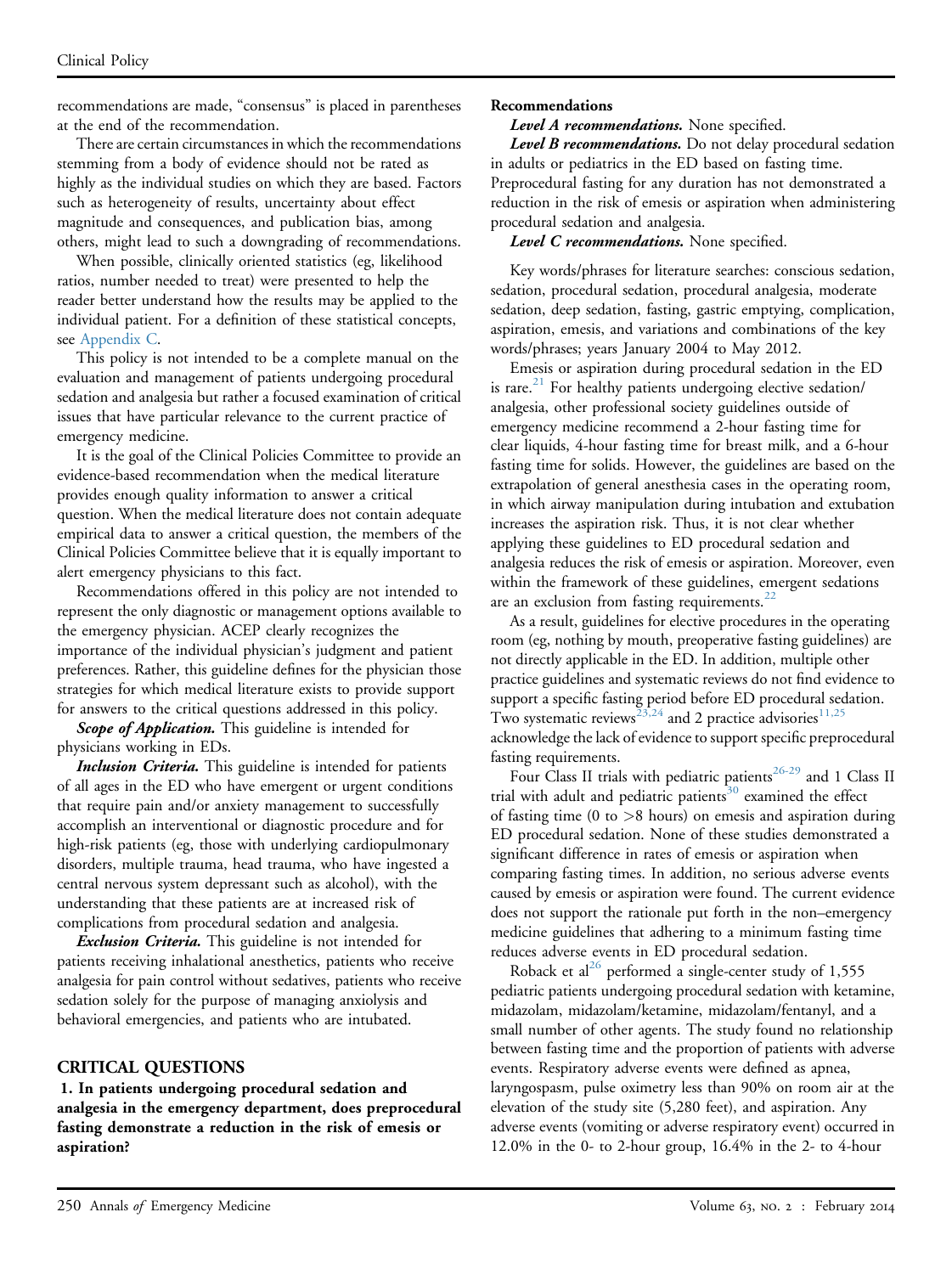group, 14.0% in the 4- to 6-hour group, 14.6% in the 6- to 8-hour group, and 14.5% in the greater than 8 hours group. Using the group that fasted 0 to 2 hours as the reference group, the difference in proportion of any adverse events was 4.3% in the 2- to 4-hour group, 2.0% in the 4- to 6-hour group, 2.6% in the 6- to 8-hour group, and 2.5% in the greater than 8 hours group. There were no aspiration events documented in the entire cohort of 1,555 patients.

Treston<sup>[27](#page-9-5)</sup> included 257 pediatric patients undergoing procedural sedation with ketamine. In this study also, fasting time did not correlate with the incidence of emesis, which occurred in 6.6% in the 1 hour or less fasting group, 14.0% in the 1- to 2-hour fasting group, and 15.7% in the 3 hours or greater group. Using the group that fasted 1 hour or less as the reference group, the difference in proportion of vomiting in the 1- to 2-hour fasting group was 7.3%; in the 3-hour or greater group, 9.1%. No clinically detectable aspiration occurred, and no airway maneuvers or suctioning was required.

Babl et al<sup>[28](#page-9-6)</sup>conducted a study of 218 consecutive pediatric patients undergoing procedural sedation with nitrous oxide. Fasting guidelines for solids were not met by 71.1% of the patients. There was no statistical difference in incidence of emesis, which occurred in 7.1% of patients who did not meet fasting guidelines for solids compared with 6.3% in those who met guidelines. Serious adverse events were defined as pulse oximetry less than 95%, apnea, stridor, airway misalignment requiring repositioning, laryngospasm, bronchospasm, cardiovascular instability, pulmonary aspiration, unplanned hospital admission, endotracheal intubation, permanent neurologic injury, or death. There were no serious adverse events observed.

McKee et al<sup>29</sup> examined 471 pediatric patients undergoing procedural sedation with ketamine, in which presedation oral analgesic administration was recorded. In this Class II study, 42.7% of patients received oral analgesics within 6 hours of sedation. Emesis occurred in 5.0% of patients who received oral analgesics compared with 2.6% of patients who did not receive oral analgesics. Additional adverse events recorded were hypoxia (desaturation requiring supplemental oxygen), hypoventilation, laryngospasm, apnea, bradycardia, or tachycardia. Total adverse events were similar for patients receiving oral analgesia (5.0%) and those not receiving oral analgesia (5.6%). The authors did not report episodes of intubation, aspiration, unplanned admission, or death, although these were not explicit outcome measures in the study.

Bell et al $30$  followed 400 adult and pediatric patients undergoing procedural sedation with propofol. The authors found that 70.5% of those enrolled did not meet American Society of Anesthesiologists (ASA) fasting guidelines for solids or liquids. They identified no significant difference between the groups meeting and not meeting fasting guidelines with respect to adverse events that included emesis and respiratory interventions. Emesis occurred in 0.4% of patients who did not meet fasting guidelines compared with 0.8% of those who met guidelines. The combined endpoint of respiratory adverse events was defined as transient apnea, pulse oximetry less than 95%,

respiratory rate less than 12 breaths/min, elevated end-tidal carbon dioxide (ETCO<sub>2</sub>) greater than 10 mm Hg, vomiting, and aspiration. Respiratory adverse events occurred in 22.4% of patients who did not meet fasting guidelines compared with 19.5% of those who met guidelines. With only 2 episodes of emesis and no aspiration events, this combined endpoint was driven primarily by interventions less likely to be related to fasting, such as respiratory depression and desaturation. The combined endpoint of respiratory interventions was defined as basic airway maneuvers, Guedel/bag-valve-mask, and suctioning. Respiratory interventions occurred in 33.3% of patients who did not meet fasting guidelines compared with 24.6% of those who met guidelines. With only 3 interventions requiring suctioning, this combined endpoint is predominantly weighted by basic airway and bag-valve-mask interventions, which are less likely to be affected by fasting. There were no aspiration events, intubations, laryngeal mask airway insertions, or unplanned admissions related to sedation or recovery in either group.

Future research should focus on the identification of a potential high-risk population that might benefit from a fasting time or a sedation agent with better efficacy after patient fasting if such a delay is to be relevant in any ED procedural sedations. In addition, research into the harms of enforcing fasting periods would bring balance to the literature. Concerns about procedural difficulty, ED resource utilization, and pediatric hypoglycemia related to enforced fasting periods for ED procedural sedation have not been evaluated.

#### 2. In patients undergoing procedural sedation and analgesia in the emergency department, does the routine use of capnography reduce the incidence of adverse respiratory events?

#### Recommendations

Level A recommendations. None specified.

Level B recommendations. Capnography\* may be used as an adjunct to pulse oximetry and clinical assessment to detect hypoventilation and apnea earlier than pulse oximetry and/or clinical assessment alone in patients undergoing procedural sedation and analgesia in the ED.

\*Capnography includes all forms of quantitative exhaled carbon dioxide analysis.

Level C recommendations. None specified.

Key words/phrases for literature searches: sedation, procedural sedation and analgesia, conscious sedation, moderate sedation, deep sedation, capnography, end tidal carbon dioxide, complications, adverse events, and variations and combinations of the key words/phrases; years January 2004 to May 2012.

Capnography allows continuous measurement of exhaled carbon dioxide and displays the resulting waveform graphically. It provides an advantage over pulse oximetry alone by identifying respiratory depression more consistently. Capnometry is the numeric display of exhaled carbon dioxide concentrations.  $ETCO<sub>2</sub>$  is the highest value of carbon dioxide measured during the end of expiration of each breath. These measurements can be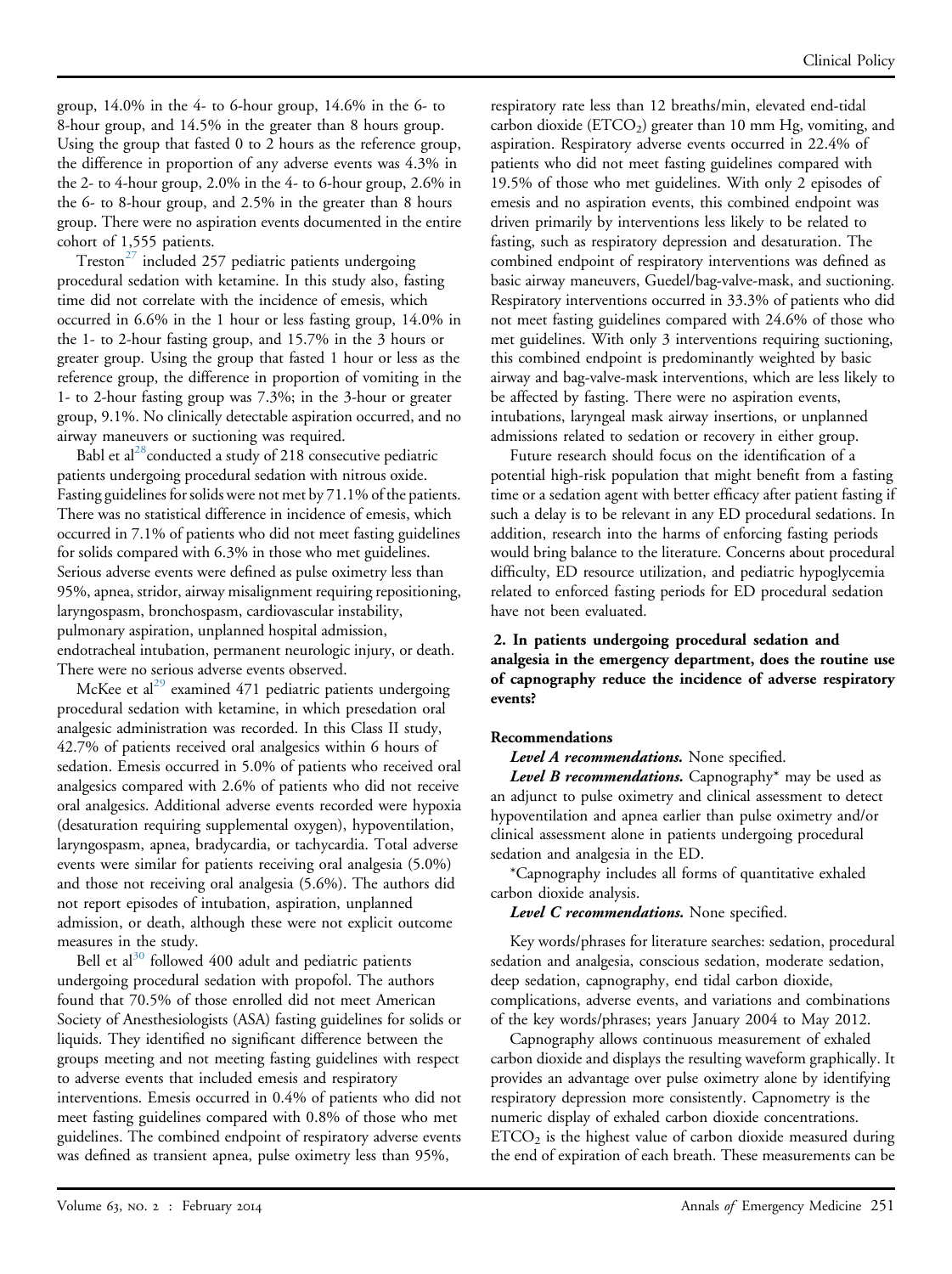used to assess the adequacy of ventilation during procedural sedation and analgesia. Detectable respiratory events such as hypoxia, respiratory depression, and/or apnea are common and may be precursors of more serious events during procedural sedation and analgesia.<sup>31-33</sup> Monitoring of  $ETCO<sub>2</sub>$  detects hypoventilation earlier than methods such as pulse oximetry and pulse rate alone, particularly when supplemental oxygen is **administered.<sup>[34-38](#page-9-9)</sup> However, adverse respiratory events leading to** serious patient-centered outcomes, such as aspiration, unplanned intubation, or cardiac arrest, are exceedingly rare events in procedural sedation and analgesia both within and outside of the ED.<sup>[39,40](#page-9-10)</sup> In an attempt to minimize these adverse events further, the routine use of capnography monitoring during all procedural sedation and analgesia has been recommended.<sup>7,4</sup> Both the diagnostic monitoring performance and clinical benefit of capnography have been studied.<sup>[31-36](#page-9-8)</sup>

Waugh et al $34$  published a Class III meta-analysis of capnography as a monitoring device. This systematic review included 5 studies, 3 Class III studies performed in the ED,  $35-37$ one Class III study performed outside of the ED,<sup>[38](#page-9-12)</sup> and a study graded an X for this question.<sup>[42](#page-9-13)</sup> This meta-analysis reported improved diagnostic performance with capnography. In the meta-analysis, capnography was 17.6 (95% confidence interval [CI] 2.5 to 122) times more likely to detect respiratory depression than standard monitoring alone. This meta-analysis is limited by the range of definitions across studies of hypoxia and respiratory depression, capnography results used in the definition of respiratory depression leading to incorporation bias, individual single-center studies of limited power, and results showing significant heterogeneity. Results of each of the included studies in the meta-analysis were graded and are discussed below.

The first ED trial, a Class III study in 2002 by Miner et al,<sup>[35](#page-9-11)</sup> demonstrated that all episodes of respiratory depression were detected by carbon dioxide monitoring, whereas pulse oximetry detected only 33%. There was no correlation between capnography and provider observation as measured by the Observer Assessment of Alertness/Sedation Scale.

The second Class III ED study was performed by Burton et al<sup>[36](#page-9-14)</sup> in 2006. In this study of 60 patients, 60% had abnormal  $\rm ETCO_2$ levels, and 56% of these went on to have respiratory events defined broadly as ranging from oxygen desaturation below 92%, to any intervention, including supplemental oxygen, directed verbal stimuli, repositioning, and/or bag-mask-valve ventilation as a result of hypoventilation or apnea.  $ETCO<sub>2</sub>$ abnormalities were demonstrated before pulse oximetry in 70% of the patients with these events. Similar results were reported by Vargo et al<sup>[38](#page-9-12)</sup> during procedural sedation and analgesia for upper endoscopy, with 100% of respiratory events detected by capnography, 50% by pulse oximetry, and none by provider observation.

Last, in a Class III study by Deitch et al,  $37$  propofol with supplemental oxygen versus room air in procedural sedation was compared. This study also assessed the ability to detect respiratory depression by the provider compared with the addition of capnography. Physicians were able to detect

respiratory depression in 92% of the patients who developed hypoxia but in only 3.7% of the patients with respiratory depression who did not develop hypoxia.

Deitch et al<sup>[43,44](#page-9-16)</sup> also performed 2 similar Class III studies with other agents and variable amounts of oxygen supplementation. In a 2007 study of 80 patients with supplemental oxygen versus room air during sedation with fentanyl and midazolam, 35% of patients had respiratory depression, with none of these episodes detected by the providers. $43$  In a 2011 study of 117 patients with high-flow oxygen versus room air during sedation with midazolam and fentanyl, 49% of patients had respiratory depression, but this was detected only in 25% of patients by pulse oximetry.<sup>[44](#page-9-17)</sup> Finally, Anderson et  $a^{45}$  $a^{45}$  $a^{45}$  performed another Class III study with propofol sedation in pediatric orthopedic procedures, in which 100% of the episodes of apnea and 60% of the episodes of airway obstruction were detected by capnography before pulse oximetry.

Whether use of capnography provides clinically important benefit has been evaluated in a variety of settings. Evidence from 2 studies performed outside the ED has demonstrated decreased hypoxia with the use of capnography. Lightdale et  $al<sup>31</sup>$  $al<sup>31</sup>$  $al<sup>31</sup>$  performed a Class II randomized trial of capnography use during pediatric endoscopy and showed a significant reduction in hypoxia, from 24% to 11%. In a similar Class II study performed in adult endoscopy, Qadeer et al<sup>[32](#page-9-19)</sup> reported a reduction in hypoxia from 69% to 46% with the use of capnography. In 2010, Deitch et al<sup>[33](#page-9-20)</sup> performed a Class II randomized, controlled trial to determine whether capnography decreases the incidence of hypoxic events in patients receiving propofol for procedural sedation and analgesia in the ED. This study reported a sensitivity of 100% (95% CI 90% to 100%) and specificity of 64% (95% CI 53% to 73%). More important, it demonstrated a benefit with an absolute risk reduction of 17% (95% CI 1.3% to 33%) related to hypoxia. One Class III study performed by Sivilotti et al $46$  did not detect a statistically significant benefit (odds ratio 1.4 [95% CI 0.47 to 4.3]), but this study was not primarily designed to address the use of capnography.

Although the routine use of capnography appears to decrease the incidence of hypoxia and respiratory events as defined in these studies (Level B recommendation), currently there is a lack of evidence that capnography reduces the incidence of serious adverse events during procedural sedation and analgesia such as neurologic injury caused by hypoxia, aspiration, or death. Future studies should focus on these areas to provide a better understanding of these outcomes.

#### 3. In patients undergoing procedural sedation and analgesia in the emergency department, what is the minimum number of personnel necessary to manage complications?

#### Recommendations

Level A recommendations. None specified.

Level B recommendations. None specified.

Level C recommendations. During procedural sedation and analgesia, a nurse or other qualified individual should be present for continuous monitoring of the patient, in addition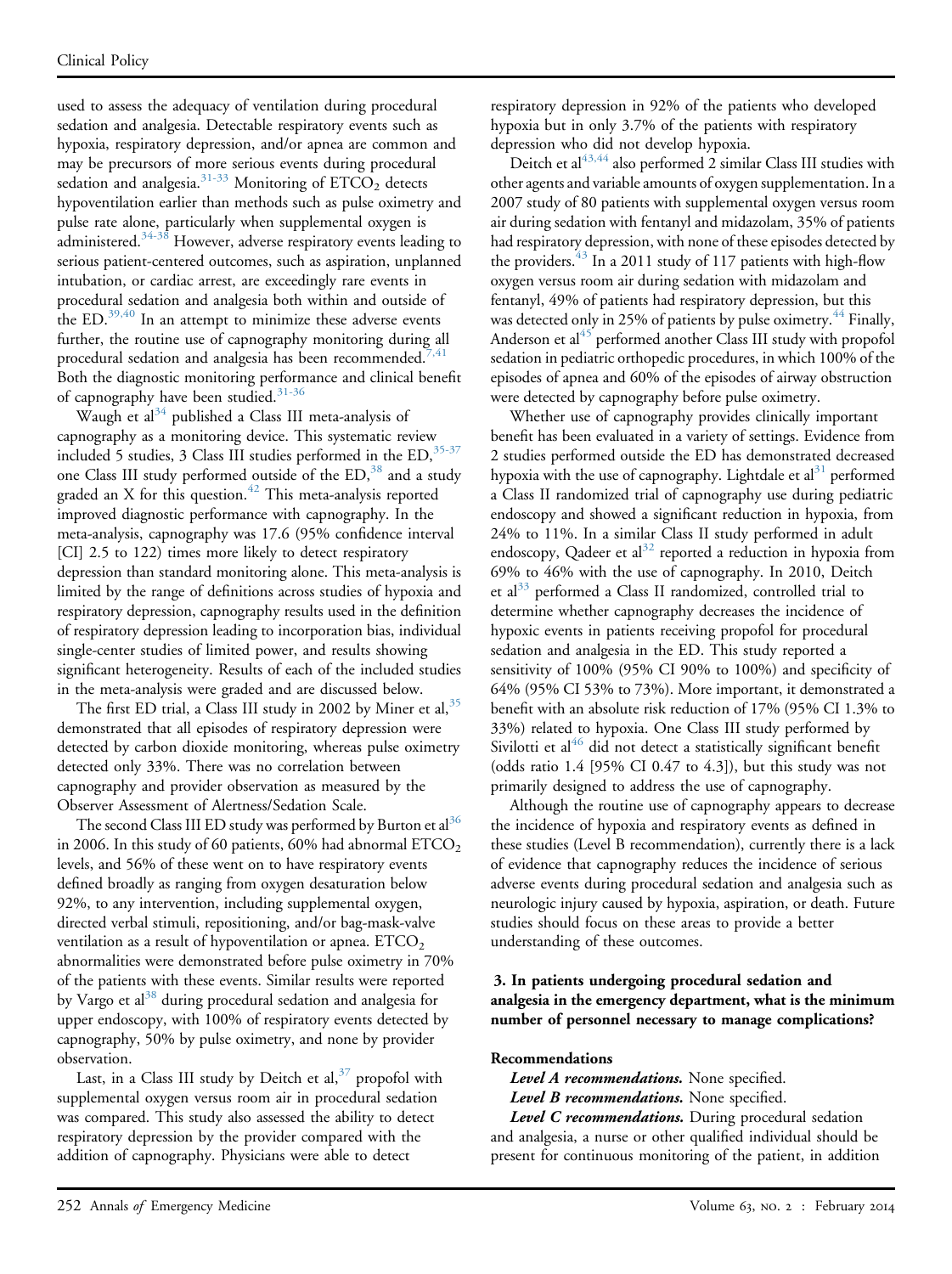to the provider performing the procedure. Physicians who are working or consulting in the ED should coordinate procedures requiring procedural sedation and analgesia with the ED staff.

Key words/phrases for literature searches: conscious sedation, sedation, procedural sedation, moderate sedation, deep sedation, personnel, complications, adverse events, and variations and combinations of the key words/phrases; years January 2004 to May 2012.

Procedural sedation and analgesia, including moderate and deep levels, has been demonstrated to be both safe and effective when properly administered by experienced emergency physicians.[47-56](#page-9-22) Personnel providing procedural sedation and analgesia must have an understanding of the medications used, the ability to monitor the patient's response to those medications, and the skills necessary to intervene in managing potential complications. The determination of specific medications for procedural sedation that may be safely administered by a nurse with provider supervision is beyond the scope of this critical question. However, in a 2011 statement, ACEP expressed strong support for qualified ED nurses to administer propofol, ketamine, and other sedatives under the direct supervision of a privileged emergency physician.<sup>[57](#page-10-0)</sup> Individuals considered qualified to monitor patients for complications should be capable of detecting events such as hypotension, hypoventilation, hypoxia, and dysrhythmias.

Sedation to anesthesia is a continuum, and it is not always possible to predict how individual patients receiving medications will respond. The Joint Commission stipulates that "individuals administering moderate or deep sedation and anesthesia are qualified and have credentials to manage and rescue patients at whatever level of sedation or anesthesia is achieved, either intentionally or unintentionally." [6](#page-8-6) It is important for institutions to ensure that all individuals permitted to supervise moderate or deep sedation are able to (1) choose appropriate pharmacologic agents; (2) monitor patients to detect complications such as hypotension, hypoventilation, hypoxia, and dysrhythmias; and (3) manage the potential complications.

The literature does not provide clear evidence on the number and type of personnel necessary to safely provide procedural sedation and analgesia. There are 2 Class III studies reporting data from the same observational database comprised of more than 1,000 consecutive emergency-directed procedural sedation cases.<sup>[58,59](#page-10-1)</sup> The rate of complications defined as airway obstruction, apnea, hypotension, and hypoxia was similar (ie, approximately 4%) whether a single physician administered the sedation and performed the procedure or 2 physicians were present, with 1 administering the sedation and the other performing the procedure. In both scenarios, a nurse was present to monitor the patient. All complications were resolved successfully and no patient experiencing a complication required hospital admission.<sup>[58,59](#page-10-1)</sup> These Class III studies were primarily limited by the fact that the decision to staff 1 or 2 physicians was not randomized or determined a priori. The physicians were allowed to choose which staffing they believed was appropriate on a case-by-case basis and then the 2 personnel models were

compared. Similarly, in a third Class III study that specifically looked at 457 sedations in ED patients with orthopedic injuries requiring procedural sedation and analgesia, there was no difference in the incidence of adverse events requiring intervention between cases using a 1 physician and 1 nurse model compared with a 2 physician and 1 nurse model. Adverse events requiring intervention in this study were defined as those events requiring one or more of the following: vigorous tactile stimulation, airway repositioning (chin lift, jaw thrust, neck extension, midline repositioning), suctioning, supplemental or increased oxygen delivery, placement of oral or nasal airway, application of positive pressure or ventilation with bag mask, tracheal intubation (laryngeal mask airway or endotracheal tube intubation), administration of reversal agents (flumazenil or naloxone), administration of antidysrhythmic agents, and chest compressions. All adverse events requiring intervention in this study were resolved successfully and none resulted in subsequent sequelae.<sup>[60](#page-10-2)</sup>

Although it would seem reasonable that some patients with more complex needs may require 2 physicians for the safe practice of procedural sedation and analgesia in the ED, there is no evidence that specifically identifies which cases, if any, require dual-physician involvement to prevent adverse outcome. ED providers supervising procedural sedation and analgesia appear capable of determining whether additional resources are necessary to complete the procedure safely.

Future studies of the staffing necessary for procedural sedation and analgesia should measure patient-centered outcomes, as well as control for the type of medication and dosing administered, type of procedure performed, type of medical personnel present, patient comorbidities, and current clinical condition.

4. In patients undergoing procedural sedation and analgesia in the emergency department, can ketamine, propofol, etomidate, dexmedetomidine, alfentanil, and remifentanil be safely administered?

### Recommendations

Level A recommendations. Ketamine can be safely administered to children for procedural sedation and analgesia in the ED. Propofol can be safely administered to children and adults for procedural sedation and analgesia in the ED.

Level B recommendations. Etomidate can be safely administered to adults for procedural sedation and analgesia in the ED. A combination of propofol and ketamine can be safely administered to children and adults for procedural sedation and analgesia.

Level C recommendations. Ketamine can be safely administered to adults for procedural sedation and analgesia in the ED. Alfentanil can be safely administered to adults for procedural sedation and analgesia in the ED. Etomidate can be safely administered to children for procedural sedation and analgesia in the ED.

Key words/phrases for literature searches: ketamine, propofol, etomidate, dexmedetomidine, remifentanil, fentanyl, adverse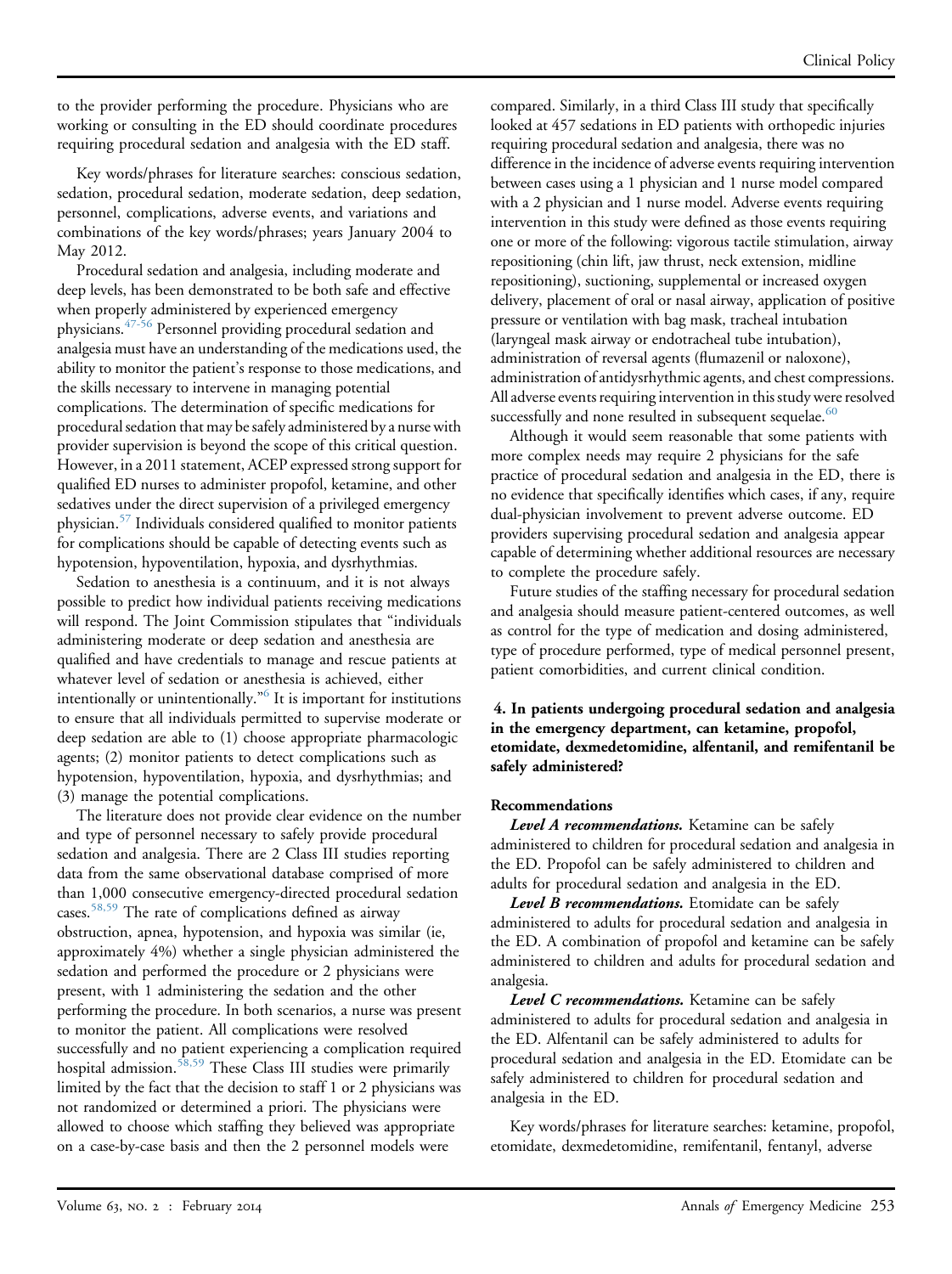events, procedural sedation, conscious sedation, deep sedation, and variations and combinations of the key words/phrases; years January 2004 to May 2012.

During recent years, there has been a continuously growing body of evidence addressing ketamine, midazolam, fentanyl, propofol, and etomidate that significantly adds to the depth of understanding of these agents' use in the ED.<sup>[1,11-20,30,39,43,58,61-88](#page-8-0)</sup>

The use of short-acting sedative agents such as propofol and etomidate for ED procedural sedation and analgesia has gained widespread acceptance. Brief-acting sedative agents confer shorter periods of impaired levels of consciousness and subsequently less risk for adverse respiratory events. $62,71-73,75$  An additional benefit to shorter periods of patient impaired consciousness is a reduction of patient monitoring time that allows reduced allocations of intense patient monitoring periods by medical and nursing staff.

Propofol is an agent that has attracted a great deal of attention by investigators and publications since the previous clinical policy was published.<sup>[1](#page-8-0)</sup> Since then, multiple studies have demonstrated findings that support and strengthen the use of propofol for both adult and pediatric patients.<sup>[15,17,18,30,39,43,62-69,83,88](#page-8-7)</sup> These investigations include a Class I study,<sup>[15](#page-8-7)</sup> 2 Class II studies,<sup>[66,83](#page-10-4)</sup> and multiple Class III investigations.<sup>[30,64,65](#page-9-4)</sup> The patient population across studies reporting use of propofol as a procedural sedation and analgesia agent in the ED setting is currently well in excess of  $26,000$ .<sup>[39,62,63](#page-9-10)</sup>

The combination of ketamine and propofol ("ketofol") has gained a degree of interest for ED procedural sedation and analgesia patients.<sup>[12-20,69](#page-8-8)</sup> These investigations and reports include 1 Class I study in pediatric patients,  $^{16}$  $^{16}$  $^{16}$  a Class I study with both pediatric and adult patients,  $15$  and a single Class III study in adults.<sup>[14](#page-8-10)</sup> This intravenous combination typically allows drug dosing that is less than that used with either propofol or ketamine as a sole agent. Studies using ketamine or propofol as a single agent in ED procedural sedation and analgesia routinely use 1.0 mg/kg as an initial dosing regimen for each drug. When ketamine and propofol are combined during ED procedural sedation and analgesia, dosing regimens typically use approximately 0.5 mg/kg to 0.75 mg/kg for each agent. An additional advantage of this combination strategy has been argued to be a reduction in the adverse risks associated with propofol and ketamine.[12-16,20,69](#page-8-8) Propofol-associated hypotension and respiratory depression can theoretically be reduced with increases in circulatory norepinephrine induced by ketamine. Similarly, the relatively greater risks for ketamineassociated nausea and emergence reactions are theoretically reduced by the antiemetic and anxiolytic properties of propofol. Studies have demonstrated a reduction in concomitant analgesic agent when a ketamine and propofol combination is used simultaneously in comparison to administration of propofol as a single agent. $17,18$ 

In the 2 Class I studies, the combination of ketamine and propofol, when compared with a single-drug procedural sedation and analgesia regimen of either ketamine or propofol, resulted in higher provider satisfaction with the sedation encounter.<sup>[15,16](#page-8-7)</sup> In

both of these studies, respiratory depression rates were similar between the treatment groups. In the Class I study involving a pediatric population, the total patient sedation times were shorter, an approximate 19% reduction of 3 minutes, with the combined ketamine and propofol regimen compared with ketamine alone in pediatric procedural sedation and analgesia patients.<sup>[16](#page-8-9)</sup>

Ketamine is widely used for children undergoing procedural sedation and analgesia in the ED. Multiple studies have continued to support this practice.<sup>[11,70-76,89](#page-8-4)</sup> Studies addressing the use of ketamine as a sole agent in the adult procedural sedation and analgesia ED population have also been published.[77,78](#page-10-5) Intravenous ketamine use in the adult population remains less common, likely because of reported rates of emergence phenomena, including recovery agitation.<sup>[79](#page-10-6)</sup>

Studies have continued to address the administration of adjunctive agents with ketamine separate from propofol.<sup>[80-82](#page-10-7)</sup> In a double-blind, randomized, placebo-controlled trial, Langston et al<sup>[80](#page-10-7)</sup> demonstrated a significant reduction in vomiting with the use of ondansetron in pediatric patients receiving ketamine for ED procedural sedation and analgesia. No adverse events were associated with the use of ondansetron in this trial. Two trials reported an assessment of atropine as an additional agent during ketamine ED procedural sedation and analgesia. Brown et  $a^{81}$  $a^{81}$  $a^{81}$ reported a reduction in observed hypersalivation, although hypersalivation associated with ketamine use during ED procedural sedation and analgesia appears to uncommonly have clinical implications.  $81,82$ 

Recent studies have evaluated the use and safety of etomidate in both adult and pediatric patients, including studies comparing it with other ED procedural sedation and analgesia agents.<sup>58,83-8</sup> Etomidate has clinical characteristics similar to those of propofol including onset of sedation, sedation depth, and duration of clinical effects. One disadvantage of etomidate use during procedural sedation is etomidate-associated myoclonus.<sup>8</sup> Myoclonus has been described extensively with clinical events that range from mild to severe in 20% to 40% of patients receiving etomidate during ED procedural sedation and analgesia. $90,91$  These myoclonus events uncommonly result in clinically significant effects. Although trials investigating etomidate-induced adrenal suppression in procedural sedation are not available, numerous studies have demonstrated cortisol depression for up to 24 hours with as little as a single dose of etomidate. However, the levels consistently remain in the normal range, with no clinically significant sequelae.<sup>[92-95](#page-10-11)</sup>

Reports and studies addressing new sedative agents in ED procedural sedation and analgesia have been few since the previous clinical policy.<sup>[1](#page-8-0)</sup> Alfentanil is an agent that has been described for procedural sedation and analgesia in the  $ED.^{66,87}$  $ED.^{66,87}$  $ED.^{66,87}$  Alfentanil is an ultrashort-acting analogue of fentanyl. Miner et al,  $^{66}$  $^{66}$  $^{66}$  in a Class II study, reported alfentanil to be safe and effective when added to propofol procedural sedation and analgesia in the ED. They noted an increase in patients who required stimulation to induce ventilation during ED procedural sedation and analgesia among the supplemental alfentanil patients. The authors subsequently concluded there was no benefit derived from the addition of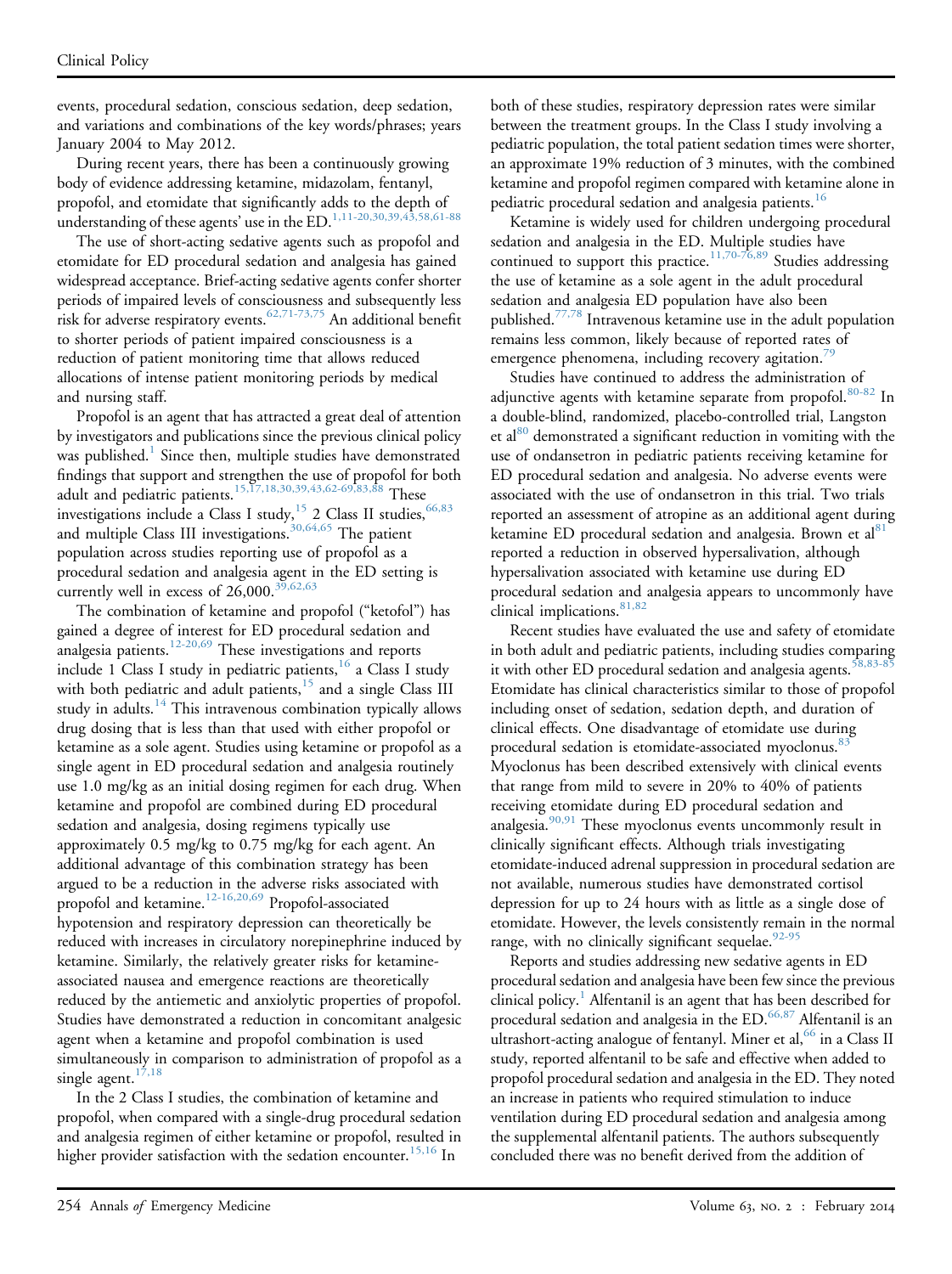alfentanil to propofol with regard to rates of hypoventilation. In this study, recovery rates were noted to be longer when alfentanil was added to propofol as part of the propofol procedural sedation and analgesia regimen.<sup>66</sup>

Remifentanil is an ultrashort-acting synthetic opioid used in general anesthesia for sedation and analgesia, and has been described in brief reports for ED procedural sedation and analgesia.<sup>[88,96](#page-10-12)</sup> Dexmedetomidine is a newer sedative agent. To date, only a case report has been published addressing the use of dexmedetomidine in the ED procedural sedation and analgesia population.<sup>97</sup>

Future studies should seek to contribute to the body of evidence about the safety and efficacy profile of the multiple classes of sedative agents used for ED procedural sedation and analgesia. As newer agents that are similar in function to existing drugs become available, future policies should focus on the safety and efficacy of sedative agents according to their classification rather than the specific agent alone.

#### **CONCLUSION**

Safe and effective sedation and analgesia in the ED is a critical skill that is core to the practice of emergency medicine. Successful performance requires recognition of not only pitfalls associated with the medications but also consideration for the complexity of patients' underlying physiology and illness or injury. Emergency physicians are qualified to manage sedation requirements across all ages, involving a broad range of complicated patient presentations. It is clear that in typical ED populations, sedation is both safe and effective in providing increased patient comfort and ease of procedural performance.

Future ED studies should further investigate the unique sedation challenges encountered in high-risk patient subgroups to identify best practices for procedural sedation monitoring and performance. Further, the potential effect of various environments of care encountered across different EDs should also be considered when evaluating the safe performance of procedural sedation. Ultimately, a focus on patient-centered outcomes should be the prevailing core principle by which these future studies are designed.

Relevant industry relationships: Dr. Mace has received research grants through the Cleveland Clinic from Baxter, Gebaurer Company, Luitpold Pharmaceutics, Venaxis, and Regency Therapeutics.

Relevant industry relationships are those relationships with companies associated with products or services that significantly impact the specific aspect of disease addressed in the critical question.

#### <span id="page-8-0"></span>**REFERENCES**

1. [Godwin SA, Caro DA, Wolf SJ, et al. American College of](http://refhub.elsevier.com/S0196-0644(13)01489-3/sref1) [Emergency Physicians. ACEP clinical policy: procedural sedation](http://refhub.elsevier.com/S0196-0644(13)01489-3/sref1) [and analgesia in the emergency department.](http://refhub.elsevier.com/S0196-0644(13)01489-3/sref1) Ann Emerg Med. [2005;45:177-196](http://refhub.elsevier.com/S0196-0644(13)01489-3/sref1).

- <span id="page-8-1"></span>2. [Perina DG, Brunett P, Caro DA, et al. 2011 EM Model Review Task](http://refhub.elsevier.com/S0196-0644(13)01489-3/sref2) [Force. The 2011 model of the clinical practice of emergency medicine.](http://refhub.elsevier.com/S0196-0644(13)01489-3/sref2) Acad Emerg Med[. 2012;19:e19-e40.](http://refhub.elsevier.com/S0196-0644(13)01489-3/sref2)
- 3. Accreditation Council for Graduate Medical Education. ACGME program requirements for graduate medical education in emergency medicine and pediatric emergency medicine. July 1, 2007. Available at: [http://www.acgme.org/acgmeweb/tabid/131/](http://www.acgme.org/acgmeweb/tabid/131/ProgramandInstitutionalGuidelines/Hospital-BasedAccreditation/EmergencyMedicine.aspx) [ProgramandInstitutionalGuidelines/Hospital-BasedAccreditation/](http://www.acgme.org/acgmeweb/tabid/131/ProgramandInstitutionalGuidelines/Hospital-BasedAccreditation/EmergencyMedicine.aspx) [EmergencyMedicine.aspx](http://www.acgme.org/acgmeweb/tabid/131/ProgramandInstitutionalGuidelines/Hospital-BasedAccreditation/EmergencyMedicine.aspx). Accessed November 9, 2012.
- 4. American Osteopathic Association and American College of Osteopathic Emergency Physicians. Basic standards for residency training in emergency medicine. July 2011. Available at: [http://www.](http://www.osteopathic.org/inside-aoa/accreditation/postdoctoral-training-approval/postdoctoral-training-standards/Documents/basic-standards-for-residency-training-in-emergency-medicine.pdf) [osteopathic.org/inside-aoa/accreditation/postdoctoral-training](http://www.osteopathic.org/inside-aoa/accreditation/postdoctoral-training-approval/postdoctoral-training-standards/Documents/basic-standards-for-residency-training-in-emergency-medicine.pdf)[approval/postdoctoral-training-standards/Documents/basic](http://www.osteopathic.org/inside-aoa/accreditation/postdoctoral-training-approval/postdoctoral-training-standards/Documents/basic-standards-for-residency-training-in-emergency-medicine.pdf)[standards-for-residency-training-in-emergency-medicine.pdf](http://www.osteopathic.org/inside-aoa/accreditation/postdoctoral-training-approval/postdoctoral-training-standards/Documents/basic-standards-for-residency-training-in-emergency-medicine.pdf). Accessed November 9, 2012.
- <span id="page-8-2"></span>5. Centers for Medicare & Medicaid Services (CMS). Revised appendix A, interpretive guidelines for hospitals— state operations manual, anesthesia services. Effective December 2, 2011. Available at: [http://](http://www.cms.gov/Regulations-and-Guidance/Guidance/Transmittals/downloads/R74SOMA.pdf) [www.cms.gov/Regulations-and-Guidance/Guidance/Transmittals/](http://www.cms.gov/Regulations-and-Guidance/Guidance/Transmittals/downloads/R74SOMA.pdf) [downloads/R74SOMA.pdf](http://www.cms.gov/Regulations-and-Guidance/Guidance/Transmittals/downloads/R74SOMA.pdf). Accessed: November 9, 2012.
- <span id="page-8-6"></span>6. The Joint Commission. [Hospital Accreditation Standards](http://refhub.elsevier.com/S0196-0644(13)01489-3/sref3). Oakbrook [Terrace, IL: TJC Publication; 2013.](http://refhub.elsevier.com/S0196-0644(13)01489-3/sref3)
- <span id="page-8-5"></span>7. [American Society of Anesthesiologists Task Force on Sedation and](http://refhub.elsevier.com/S0196-0644(13)01489-3/sref4) [Analgesia by Non-Anesthesiologists. Practice guidelines for sedation](http://refhub.elsevier.com/S0196-0644(13)01489-3/sref4) [and analgesia by non-anesthesiologists.](http://refhub.elsevier.com/S0196-0644(13)01489-3/sref4) Anesthesiology. [2002;96:1004-1017.](http://refhub.elsevier.com/S0196-0644(13)01489-3/sref4)
- 8. [Cote CJ, Wilson S. American Academy of Pediatrics, American Academy](http://refhub.elsevier.com/S0196-0644(13)01489-3/sref5) [of Pediatric Dentistry, Work Group on Sedation. Guidelines for](http://refhub.elsevier.com/S0196-0644(13)01489-3/sref5) [monitoring and management of pediatric patients during and after](http://refhub.elsevier.com/S0196-0644(13)01489-3/sref5) [sedation for diagnostic and therapeutic procedures: an update.](http://refhub.elsevier.com/S0196-0644(13)01489-3/sref5) Pediatrics[. 2006;118:2587-2602.](http://refhub.elsevier.com/S0196-0644(13)01489-3/sref5)
- <span id="page-8-3"></span>9. Centers for Medicare & Medicaid Services (CMS). FAQs for revisions to anesthesia services interpretive guidelines. CMS letter to State Survey Agency Directors, January 14, 2011.
- 10. American Society of Anesthesiologists. Continuum of depth of sedation: definition of general anesthesia and levels of sedation/ analgesia. October 21, 2009. Available at: [http://www.asahq.org/](http://www.asahq.org/Home/For-Members/Clinical-Information/Standards-Guidelines-and-Statements) [Home/For-Members/Clinical-Information/Standards-Guidelines-and-](http://www.asahq.org/Home/For-Members/Clinical-Information/Standards-Guidelines-and-Statements)[Statements](http://www.asahq.org/Home/For-Members/Clinical-Information/Standards-Guidelines-and-Statements). Accessed: November 9, 2012.
- <span id="page-8-4"></span>11. [Green SM, Roback MG, Kennedy RM, et al. Clinical practice guideline](http://refhub.elsevier.com/S0196-0644(13)01489-3/sref6) [for emergency department ketamine dissociative sedation: 2011](http://refhub.elsevier.com/S0196-0644(13)01489-3/sref6) update. Ann Emerg Med[. 2011;57:449-461](http://refhub.elsevier.com/S0196-0644(13)01489-3/sref6).
- <span id="page-8-8"></span>12. [Willman EV, Andolfatto G. A prospective evaluation of](http://refhub.elsevier.com/S0196-0644(13)01489-3/sref7) "ketofol" [\(ketamine/propofol combination\) for procedural sedation and](http://refhub.elsevier.com/S0196-0644(13)01489-3/sref7) [analgesia in the emergency department.](http://refhub.elsevier.com/S0196-0644(13)01489-3/sref7) Ann Emerg Med. [2007;49:23-30](http://refhub.elsevier.com/S0196-0644(13)01489-3/sref7).
- 13. [Andolfatto G, Willman E. A prospective case series of pediatric](http://refhub.elsevier.com/S0196-0644(13)01489-3/sref8) [procedural sedation and analgesia in the emergency department](http://refhub.elsevier.com/S0196-0644(13)01489-3/sref8) [using single-syringe ketamine-propofol combination \(ketofol\).](http://refhub.elsevier.com/S0196-0644(13)01489-3/sref8) Acad Emerg Med[. 2010;17:194-201](http://refhub.elsevier.com/S0196-0644(13)01489-3/sref8).
- <span id="page-8-10"></span>14. [Andolfatto G, Willman E. A prospective case series of single-syringe](http://refhub.elsevier.com/S0196-0644(13)01489-3/sref9) [ketamine-propofol \(ketofol\) for emergency department procedural](http://refhub.elsevier.com/S0196-0644(13)01489-3/sref9) [sedation and analgesia in adults.](http://refhub.elsevier.com/S0196-0644(13)01489-3/sref9) Acad Emerg Med. [2011;18:237-245.](http://refhub.elsevier.com/S0196-0644(13)01489-3/sref9)
- <span id="page-8-7"></span>15. [David H, Shipp J. A randomized controlled trial of ketamine/propofol](http://refhub.elsevier.com/S0196-0644(13)01489-3/sref10) [versus propofol alone for emergency department procedural sedation.](http://refhub.elsevier.com/S0196-0644(13)01489-3/sref10) Ann Emerg Med[. 2011;57:435-441](http://refhub.elsevier.com/S0196-0644(13)01489-3/sref10).
- <span id="page-8-9"></span>16. [Shah A, Mosdossy G, McLeod S, et al. A blinded, randomized](http://refhub.elsevier.com/S0196-0644(13)01489-3/sref11) [controlled trial to evaluate ketamine/propofol versus ketamine alone](http://refhub.elsevier.com/S0196-0644(13)01489-3/sref11) [for procedural sedation in children.](http://refhub.elsevier.com/S0196-0644(13)01489-3/sref11) Ann Emerg Med. [2011;57:425-433](http://refhub.elsevier.com/S0196-0644(13)01489-3/sref11).
- <span id="page-8-11"></span>17. [Messenger DW, Murray HE, Dungey PE, et al. Subdissociative-dose](http://refhub.elsevier.com/S0196-0644(13)01489-3/sref12) [ketamine versus fentanyl for analgesia during propofol procedural](http://refhub.elsevier.com/S0196-0644(13)01489-3/sref12) [sedation: a randomized clinical trial.](http://refhub.elsevier.com/S0196-0644(13)01489-3/sref12) Acad Emerg Med. [2008;15:877-886](http://refhub.elsevier.com/S0196-0644(13)01489-3/sref12).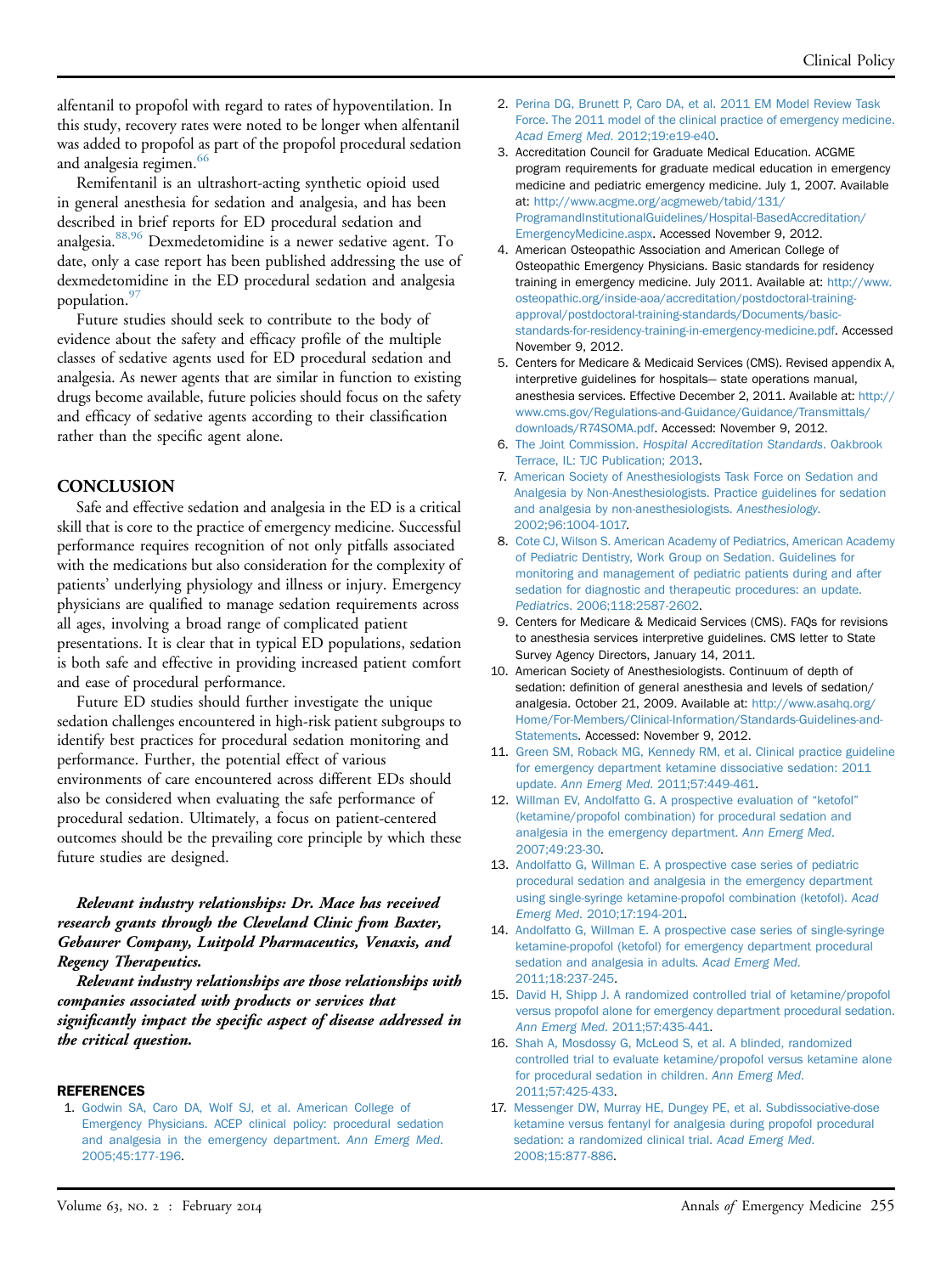- 18. [Erden IA, Pamuk AG, Akinci SB, et al. Comparison of propofol-fentanyl](http://refhub.elsevier.com/S0196-0644(13)01489-3/sref13) [with propofol-fentanyl-ketamine combination in pediatric patients](http://refhub.elsevier.com/S0196-0644(13)01489-3/sref13) [undergoing interventional radiology procedures.](http://refhub.elsevier.com/S0196-0644(13)01489-3/sref13) Paediatr Anaesth. [2009;19:500-506](http://refhub.elsevier.com/S0196-0644(13)01489-3/sref13).
- 19. [Donnelly RF, Willman E, Andolfatto G. Stability of ketamine-propofol](http://refhub.elsevier.com/S0196-0644(13)01489-3/sref14) [mixtures for procedural sedation and analgesia in the emergency](http://refhub.elsevier.com/S0196-0644(13)01489-3/sref14) department. Can J Hosp Pharm[. 2008;61:426-430](http://refhub.elsevier.com/S0196-0644(13)01489-3/sref14).
- 20. [Sharieff GQ, Trocinski DR, Kanegaye JT, et al. Ketamine-propofol](http://refhub.elsevier.com/S0196-0644(13)01489-3/sref15) [combination sedation for fracture reduction in the pediatric emergency](http://refhub.elsevier.com/S0196-0644(13)01489-3/sref15) department. [Pediatr Emerg Care](http://refhub.elsevier.com/S0196-0644(13)01489-3/sref15). 2007;23:881-884.
- <span id="page-9-0"></span>21. [Agrawal D, Manzi SF, Gupta R, et al. Preprocedural fasting state and](http://refhub.elsevier.com/S0196-0644(13)01489-3/sref16) [adverse events in children undergoing procedural sedation and](http://refhub.elsevier.com/S0196-0644(13)01489-3/sref16) [analgesia in a pediatric emergency department.](http://refhub.elsevier.com/S0196-0644(13)01489-3/sref16) Ann Emerg Med. [2003;42:636-646](http://refhub.elsevier.com/S0196-0644(13)01489-3/sref16).
- <span id="page-9-1"></span>22. [Apfelbaum JI, Caplan RA, Connis RT, et al. Practice guidelines](http://refhub.elsevier.com/S0196-0644(13)01489-3/sref17) [for preoperative fasting and the use of pharmacologic agents to reduce](http://refhub.elsevier.com/S0196-0644(13)01489-3/sref17) [the risk of pulmonary aspiration: application to healthy](http://refhub.elsevier.com/S0196-0644(13)01489-3/sref17) [patients undergoing elective procedures. An updated report by](http://refhub.elsevier.com/S0196-0644(13)01489-3/sref17) [the American Society of Anesthesiologists Committee on Standards and](http://refhub.elsevier.com/S0196-0644(13)01489-3/sref17) Practice Parameters. Anesthesiology[. 2011;114:495-511](http://refhub.elsevier.com/S0196-0644(13)01489-3/sref17).
- <span id="page-9-2"></span>23. [Molina JA, Lobo CA, Goh HK, et al. Review of studies and guidelines on](http://refhub.elsevier.com/S0196-0644(13)01489-3/sref18) [fasting and procedural sedation at the emergency department.](http://refhub.elsevier.com/S0196-0644(13)01489-3/sref18) Int J [Evid Based Healthc](http://refhub.elsevier.com/S0196-0644(13)01489-3/sref18). 2010;8:75-78.
- 24. [Thorpe RJ, Benger J. Pre-procedural fasting in emergency sedation.](http://refhub.elsevier.com/S0196-0644(13)01489-3/sref19) Emerg Med J[. 2010;27:254-261](http://refhub.elsevier.com/S0196-0644(13)01489-3/sref19).
- 25. [Green SM, Roback MG, Miner JR, et al. Fasting and emergency](http://refhub.elsevier.com/S0196-0644(13)01489-3/sref20) [department procedural sedation and analgesia: a consensus-based](http://refhub.elsevier.com/S0196-0644(13)01489-3/sref20) [clinical practice advisory.](http://refhub.elsevier.com/S0196-0644(13)01489-3/sref20) Ann Emerg Med. 2007;49:454-461.
- <span id="page-9-3"></span>26. [Roback MG, Bajaj L, Wathen JE, et al. Preprocedural fasting and](http://refhub.elsevier.com/S0196-0644(13)01489-3/sref21) [adverse events in procedural sedation and analgesia in a pediatric](http://refhub.elsevier.com/S0196-0644(13)01489-3/sref21) [emergency department: are they related?](http://refhub.elsevier.com/S0196-0644(13)01489-3/sref21) Ann Emerg Med. [2004;44:454-459](http://refhub.elsevier.com/S0196-0644(13)01489-3/sref21).
- <span id="page-9-5"></span>27. [Treston G. Prolonged pre-procedure fasting time is unnecessary when](http://refhub.elsevier.com/S0196-0644(13)01489-3/sref22) [using titrated intravenous ketamine for paediatric procedural sedation.](http://refhub.elsevier.com/S0196-0644(13)01489-3/sref22) [Emerg Med Australas](http://refhub.elsevier.com/S0196-0644(13)01489-3/sref22). 2004;16:145-150.
- <span id="page-9-6"></span>28. [Babl FE, Puspitadewi A, Barnett P, et al. Preprocedural fasting](http://refhub.elsevier.com/S0196-0644(13)01489-3/sref23) [state and adverse events in children receiving nitrous oxide for](http://refhub.elsevier.com/S0196-0644(13)01489-3/sref23) [procedural sedation and analgesia.](http://refhub.elsevier.com/S0196-0644(13)01489-3/sref23) Pediatr Emerg Care. [2005;21:736-743](http://refhub.elsevier.com/S0196-0644(13)01489-3/sref23).
- <span id="page-9-7"></span>29. [McKee MR, Sharieff GQ, Kanegaye JT, et al. Oral analgesia before](http://refhub.elsevier.com/S0196-0644(13)01489-3/sref24) [pediatric ketamine sedation is not associated with an increased risk of](http://refhub.elsevier.com/S0196-0644(13)01489-3/sref24) [emesis and other adverse events.](http://refhub.elsevier.com/S0196-0644(13)01489-3/sref24) J Emerg Med. 2008;35:23-28.
- <span id="page-9-4"></span>30. [Bell A, Treston G, McNabb C, et al. Pro](http://refhub.elsevier.com/S0196-0644(13)01489-3/sref25)filing adverse respiratory events [and vomiting when using propofol for emergency department](http://refhub.elsevier.com/S0196-0644(13)01489-3/sref25) procedural sedation. [Emerg Med Australas](http://refhub.elsevier.com/S0196-0644(13)01489-3/sref25). 2007;19:405-410.
- <span id="page-9-8"></span>31. [Lightdale JR, Goldmann DA, Feldman HA, et al. Microstream](http://refhub.elsevier.com/S0196-0644(13)01489-3/sref26) [capnography improves patient monitoring during moderate sedation: a](http://refhub.elsevier.com/S0196-0644(13)01489-3/sref26) [randomized, controlled trial.](http://refhub.elsevier.com/S0196-0644(13)01489-3/sref26) Pediatrics. 2006;117:e1170-e1178.
- <span id="page-9-19"></span>32. [Qadeer MA, Vargo JJ, Dumot JA, et al. Capnographic monitoring of](http://refhub.elsevier.com/S0196-0644(13)01489-3/sref27) [respiratory activity improves safety of sedation for endoscopic](http://refhub.elsevier.com/S0196-0644(13)01489-3/sref27) [cholangiopancreatography and ultrasonography.](http://refhub.elsevier.com/S0196-0644(13)01489-3/sref27) Gastroenterology. [2009;136:1568-1576](http://refhub.elsevier.com/S0196-0644(13)01489-3/sref27).
- <span id="page-9-20"></span>33. Deitch K, Miner J, Chudnofsky CR, et al. Does end tidal  $CO<sub>2</sub>$  [monitoring](http://refhub.elsevier.com/S0196-0644(13)01489-3/sref28) [during emergency department procedural sedation and analgesia with](http://refhub.elsevier.com/S0196-0644(13)01489-3/sref28) [propofol decrease the incidence of hypoxic events? A randomized,](http://refhub.elsevier.com/S0196-0644(13)01489-3/sref28) controlled trial. Ann Emerg Med[. 2010;55:258-264.](http://refhub.elsevier.com/S0196-0644(13)01489-3/sref28)
- <span id="page-9-9"></span>34. [Waugh JB, Epps CA, Khodneva YA. Capnography enhances](http://refhub.elsevier.com/S0196-0644(13)01489-3/sref29) [surveillance of respiratory events during procedural sedation: a](http://refhub.elsevier.com/S0196-0644(13)01489-3/sref29) meta-analysis. J Clin Anesth[. 2011;23:189-196.](http://refhub.elsevier.com/S0196-0644(13)01489-3/sref29)
- <span id="page-9-11"></span>35. [Miner JR, Heegaard W, Plummer D. End-tidal carbon dioxide](http://refhub.elsevier.com/S0196-0644(13)01489-3/sref30) [monitoring during procedural sedation.](http://refhub.elsevier.com/S0196-0644(13)01489-3/sref30) Acad Emerg Med. [2002;9:275-280](http://refhub.elsevier.com/S0196-0644(13)01489-3/sref30).
- <span id="page-9-14"></span>36. [Burton JH, Harrah JD, Germann CA, et al. Does end-tidal carbon](http://refhub.elsevier.com/S0196-0644(13)01489-3/sref31) [dioxide monitoring detect respiratory events prior to current sedation](http://refhub.elsevier.com/S0196-0644(13)01489-3/sref31) [monitoring practices?](http://refhub.elsevier.com/S0196-0644(13)01489-3/sref31) Acad Emerg Med. 2006;13:500-504.
- <span id="page-9-15"></span>37. [Deitch K, Chudnofsky CR, Dominici P. The utility of supplemental](http://refhub.elsevier.com/S0196-0644(13)01489-3/sref32) [oxygen during emergency department procedural sedation with](http://refhub.elsevier.com/S0196-0644(13)01489-3/sref32) [propofol: a randomized controlled trial.](http://refhub.elsevier.com/S0196-0644(13)01489-3/sref32) Ann Emerg Med. 2008;52:1-8.
- <span id="page-9-12"></span>38. [Vargo JJ, Zuccaro G, Dumot JA, et al. Automated graphic assessment of](http://refhub.elsevier.com/S0196-0644(13)01489-3/sref33) [respiratory activity is superior to pulse oximetry and visual assessment](http://refhub.elsevier.com/S0196-0644(13)01489-3/sref33) [for the detection of early respiratory depression during therapeutic](http://refhub.elsevier.com/S0196-0644(13)01489-3/sref33) upper endoscopy. [Gastrointest Endosc](http://refhub.elsevier.com/S0196-0644(13)01489-3/sref33). 2002;55:826-831.
- <span id="page-9-10"></span>39. [Mallory MD, Baxter AL, Yanosky DJ, et al. Emergency](http://refhub.elsevier.com/S0196-0644(13)01489-3/sref34) [physician](http://refhub.elsevier.com/S0196-0644(13)01489-3/sref34)–[administered propofol sedation: a report on 25,433](http://refhub.elsevier.com/S0196-0644(13)01489-3/sref34) [sedations from the Pediatric Sedation Research Consortium.](http://refhub.elsevier.com/S0196-0644(13)01489-3/sref34) Ann Emerg Med[. 2011;57:462-468](http://refhub.elsevier.com/S0196-0644(13)01489-3/sref34).
- 40. [Cravero JP, Blike GT, Beach M, et al. Incidence and nature of adverse](http://refhub.elsevier.com/S0196-0644(13)01489-3/sref35) [events during pediatric sedation/anesthesia for procedures outside](http://refhub.elsevier.com/S0196-0644(13)01489-3/sref35) [the operating room: report from the Pediatric Sedation Research](http://refhub.elsevier.com/S0196-0644(13)01489-3/sref35) Consortium. Pediatrics[. 2006;118:1087-1096](http://refhub.elsevier.com/S0196-0644(13)01489-3/sref35).
- 41. Standards and Practice Parameters Committee, American Society of Anesthesiologists. Standards for basic anesthetic monitoring. July 1, 2011. Available at: [http://www.asahq.org/Home/For-Members/](http://www.asahq.org/Home/For-Members/Clinical-Information/Standards-Guidelines-and-Statements) [Clinical-Information/Standards-Guidelines-and-Statements](http://www.asahq.org/Home/For-Members/Clinical-Information/Standards-Guidelines-and-Statements). Accessed: November 9, 2012.
- <span id="page-9-13"></span>42. [Soto RG, Fu ES, Vila H Jr, et al. Capnography accurately detects apnea](http://refhub.elsevier.com/S0196-0644(13)01489-3/sref36) [during monitored anesthesia care.](http://refhub.elsevier.com/S0196-0644(13)01489-3/sref36) Anesth Analg. 2004;99:379-382.
- <span id="page-9-16"></span>43. [Deitch K, Chudnofsky CR, Dominici P. The utility of supplemental](http://refhub.elsevier.com/S0196-0644(13)01489-3/sref37) [oxygen during emergency department procedural sedation and](http://refhub.elsevier.com/S0196-0644(13)01489-3/sref37) [analgesia with midazolam and fentanyl: a randomized, controlled trial.](http://refhub.elsevier.com/S0196-0644(13)01489-3/sref37) [Ann Emerg Med](http://refhub.elsevier.com/S0196-0644(13)01489-3/sref37). 2007;49:1-8.
- <span id="page-9-17"></span>44. [Deitch K, Chudnofsky CR, Dominici P, et al. The utility of high-](http://refhub.elsevier.com/S0196-0644(13)01489-3/sref38)flow [oxygen during emergency department procedural sedation and](http://refhub.elsevier.com/S0196-0644(13)01489-3/sref38) [analgesia with propofol: a randomized, controlled trial.](http://refhub.elsevier.com/S0196-0644(13)01489-3/sref38) Ann Emerg Med[. 2011;58:360-364.](http://refhub.elsevier.com/S0196-0644(13)01489-3/sref38)
- <span id="page-9-18"></span>45. [Anderson JL, Junkins E, Pribble C, et al. Capnography and depth of](http://refhub.elsevier.com/S0196-0644(13)01489-3/sref39) [sedation during propofol sedation in children.](http://refhub.elsevier.com/S0196-0644(13)01489-3/sref39) Ann Emerg Med. [2007;49:9-13](http://refhub.elsevier.com/S0196-0644(13)01489-3/sref39).
- <span id="page-9-21"></span>46. [Sivilotti ML, Messenger DW, van Vlymen J, et al. A comparative](http://refhub.elsevier.com/S0196-0644(13)01489-3/sref40) [evaluation of capnometry versus pulse oximetry during procedural](http://refhub.elsevier.com/S0196-0644(13)01489-3/sref40) [sedation and analgesia on room air.](http://refhub.elsevier.com/S0196-0644(13)01489-3/sref40) CJEM. 2010;12:397-404.
- <span id="page-9-22"></span>47. [Terndrup TE, Cantor RM, Madden CM. Intramuscular meperidine,](http://refhub.elsevier.com/S0196-0644(13)01489-3/sref41) [promethazine, and chlorpromazine: analysis of use and complications](http://refhub.elsevier.com/S0196-0644(13)01489-3/sref41) [in 487 pediatric emergency department patients.](http://refhub.elsevier.com/S0196-0644(13)01489-3/sref41) Ann Emerg Med. [1989;18:528-533](http://refhub.elsevier.com/S0196-0644(13)01489-3/sref41).
- 48. [Chudnofsky CR, Wright SW, Dronen SC, et al. The safety of fentanyl use](http://refhub.elsevier.com/S0196-0644(13)01489-3/sref42) [in the emergency department.](http://refhub.elsevier.com/S0196-0644(13)01489-3/sref42) Ann Emerg Med. 1989;18:635-639.
- 49. [Chudnofsky CR, Weber JE, Stoyanoff PJ, et al. A combination of](http://refhub.elsevier.com/S0196-0644(13)01489-3/sref43) [midazolam and ketamine for procedural sedation and analgesia in adult](http://refhub.elsevier.com/S0196-0644(13)01489-3/sref43) [emergency department patients.](http://refhub.elsevier.com/S0196-0644(13)01489-3/sref43) Acad Emerg Med. 2000;7:228-235.
- 50. [Dachs RJ, Innes GM. Intravenous ketamine sedation of pediatric](http://refhub.elsevier.com/S0196-0644(13)01489-3/sref44) [patients in the emergency department.](http://refhub.elsevier.com/S0196-0644(13)01489-3/sref44) Ann Emerg Med. [1997;29:146-150.](http://refhub.elsevier.com/S0196-0644(13)01489-3/sref44)
- 51. [Barsan WG, Tomassoni AJ, Seger D, et al. Safety assessment of](http://refhub.elsevier.com/S0196-0644(13)01489-3/sref45) [high-dose narcotic analgesia for emergency department procedures.](http://refhub.elsevier.com/S0196-0644(13)01489-3/sref45) Ann Emerg Med[. 1993;22:1444-1449](http://refhub.elsevier.com/S0196-0644(13)01489-3/sref45).
- 52. [Vinson DR, Bradbury DR. Etomidate for procedural sedation in](http://refhub.elsevier.com/S0196-0644(13)01489-3/sref46) [emergency medicine.](http://refhub.elsevier.com/S0196-0644(13)01489-3/sref46) Ann Emerg Med. 2002;39:592-598.
- 53. [Ruth WJ, Burton JH, Bock AJ. Intravenous etomidate for procedural](http://refhub.elsevier.com/S0196-0644(13)01489-3/sref47) [sedation in emergency department patients.](http://refhub.elsevier.com/S0196-0644(13)01489-3/sref47) Acad Emerg Med. [2001;8:13-18.](http://refhub.elsevier.com/S0196-0644(13)01489-3/sref47)
- 54. [Havel CJ Jr, Strait RT, Hennes H. A clinical trial of propofol vs.](http://refhub.elsevier.com/S0196-0644(13)01489-3/sref48) [midazolam for procedural sedation in a pediatric emergency](http://refhub.elsevier.com/S0196-0644(13)01489-3/sref48) department. Acad Emerg Med[. 1999;6:989-997.](http://refhub.elsevier.com/S0196-0644(13)01489-3/sref48)
- 55. [Guenther E, Pribble CG, Junkins EP Jr, et al. Propofol sedation by](http://refhub.elsevier.com/S0196-0644(13)01489-3/sref49) [emergency physicians for elective pediatric outpatient procedures.](http://refhub.elsevier.com/S0196-0644(13)01489-3/sref49) Ann Emerg Med[. 2003;42:783-791.](http://refhub.elsevier.com/S0196-0644(13)01489-3/sref49)
- 56. [Bassett KE, Anderson JL, Pribble CG, et al. Propofol for procedural](http://refhub.elsevier.com/S0196-0644(13)01489-3/sref50) [sedation in children in the emergency department.](http://refhub.elsevier.com/S0196-0644(13)01489-3/sref50) Ann Emerg Med. [2003;42:773-782.](http://refhub.elsevier.com/S0196-0644(13)01489-3/sref50)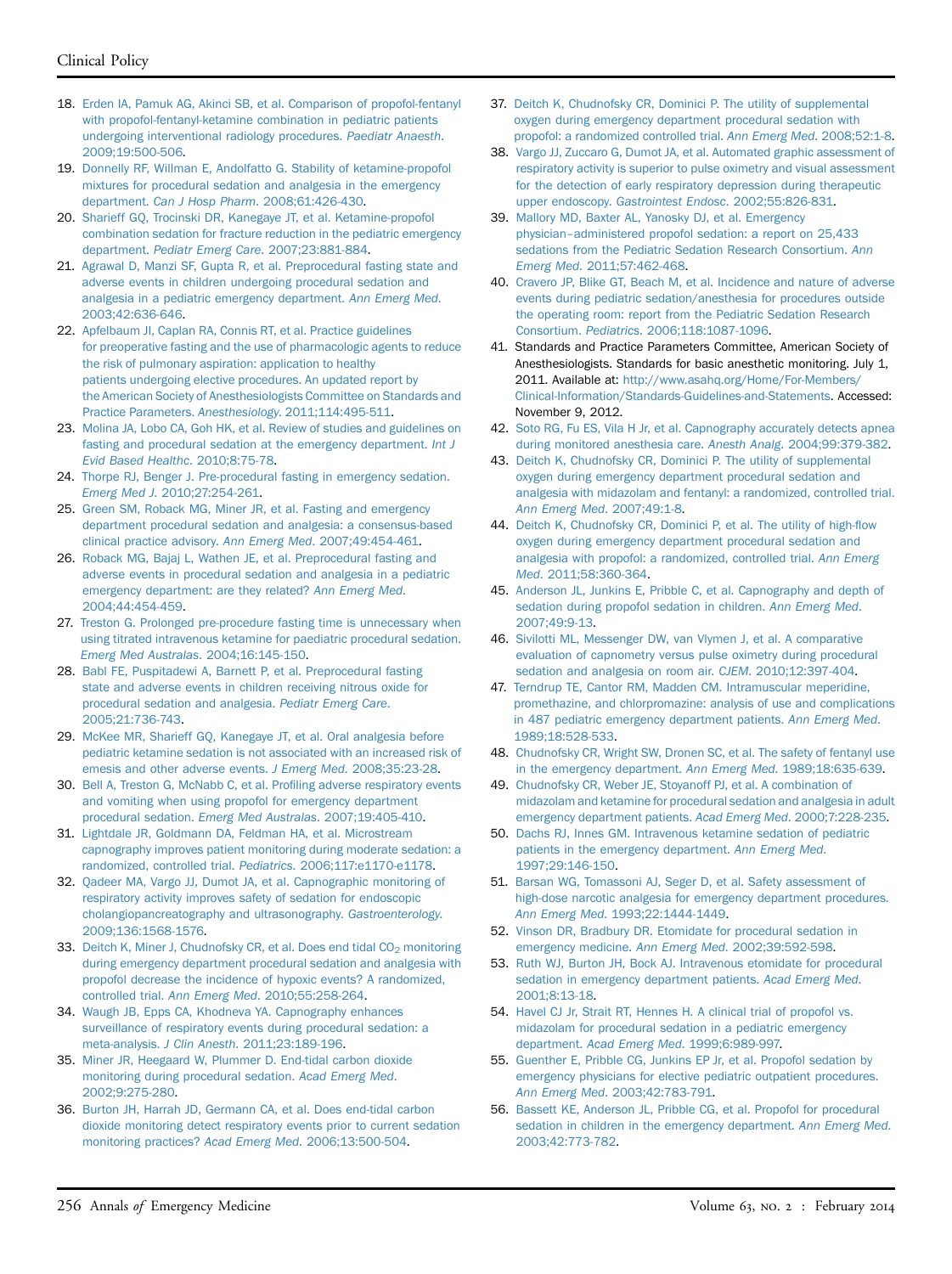- <span id="page-10-0"></span>57. O'[Connor RE, Sama A, Burton JH, et al. American College of Emergency](http://refhub.elsevier.com/S0196-0644(13)01489-3/sref51) [Physicians. Procedural sedation and analgesia in the emergency](http://refhub.elsevier.com/S0196-0644(13)01489-3/sref51) [department: recommendations for physician credentialing, privileging,](http://refhub.elsevier.com/S0196-0644(13)01489-3/sref51) and practice. Ann Emerg Med[. 2011;58:365-370](http://refhub.elsevier.com/S0196-0644(13)01489-3/sref51).
- <span id="page-10-1"></span>58. [Sacchetti A, Senula G, Strickland J, et al. Procedural sedation in the](http://refhub.elsevier.com/S0196-0644(13)01489-3/sref52) [community emergency department: initial results of the ProSCED](http://refhub.elsevier.com/S0196-0644(13)01489-3/sref52) registry. [Acad Emerg Med](http://refhub.elsevier.com/S0196-0644(13)01489-3/sref52). 2007;14:41-46.
- 59. [Hogan K, Sacchetti A, Aman L, et al. The safety of single-physician](http://refhub.elsevier.com/S0196-0644(13)01489-3/sref53) [procedural sedation in the emergency department.](http://refhub.elsevier.com/S0196-0644(13)01489-3/sref53) Emerg Med J. [2006;23:922-923](http://refhub.elsevier.com/S0196-0644(13)01489-3/sref53).
- <span id="page-10-2"></span>60. [Vinson DR, Hoehn CL. Sedation-assisted orthopedic reduction in](http://refhub.elsevier.com/S0196-0644(13)01489-3/sref54) [emergency medicine: the safety and success of a one physician/one](http://refhub.elsevier.com/S0196-0644(13)01489-3/sref54) nurse model. [West J Emerg Med](http://refhub.elsevier.com/S0196-0644(13)01489-3/sref54). 2013;14:47-54.
- 61. [Miner JR, Martel ML, Meyer M, et al. Procedural sedation of critically ill](http://refhub.elsevier.com/S0196-0644(13)01489-3/sref55) [patients in the emergency department.](http://refhub.elsevier.com/S0196-0644(13)01489-3/sref55) Acad Emerg Med. [2005;12:124-128.](http://refhub.elsevier.com/S0196-0644(13)01489-3/sref55)
- <span id="page-10-3"></span>62. [Miner JR, Burton JH. Clinical practice advisory: emergency department](http://refhub.elsevier.com/S0196-0644(13)01489-3/sref56) [procedural sedation with propofol.](http://refhub.elsevier.com/S0196-0644(13)01489-3/sref56) Ann Emerg Med. [2007;50:182-187.](http://refhub.elsevier.com/S0196-0644(13)01489-3/sref56)
- 63. [Burton JH, Miner JR, Shipley ER, et al. Propofol for emergency](http://refhub.elsevier.com/S0196-0644(13)01489-3/sref57) [department procedural sedation and analgesia: a tale of three](http://refhub.elsevier.com/S0196-0644(13)01489-3/sref57) centers. [Acad Emerg Med](http://refhub.elsevier.com/S0196-0644(13)01489-3/sref57). 2006;13:24-30.
- 64. [Kuypers MI, Mencl F, Verhagen MF, et al. Safety and ef](http://refhub.elsevier.com/S0196-0644(13)01489-3/sref58)ficacy of [procedural sedation with propofol in a country with a young](http://refhub.elsevier.com/S0196-0644(13)01489-3/sref58) [emergency medicine training program.](http://refhub.elsevier.com/S0196-0644(13)01489-3/sref58) Eur J Emerg Med. [2011;18:162-167.](http://refhub.elsevier.com/S0196-0644(13)01489-3/sref58)
- 65. [Senula G, Sacchetti A, Moore S, et al. Impact of addition of propofol to](http://refhub.elsevier.com/S0196-0644(13)01489-3/sref59) ED formulary. Am J Emerg Med[. 2010;28:880-883](http://refhub.elsevier.com/S0196-0644(13)01489-3/sref59).
- <span id="page-10-4"></span>66. [Miner JR, Gray RO, Stephens D, et al. Randomized clinical trial of](http://refhub.elsevier.com/S0196-0644(13)01489-3/sref60) [propofol with and without alfentanil for deep procedural sedation in](http://refhub.elsevier.com/S0196-0644(13)01489-3/sref60) [the emergency department.](http://refhub.elsevier.com/S0196-0644(13)01489-3/sref60) Acad Emerg Med. 2009;16:825-834.
- 67. [Weaver CS, Hauter WE, Brizendine EJ, et al. Emergency department](http://refhub.elsevier.com/S0196-0644(13)01489-3/sref61) [procedural sedation with propofol: is it safe?](http://refhub.elsevier.com/S0196-0644(13)01489-3/sref61) J Emerg Med. [2007;33:355-361.](http://refhub.elsevier.com/S0196-0644(13)01489-3/sref61)
- 68. [Miner JR, Gray RO, Bahr J, et al. Randomized clinical trial of propofol](http://refhub.elsevier.com/S0196-0644(13)01489-3/sref62) [versus ketamine for procedural sedation in the emergency](http://refhub.elsevier.com/S0196-0644(13)01489-3/sref62) department. Acad Emerg Med[. 2010;17:604-611.](http://refhub.elsevier.com/S0196-0644(13)01489-3/sref62)
- 69. [Phillips W, Anderson A, Rosengreen M, et al. Propofol versus propofol/](http://refhub.elsevier.com/S0196-0644(13)01489-3/sref63) [ketamine for brief painful procedures in the emergency department:](http://refhub.elsevier.com/S0196-0644(13)01489-3/sref63) [clinical and bispectral index scale comparison.](http://refhub.elsevier.com/S0196-0644(13)01489-3/sref63) J Pain Palliat Care Pharmacother[. 2010;24:349-355](http://refhub.elsevier.com/S0196-0644(13)01489-3/sref63).
- 70. [McQueen A, Wright RO, Kido MM, et al. Procedural sedation and](http://refhub.elsevier.com/S0196-0644(13)01489-3/sref64) [analgesia outcomes in children after discharge from the emergency](http://refhub.elsevier.com/S0196-0644(13)01489-3/sref64) [department: ketamine versus fentanyl/midazolam.](http://refhub.elsevier.com/S0196-0644(13)01489-3/sref64) Ann Emerg Med. [2009;54:191-197.](http://refhub.elsevier.com/S0196-0644(13)01489-3/sref64)
- 71. [Melendez E, Bachur R. Serious adverse events during procedural](http://refhub.elsevier.com/S0196-0644(13)01489-3/sref65) [sedation with ketamine.](http://refhub.elsevier.com/S0196-0644(13)01489-3/sref65) Pediatr Emerg Care. 2009;25:325-328.
- 72. [Green SM, Roback MG, Krauss B, et al. Predictors of airway and](http://refhub.elsevier.com/S0196-0644(13)01489-3/sref66) [respiratory adverse events with ketamine sedation in the emergency](http://refhub.elsevier.com/S0196-0644(13)01489-3/sref66) [department: an individual-patient data meta-analysis of 8,282](http://refhub.elsevier.com/S0196-0644(13)01489-3/sref66) children. Ann Emerg Med[. 2009;54:158-168](http://refhub.elsevier.com/S0196-0644(13)01489-3/sref66).
- 73. [Green SM, Roback MG, Krauss B, et al. Predictors of emesis and](http://refhub.elsevier.com/S0196-0644(13)01489-3/sref67) [recovery agitation with emergency department ketamine sedation: an](http://refhub.elsevier.com/S0196-0644(13)01489-3/sref67) [individual-patient data meta-analysis of 8,282 children.](http://refhub.elsevier.com/S0196-0644(13)01489-3/sref67) Ann Emerg Med[. 2009;54:171-180.](http://refhub.elsevier.com/S0196-0644(13)01489-3/sref67)
- 74. [Dilli D, Dallar Y, Sorgui NH. Intravenous ketamine plus midazolam vs.](http://refhub.elsevier.com/S0196-0644(13)01489-3/sref68) [intravenous ketamine for sedation in lumbar puncture: a randomized](http://refhub.elsevier.com/S0196-0644(13)01489-3/sref68) controlled trial. Indian Pediatr[. 2008;45:899-904.](http://refhub.elsevier.com/S0196-0644(13)01489-3/sref68)
- 75. [Vardy JM, Dignon N, Mukherjee N, et al. Audit of the safety and](http://refhub.elsevier.com/S0196-0644(13)01489-3/sref69) [effectiveness of ketamine for procedural sedation in the emergency](http://refhub.elsevier.com/S0196-0644(13)01489-3/sref69) department. Emerg Med J[. 2008;25:579-582.](http://refhub.elsevier.com/S0196-0644(13)01489-3/sref69)
- 76. [Bleiberg AH, Salvaggio CA, Roy LC, et al. Low-dose ketamine: ef](http://refhub.elsevier.com/S0196-0644(13)01489-3/sref70)ficacy in pediatric sedation. [Pediatr Emerg Care](http://refhub.elsevier.com/S0196-0644(13)01489-3/sref70). 2007;23:158-162.
- <span id="page-10-5"></span>77. [Green SM, Sherwin TS. Incidence and severity of recovery agitation](http://refhub.elsevier.com/S0196-0644(13)01489-3/sref71) [after ketamine sedation in young adults.](http://refhub.elsevier.com/S0196-0644(13)01489-3/sref71) Am J Emerg Med. [2005;23:142-144](http://refhub.elsevier.com/S0196-0644(13)01489-3/sref71).
- 78. [Newton A, Fitton L. Intravenous ketamine for adult procedural sedation](http://refhub.elsevier.com/S0196-0644(13)01489-3/sref72) [in the emergency department: a prospective cohort study.](http://refhub.elsevier.com/S0196-0644(13)01489-3/sref72) Emerg Med J[. 2008;25:498-501](http://refhub.elsevier.com/S0196-0644(13)01489-3/sref72).
- <span id="page-10-6"></span>79. [Strayer RJ, Nelson LS. Adverse events associated with ketamine for](http://refhub.elsevier.com/S0196-0644(13)01489-3/sref73) [procedural sedation in adults.](http://refhub.elsevier.com/S0196-0644(13)01489-3/sref73) Am J Emerg Med. 2008;26:985-1028.
- <span id="page-10-7"></span>80. [Langston WT, Wathen JE, Roback MG, et al. Effect of ondansetron on](http://refhub.elsevier.com/S0196-0644(13)01489-3/sref74) [the incidence of vomiting associated with ketamine sedation in](http://refhub.elsevier.com/S0196-0644(13)01489-3/sref74) [children: a double-blind, randomized, placebo-controlled trial.](http://refhub.elsevier.com/S0196-0644(13)01489-3/sref74) Ann Emerg Med[. 2008;52:30-34](http://refhub.elsevier.com/S0196-0644(13)01489-3/sref74).
- <span id="page-10-8"></span>81. [Brown L, Christian-Kopp S, Sherwin TS, et al. Adjunctive atropine is](http://refhub.elsevier.com/S0196-0644(13)01489-3/sref75) [unnecessary during ketamine sedation in children.](http://refhub.elsevier.com/S0196-0644(13)01489-3/sref75) Acad Emerg Med. [2008;15:314-318.](http://refhub.elsevier.com/S0196-0644(13)01489-3/sref75)
- 82. [Heinz P, Geelhoed GC, Wee C, et al. Is atropine needed with ketamine](http://refhub.elsevier.com/S0196-0644(13)01489-3/sref76) [sedation? A prospective, randomised, double blind study.](http://refhub.elsevier.com/S0196-0644(13)01489-3/sref76) Emerg Med J[. 2006;23:206-209](http://refhub.elsevier.com/S0196-0644(13)01489-3/sref76).
- <span id="page-10-9"></span>83. [Miner JR, Danahy M, Moch A, et al. Randomized clinical trial of](http://refhub.elsevier.com/S0196-0644(13)01489-3/sref77) [etomidate versus propofol for procedural sedation in the emergency](http://refhub.elsevier.com/S0196-0644(13)01489-3/sref77) department. Ann Emerg Med[. 2007;49:15-22.](http://refhub.elsevier.com/S0196-0644(13)01489-3/sref77)
- 84. [Lee-Jayaram JJ, Green A, Siembieda J, et al. Ketamine/midazolam](http://refhub.elsevier.com/S0196-0644(13)01489-3/sref78) [versus etomidate/fentanyl: procedural sedation for pediatric](http://refhub.elsevier.com/S0196-0644(13)01489-3/sref78) [orthopedic reductions.](http://refhub.elsevier.com/S0196-0644(13)01489-3/sref78) Pediatr Emerg Care. 2010;26:408-412.
- 85. Di Liddo L, D'[Angelo A, Nguyen B, et al. Etomidate versus midazolam](http://refhub.elsevier.com/S0196-0644(13)01489-3/sref79) [for procedural sedation in pediatric outpatients: a randomized](http://refhub.elsevier.com/S0196-0644(13)01489-3/sref79) controlled trial. Ann Emerg Med[. 2006;48:433-440.](http://refhub.elsevier.com/S0196-0644(13)01489-3/sref79)
- 86. [Cicero M, Graneto J. Etomidate for procedural sedation in the elderly: a](http://refhub.elsevier.com/S0196-0644(13)01489-3/sref80) [retrospective comparison between age groups.](http://refhub.elsevier.com/S0196-0644(13)01489-3/sref80) Am J Emerg Med. [2011;29:1111-1116](http://refhub.elsevier.com/S0196-0644(13)01489-3/sref80).
- 87. [Miner JR, Gray R, Delavari P, et al. Alfentanil for procedural sedation in](http://refhub.elsevier.com/S0196-0644(13)01489-3/sref81) [the emergency department.](http://refhub.elsevier.com/S0196-0644(13)01489-3/sref81) Ann Emerg Med. 2011;57:117-121.
- <span id="page-10-12"></span>88. [Dunn MJ, Mitchell R, De Souza C, et al. Evaluation of propofol and](http://refhub.elsevier.com/S0196-0644(13)01489-3/sref82) [remifentanil for intravenous sedation for reducing shoulder dislocations](http://refhub.elsevier.com/S0196-0644(13)01489-3/sref82) [in the emergency department.](http://refhub.elsevier.com/S0196-0644(13)01489-3/sref82) Emerg Med J. 2006;23:57-58.
- 89. [Krauss B, Green SM. Procedural sedation and analgesia in children.](http://refhub.elsevier.com/S0196-0644(13)01489-3/sref83) Lancet[. 2006;367:766-780.](http://refhub.elsevier.com/S0196-0644(13)01489-3/sref83)
- <span id="page-10-10"></span>90. [Van Keulen SG, Burton JH. Myoclonus associated with etomidate for](http://refhub.elsevier.com/S0196-0644(13)01489-3/sref84) [ED procedural sedation and analgesia.](http://refhub.elsevier.com/S0196-0644(13)01489-3/sref84) Am J Emerg Med. [2003;21:556-558.](http://refhub.elsevier.com/S0196-0644(13)01489-3/sref84)
- 91. [Falk J, Zed PJ. Etomidate for procedural sedation in the emergency](http://refhub.elsevier.com/S0196-0644(13)01489-3/sref85) department. Ann Pharmacother[. 2004;38:1272-1277.](http://refhub.elsevier.com/S0196-0644(13)01489-3/sref85)
- <span id="page-10-11"></span>92. [Schenarts CL, Burton JH, Riker RR. Adrenocortical dysfunction](http://refhub.elsevier.com/S0196-0644(13)01489-3/sref86) [following etomidate induction in emergency department patients.](http://refhub.elsevier.com/S0196-0644(13)01489-3/sref86) [Acad Emerg Med](http://refhub.elsevier.com/S0196-0644(13)01489-3/sref86). 2001;8:1-7.
- 93. [Absalom A, Pledger D, Kong A. Adrenocortical function in critically ill](http://refhub.elsevier.com/S0196-0644(13)01489-3/sref87) [patients 24 h after a single dose of etomidate.](http://refhub.elsevier.com/S0196-0644(13)01489-3/sref87) Anaesthesia. [1999;54:861-867.](http://refhub.elsevier.com/S0196-0644(13)01489-3/sref87)
- 94. [Allolio B, Stuttmann R, Leonhard U, et al. Adrenocortical suppression](http://refhub.elsevier.com/S0196-0644(13)01489-3/sref88) [by a single induction dose of etomidate.](http://refhub.elsevier.com/S0196-0644(13)01489-3/sref88) Klin Wochenschr. [1984;62:1014-1017.](http://refhub.elsevier.com/S0196-0644(13)01489-3/sref88)
- 95. [Allolio B, Dorr H, Stuttmann R, et al. Effect of a single bolus of](http://refhub.elsevier.com/S0196-0644(13)01489-3/sref89) [etomidate upon eight major corticosteroid hormones and plasma](http://refhub.elsevier.com/S0196-0644(13)01489-3/sref89) ACTH. [Clin Endocrinol \(Oxf\)](http://refhub.elsevier.com/S0196-0644(13)01489-3/sref89). 1985;22:281-286.
- 96. [Sacchetti A, Jachowski J, Heisler J, et al. Remifentanil use in](http://refhub.elsevier.com/S0196-0644(13)01489-3/sref90) [emergency department patients: initial experience.](http://refhub.elsevier.com/S0196-0644(13)01489-3/sref90) Emerg Med J. [2012;29:928-929.](http://refhub.elsevier.com/S0196-0644(13)01489-3/sref90)
- <span id="page-10-13"></span>97. [Jewett J, Phillips WJ. Dexmedetomidine for procedural sedation in](http://refhub.elsevier.com/S0196-0644(13)01489-3/sref91) [the emergency department.](http://refhub.elsevier.com/S0196-0644(13)01489-3/sref91) Eur J Emerg Med. 2010;17:60.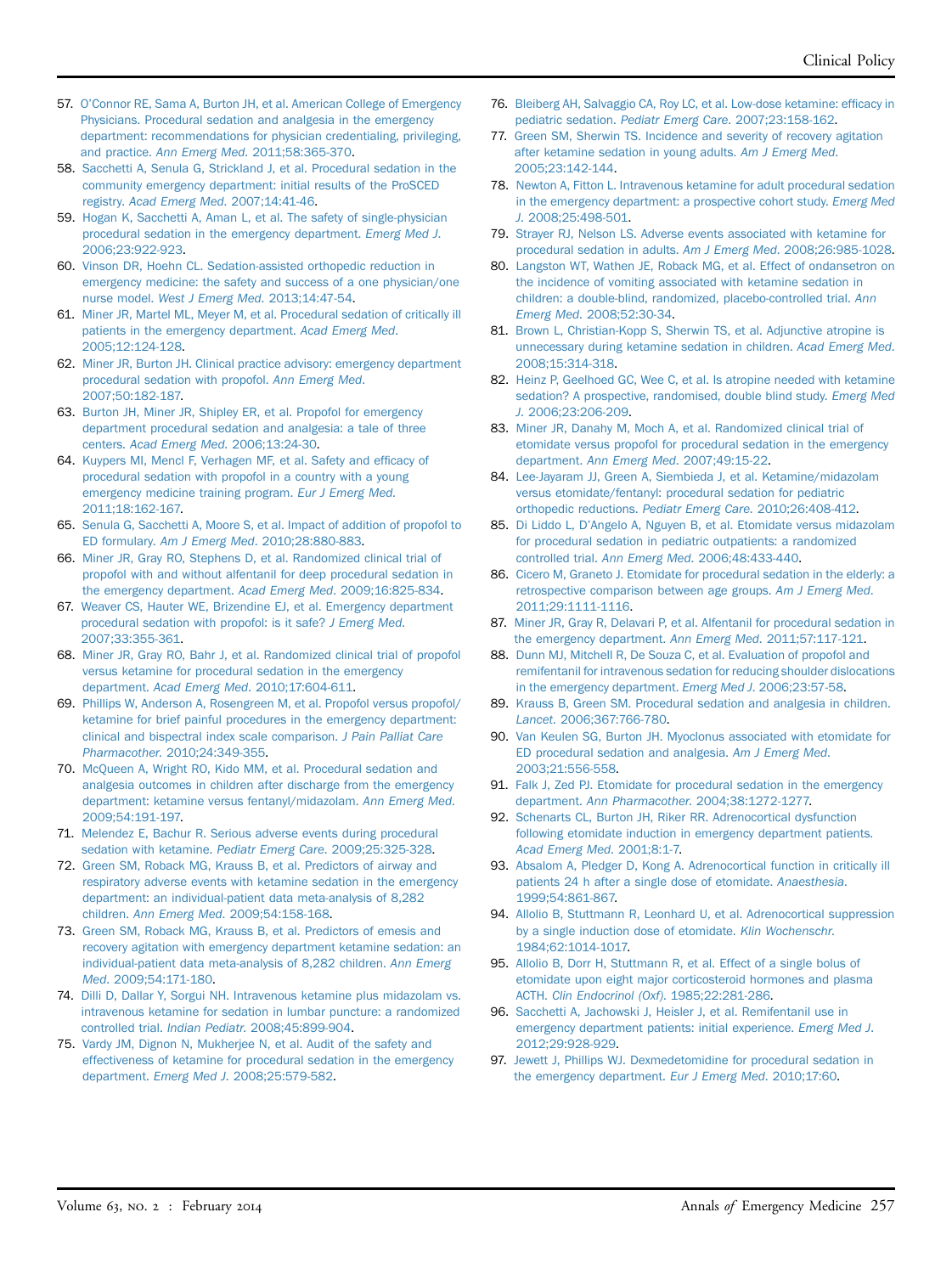|  | Appendix A. Literature classification schema.* |  |
|--|------------------------------------------------|--|
|  |                                                |  |

| Design/Class   | Therapy <sup>1</sup>                                                  | <b>Diagnosis<sup>†</sup></b>                                                                | <b>Prognosis<sup>9</sup></b>                                             |  |
|----------------|-----------------------------------------------------------------------|---------------------------------------------------------------------------------------------|--------------------------------------------------------------------------|--|
|                | Randomized, controlled trial or meta-analysis<br>of randomized trials | Prospective cohort using a criterion<br>standard or meta-analysis of<br>prospective studies | Population prospective cohort or<br>meta-analysis of prospective studies |  |
| $\overline{2}$ | Nonrandomized trial                                                   | Retrospective observational                                                                 | Retrospective cohort<br>Case control                                     |  |
| 3              | Case series<br>Case report<br>Other (eg. consensus, review)           | Case series<br>Case report<br>Other (eg. consensus, review)                                 | Case series<br>Case report<br>Other (eg. consensus, review)              |  |

<span id="page-11-1"></span>\*Some designs (eg, surveys) will not fit this schema and should be assessed individually.

<span id="page-11-2"></span><sup>†</sup>Objective is to measure therapeutic efficacy comparing interventions.

<span id="page-11-3"></span>‡ Objective is to determine the sensitivity and specificity of diagnostic tests.

<span id="page-11-4"></span>§ Objective is to predict outcome including mortality and morbidity.

Appendix B. Approach to downgrading strength of evidence.

|                    | Design/Class |   |   |  |
|--------------------|--------------|---|---|--|
| <b>Downgrading</b> |              | 2 | з |  |
| None               |              | Ш | Ш |  |
| 1 level            | Ш            | Ш | X |  |
| 2 levels           | Ш            | X | Χ |  |
| Fatally flawed     | Χ            | Χ |   |  |

#### Appendix C. Likelihood ratios and number needed to treat[.\\*](#page-11-0)

| LR $(+)$ | LR $(-)$  |                                                                                                           |
|----------|-----------|-----------------------------------------------------------------------------------------------------------|
| 1.0      | 1.0       | <b>Useless</b>                                                                                            |
| $1-5$    | $0.5 - 1$ | Rarely of value, only minimally<br>changes pretest probability                                            |
| 10       | 0.1       | Worthwhile test, may be diagnostic<br>if the result is concordant<br>with pretest probability             |
| 20       | 0.05      | Strong test, usually diagnostic                                                                           |
| 100      | 0.01      | Very accurate test, almost always<br>diagnostic even in the setting of<br>low or high pretest probability |

LR, likelihood ratio.

<span id="page-11-0"></span>\*Number needed to treat (NNT): number of patients who need to be treated to achieve 1 additional good outcome;  $NNT=1/absolute$  risk reductionx100, where absolute risk reduction is the risk difference between 2 event rates (ie, experimental and control groups).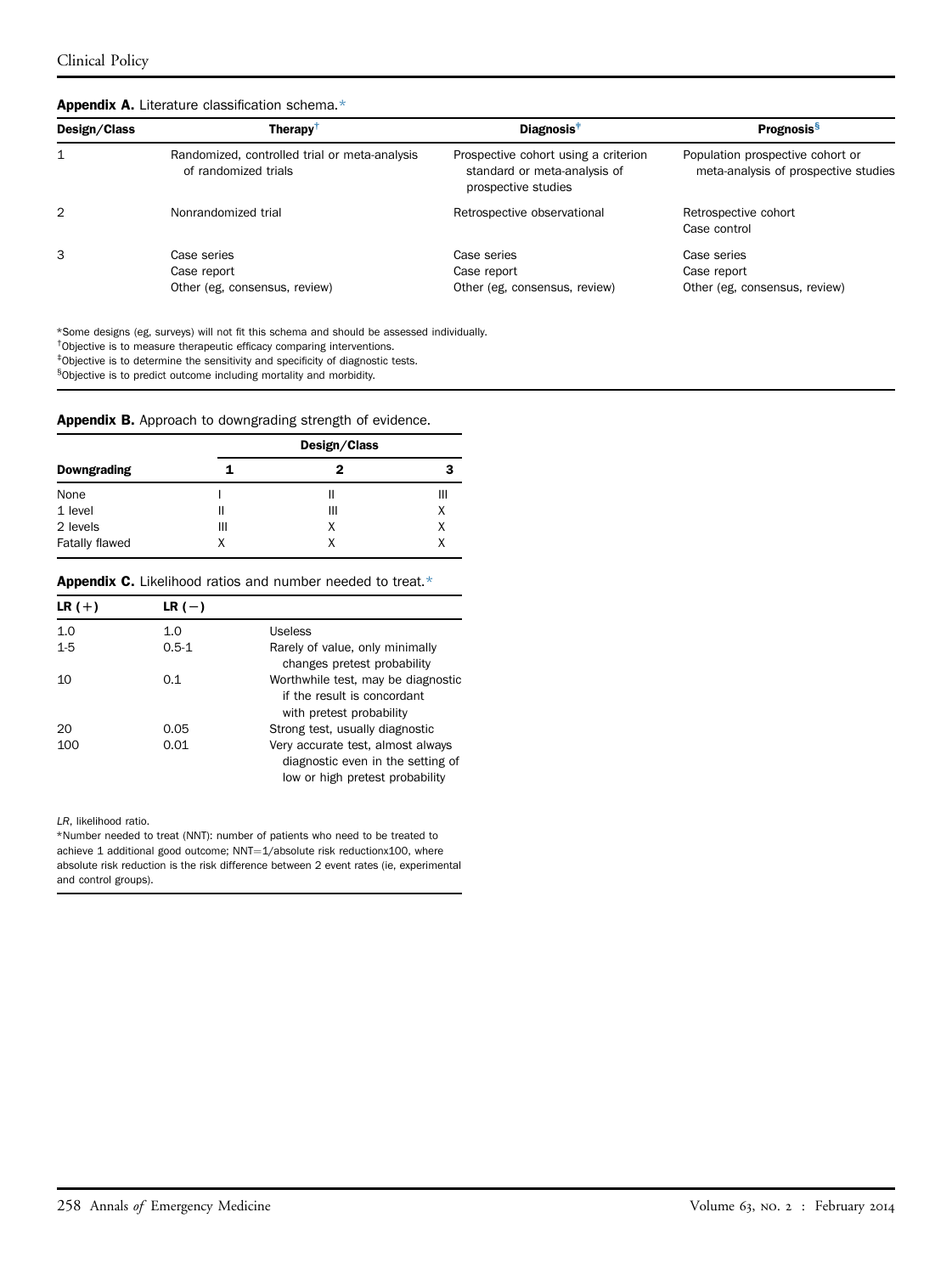| <b>Evidentiary Table.</b>                  |      |                                                         |                                                                                                                               |                                                                                                                                                 |                                                                                                                                                                                                                                                                                                                                                                                                                                                                                                                                                                                                                                                                         |                                                                                                                                                                                                                                       |              |
|--------------------------------------------|------|---------------------------------------------------------|-------------------------------------------------------------------------------------------------------------------------------|-------------------------------------------------------------------------------------------------------------------------------------------------|-------------------------------------------------------------------------------------------------------------------------------------------------------------------------------------------------------------------------------------------------------------------------------------------------------------------------------------------------------------------------------------------------------------------------------------------------------------------------------------------------------------------------------------------------------------------------------------------------------------------------------------------------------------------------|---------------------------------------------------------------------------------------------------------------------------------------------------------------------------------------------------------------------------------------|--------------|
| <b>Study</b>                               | Year | <b>Design</b>                                           | Intervention(s)/Test(s)/<br><b>Modality</b>                                                                                   | <b>Outcome</b><br><b>Measure/Criterion</b><br><b>Standard</b>                                                                                   | <b>Results</b>                                                                                                                                                                                                                                                                                                                                                                                                                                                                                                                                                                                                                                                          | Limitations/<br><b>Comments</b>                                                                                                                                                                                                       | <b>Class</b> |
| Andolfatto<br>and<br>Willman <sup>14</sup> | 2011 | Prospective,<br>uncontrolled,<br>observational<br>trial | Adult patients 21 y of<br>age or older receiving<br>ketofol as a 1:1 mixture<br>of 10 mg/mL propofol<br>and 10 mg/mL ketamine | Patients evaluated for<br>drug dosages<br>administered, adverse<br>events, recovery<br>time; patient and staff<br>satisfaction were<br>recorded | 728 patients received a median<br>ketofol dose of 0.7 mg/kg with<br>median recovery time of 14 min;<br>ketofol administered primarily for<br>orthopedic procedure patients;<br>complications included BVM use in<br>2.1%, appea in $0.5\%$ , and hypoxia<br>in $0.3\%$ ; recovery agitation was<br>reported in 3.6%, with 1.8% of all<br>study patients requiring treatment<br>for recovery agitation; rigidity was<br>reported in 1.5% of patients; excess<br>secretions noted in 1 patient with<br>vomiting in 1 patient; dysrhythmia<br>and hypotension were reported in 1<br>patient who required admission;<br>staff and patients reported<br>satisfaction as high | Design limitations<br>included nonblinded,<br>nonrandomized<br>enrollment, with no<br>comparative group;<br>premedication not<br>standardized;<br>enrollment of patients<br>limited by physician<br>selection bias and<br>convenience | $\rm III$    |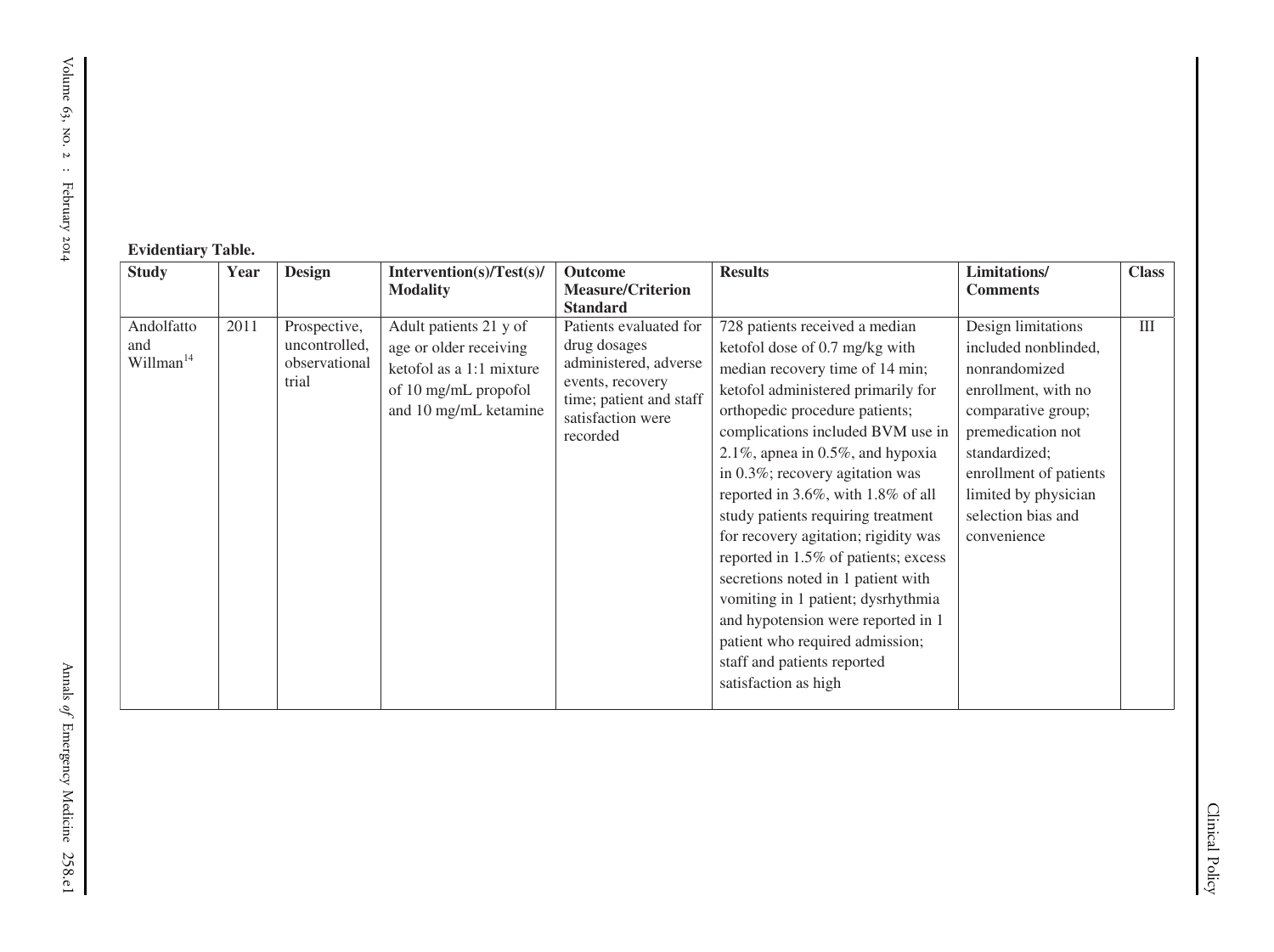**Class**

I

 **Limitations/ Comments**

Blinding limited in the study because of

# **Evidentiary Table (continued).**<br>**Study Year Design**  $\text{Intervention}(s)/\text{Test}(s)/\text{Test}(s)$ **Modality** David and<br>Shipp<sup>15</sup> 2011 Double blinded, randomized, placebocontrolled trialAdult and pediatric patients treated with IV then randomized to either placebo or Emergency Medicine Volume

| randomized, | fentanyl by protocol and            | of predefined,       | 110 to the ketamine treatment arm;    | nystagmus and          |
|-------------|-------------------------------------|----------------------|---------------------------------------|------------------------|
| placebo-    | then randomized to                  | observed respiratory | 96 placebo and 97 ketamine            | secretions in ketamine |
| controlled  |                                     | depression;          | patients completed the study;         | group; nystagmus       |
| trial       | treatment protocol with             | secondary outcomes   | sedation performed primarily for      | blinded by use of      |
|             | either placebo or                   | included dose of     | orthopedic and suturing procedures;   | sunglasses; no         |
|             | ketamine administered               | propofol, provider   | baseline characteristics were similar | secretions reported in |
|             | as a bolus of $0.5 \text{ mg/kg}$ ; | satisfaction, and    | between groups except for more        | any patients           |
|             | both treatment groups               | sedation quality     | male patients in the placebo group;   |                        |
|             | then received IV                    |                      | respiratory depression was similar    |                        |
|             |                                     |                      | between the groups, with 22% of       |                        |
|             | propofol by protocol                |                      | ketamine patients experiencing        |                        |
|             | dosing with $1.0 \text{ mg/kg}$     |                      | respiratory depression compared       |                        |
|             | bolus followed by 0.5               |                      | with 28% of placebo patients;         |                        |
|             | mg/kg bolus doses as                |                      | provider satisfaction with sedation   |                        |
|             | needed                              |                      | was higher in the ketamine group;     |                        |
|             |                                     |                      | patients in the ketamine group        |                        |
|             |                                     |                      | received less propofol                |                        |

**Results**

200 subjects enrolled with 110 randomized to receive placebo and

**Outcome** 

**Standard**

**Measure/Criterion** 

Primary outcome variable was the rate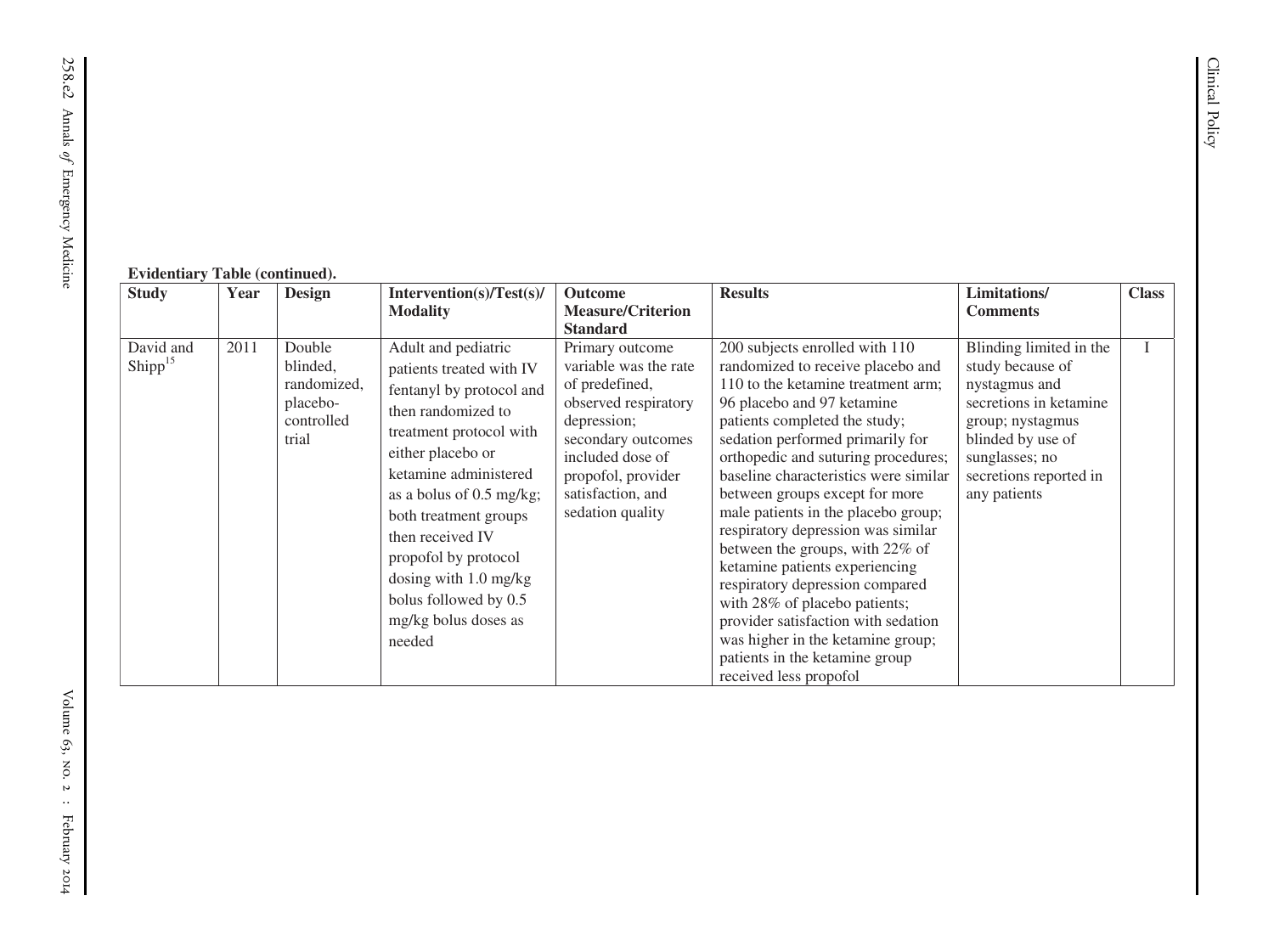| <b>Study</b>       | Year | <b>Design</b>                                             | Intervention(s)/Test(s)/<br><b>Modality</b>                                                                                                                                                                                                                                 | <b>Outcome</b><br><b>Measure/Criterion</b><br><b>Standard</b>                                                                                                                | <b>Results</b>                                                                                                                                                                                                                                                                                                                                                                                                    |
|--------------------|------|-----------------------------------------------------------|-----------------------------------------------------------------------------------------------------------------------------------------------------------------------------------------------------------------------------------------------------------------------------|------------------------------------------------------------------------------------------------------------------------------------------------------------------------------|-------------------------------------------------------------------------------------------------------------------------------------------------------------------------------------------------------------------------------------------------------------------------------------------------------------------------------------------------------------------------------------------------------------------|
| Shah et al $^{16}$ | 2011 | Double-<br>blinded.<br>randomized,<br>controlled<br>study | Pediatric orthopedic ED<br>patients randomized to<br>treatment protocol with<br>either ketamine 1.0<br>mg/kg as initial bolus<br>plus ketamine 0.25<br>mg/kg as needed or<br>propofol/ketamine<br>administered as 0.5<br>mg/kg propofol plus 0.5<br>malled katamina initial | Primary outcome<br>variable was the total<br>sedation time:<br>secondary outcomes<br>included time to<br>recovery, efficacy,<br>adverse events, and<br>provider satisfaction | 136 subjects enrolled with 69<br>randomized to receive ketamine<br>alone and 67 to the<br>propofol/ketamine treatment arm;<br>baseline characteristics were similar<br>between groups; total sedation time<br>and recovery time were shorter with<br>propofol/ketamine; there was less<br>vomiting and higher satisfaction<br>with propofol/ketamine; respiratory<br>depression was similar between the<br>groups |

mg/kg ketamine initial bolus with additional ketamine 0.25 mg/kg as

needed

Volume

 **Limitations/ Comments**

Opiate and  $O_2$ treatment not standardized in the treatment protocol

**Class**

I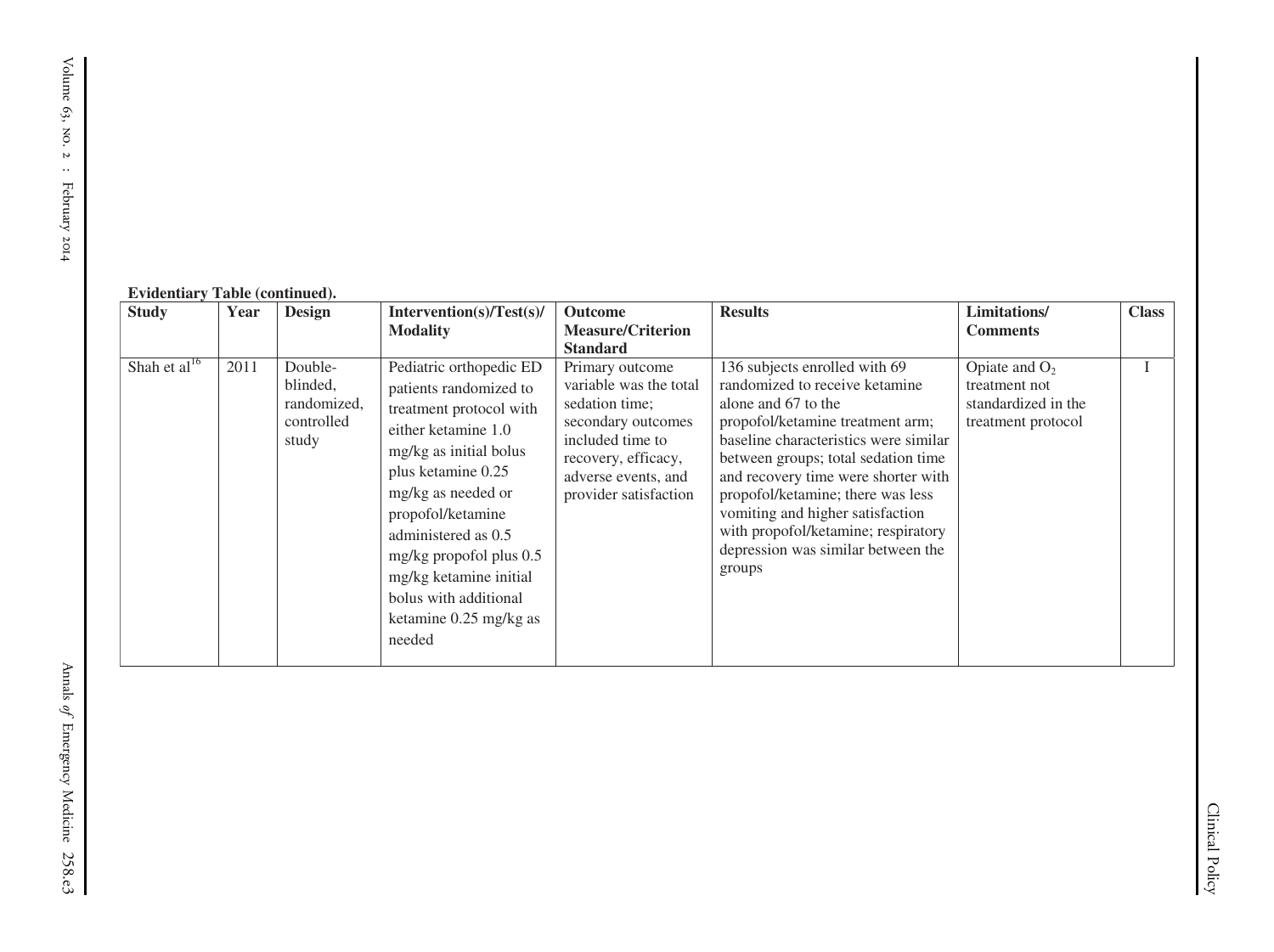| <b>Study</b>           | Year | <b>Design</b>                                | Intervention(s)/Test(s)/<br><b>Modality</b>                                             | <b>Outcome</b><br><b>Measure/Criterion</b><br><b>Standard</b>                                                                                                                                                                          | <b>Results</b>                                                                                                                                                                                                                                                                                                                                                                                                                                                                                                                                                                                                                                                                                                                                                                                                                                                                                                                                                                                                                                                                                                         | Limitations/<br><b>Comments</b>                                                                                                                                                                                                                                                                                                                                                                                                                                                                                                      | <b>Class</b> |
|------------------------|------|----------------------------------------------|-----------------------------------------------------------------------------------------|----------------------------------------------------------------------------------------------------------------------------------------------------------------------------------------------------------------------------------------|------------------------------------------------------------------------------------------------------------------------------------------------------------------------------------------------------------------------------------------------------------------------------------------------------------------------------------------------------------------------------------------------------------------------------------------------------------------------------------------------------------------------------------------------------------------------------------------------------------------------------------------------------------------------------------------------------------------------------------------------------------------------------------------------------------------------------------------------------------------------------------------------------------------------------------------------------------------------------------------------------------------------------------------------------------------------------------------------------------------------|--------------------------------------------------------------------------------------------------------------------------------------------------------------------------------------------------------------------------------------------------------------------------------------------------------------------------------------------------------------------------------------------------------------------------------------------------------------------------------------------------------------------------------------|--------------|
| Roback et<br>$al^{26}$ | 2004 | Prospective<br>observational<br>cohort study | Single-center study of<br>1,555 pediatric patients<br>undergoing procedural<br>sedation | Case definition:<br>patient fasting times<br>of 0-2 h (reference<br>group), 2-4 h, 4-6 h,<br>6-8 h, and $>8$ h;<br>outcomes: emesis and<br>adverse respiratory<br>events (apnea,<br>laryngospasm,<br>desaturations, and<br>aspiration) | Adverse events (vomiting or<br>adverse respiratory event) occurred<br>in $18/150$ (12%) in the 0- to 2-h<br>group, 64/391 (16.4%) in the 2- to<br>4-h group, $60/430$ (14%) in the 4- to<br>6-h group, $41/281$ (14.6%) in the 6-<br>to 8-h group, and 44/303 (14.5%) in<br>the $>8$ -h group; using the group that<br>fasted 0-2 h as the reference group,<br>the difference in proportion of any<br>adverse events was 4.3% (95% CI -<br>2.0% to 10.7%) in the 2- to 4-h<br>group, 2.0% (95% CI -4.2% to<br>8.1%) in the 4- to 6-h group, $2.6\%$<br>(95% CI -4.0% to 9.2%) in the 6-to<br>8-h group, and 2.5% (95% CI -4.0)<br>to 9.1%) in the $>8$ -h group;*<br>compared with the group that fasted<br>for 0-2 h, the OR for adverse events<br>in the 2- to 4-h group was $1.4$ (95%)<br>CI 0.8 to 2.5), in the 4-to 6-h group<br>1.2 (95% CI 0.7 to 2.1), in the 6- to<br>8-h group 1.3 (95% CI 0.7 to 2.3),<br>and in the $>8$ -h group 1.3 (95% CI<br>$0.7$ to $2.2$ ); there were no aspiration<br>events documented in the entire<br>cohort of 1,555 patients $(0\%; 95\%$<br>CI 0\% to $0.2\%$ <sup>*</sup> | One fourth of patients<br>in the initial cohort<br>were excluded; the<br>adverse event rate in<br>this group was not<br>different from that in<br>the groups in which<br>fasting status was<br>documented;<br>distinction between<br>solids and liquid<br>fasting time was not<br>consistently<br>documented; did not<br>evaluate rationale for<br>some patients meeting<br>fasting guidelines and<br>others not meeting<br>guidelines; outcome<br>measured with<br>knowledge of fasting<br>status; multiple<br>sedation agents used | $\rm II$     |

\*Calculations of 95% CI and difference in pro portions were performed in Stata version11.2 when not re ported in the original article.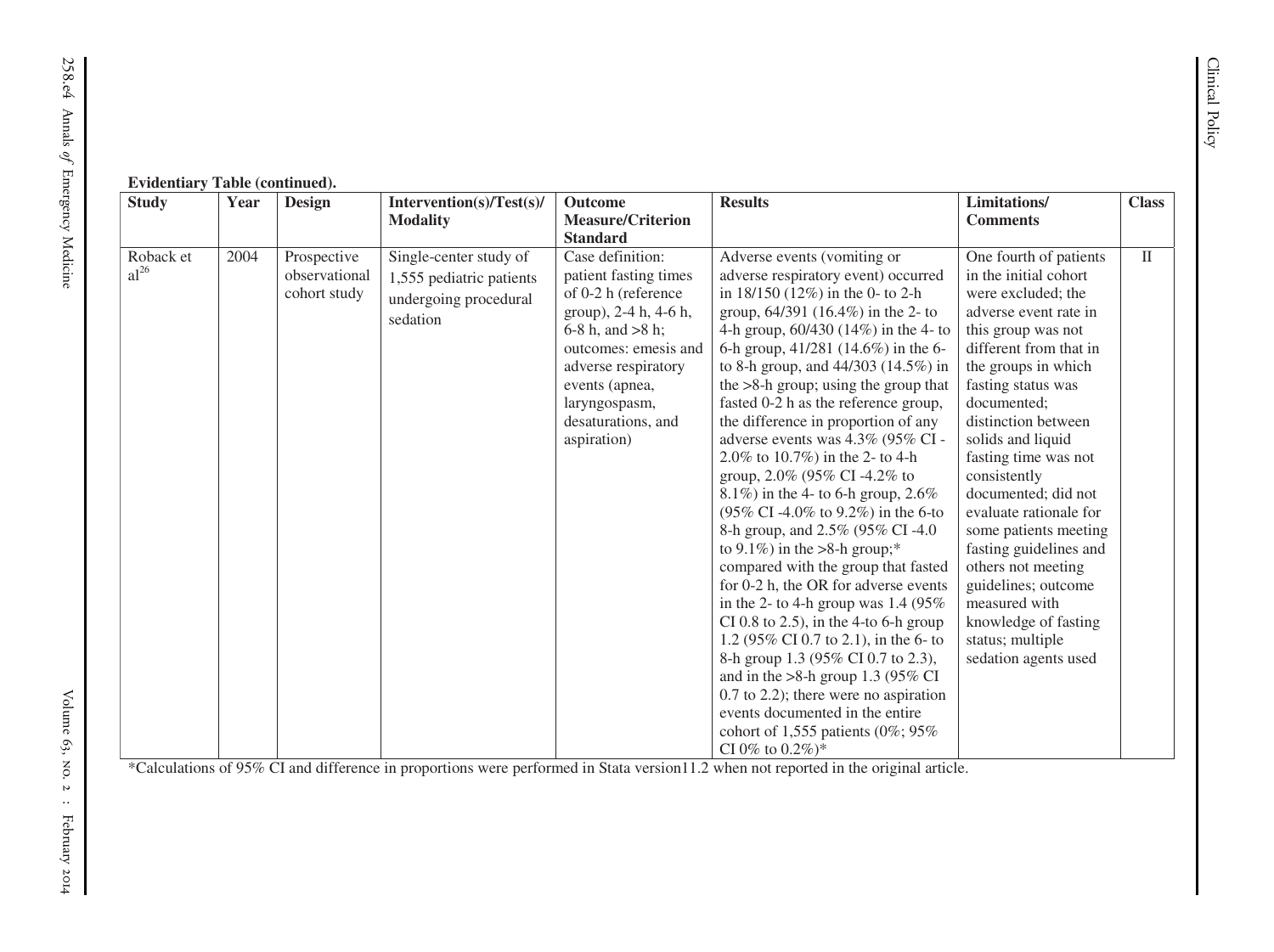| <b>Study</b>          | Year | Design        | Intervention(s)/Test(s)/ | <b>Outcome</b>           | <b>Results</b>                                       | Limitations/             | <b>Class</b> |
|-----------------------|------|---------------|--------------------------|--------------------------|------------------------------------------------------|--------------------------|--------------|
|                       |      |               | <b>Modality</b>          | <b>Measure/Criterion</b> |                                                      | <b>Comments</b>          |              |
|                       |      |               |                          | <b>Standard</b>          |                                                      |                          |              |
| Treston <sup>27</sup> | 2004 | Prospective   | Single-center study of   | Case definition:         | Vomiting occurred in 2/30                            | Not powered to detect a  | $\mathbf{I}$ |
|                       |      | observational | 257 pediatric patients   | patient fasting times of | $(6.6\%)$ in the 1 h or less                         | difference in emesis     |              |
|                       |      | cohort study  | undergoing procedural    | 1 h, 2-3 h, and $>3$ h;  | fasting group, 14/100 (14.0%)                        | rate; did not evaluate   |              |
|                       |      |               | sedation with ketamine   | outcome: emesis          | in the 1- to 2-h fasting group,                      | rationale for some       |              |
|                       |      |               |                          |                          | and 20/127 (15.7%) in the 3 h                        | patients meeting fasting |              |
|                       |      |               |                          |                          | or greater group; using the                          | guidelines and others    |              |
|                       |      |               |                          |                          | group that fasted 1 h or less as                     | not meeting guidelines;  |              |
|                       |      |               |                          |                          | the reference group, the                             | outcome measured with    |              |
|                       |      |               |                          |                          | difference in proportion of                          | knowledge of fasting     |              |
|                       |      |               |                          |                          | vomiting in the 1- to 2-h                            | status                   |              |
|                       |      |               |                          |                          | fasting group was $7.3\%$ (95%)                      |                          |              |
|                       |      |               |                          |                          | CI -3.9% to $18.5\%$ ) and in the                    |                          |              |
|                       |      |               |                          |                          | 3-h or greater group was 9.1%                        |                          |              |
|                       |      |               |                          |                          | $(95\% \text{ CI} - 1.9\% \text{ to } 20.0\%);$ * no |                          |              |
|                       |      |               |                          |                          | clinically detectable aspiration                     |                          |              |
|                       |      |               |                          |                          | occurred and no airway                               |                          |              |
|                       |      |               |                          |                          | maneuvers or suctioning was                          |                          |              |
|                       |      |               |                          |                          | required $(0\%; 95\% \text{ CI } 0\%$ to             |                          |              |
|                       |      |               |                          |                          | $1.4\%)*$                                            |                          |              |

\*Calculations of 95% CI and difference in pro portions were performed in Stata version11.2 when not re ported in the original article.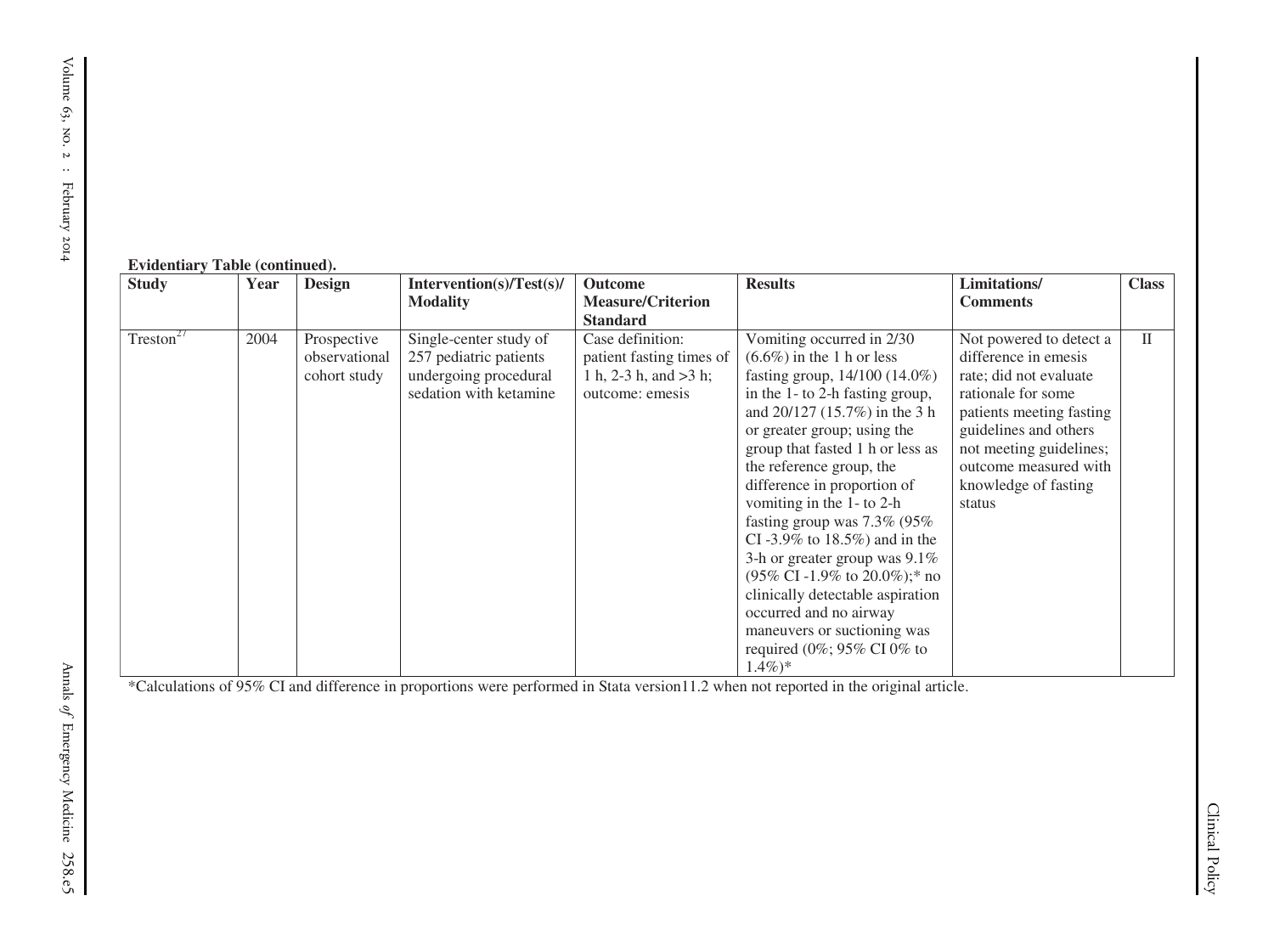| <b>Study</b>                 | Year | <b>Design</b>                                | Intervention(s)/Test(s)/                                                                                                   | Outcome                                                                                                                          | <b>Results</b>                                                                                                                                                                                                                                                                                                                                                                                                                                                                                                                                                                                                                                                                                             | Limitations/                                                                                                                                                                                                                                                         | <b>Class</b> |
|------------------------------|------|----------------------------------------------|----------------------------------------------------------------------------------------------------------------------------|----------------------------------------------------------------------------------------------------------------------------------|------------------------------------------------------------------------------------------------------------------------------------------------------------------------------------------------------------------------------------------------------------------------------------------------------------------------------------------------------------------------------------------------------------------------------------------------------------------------------------------------------------------------------------------------------------------------------------------------------------------------------------------------------------------------------------------------------------|----------------------------------------------------------------------------------------------------------------------------------------------------------------------------------------------------------------------------------------------------------------------|--------------|
|                              |      |                                              | <b>Modality</b>                                                                                                            | <b>Measure/Criterion</b><br><b>Standard</b>                                                                                      |                                                                                                                                                                                                                                                                                                                                                                                                                                                                                                                                                                                                                                                                                                            | <b>Comments</b>                                                                                                                                                                                                                                                      |              |
| Babl et $\overline{al^{28}}$ | 2005 | Prospective<br>observational<br>cohort study | Single-center study of<br>218 consecutive<br>pediatric patients<br>undergoing procedural<br>sedation with nitrous<br>oxide | Case definition:<br>patients not meeting<br>ASA fasting guideline<br>(6 h for solids and 2 h<br>for liquids); outcome:<br>emesis | 155/218 (71.1%) did not meet<br>fasting guidelines for solids;<br>emesis occurred in 11/155<br>$(7.1\%)$ of those who did not<br>meet fasting guidelines for<br>solids compared with 4/63<br>$(6.3\%)$ in those who met<br>guidelines (difference=0.7%;<br>serious adverse events were<br>defined as desaturation less<br>than 95% $SpO2$ , apnea, stridor,<br>airway misalignment requiring<br>repositioning, laryngospasm,<br>bronchospasm, cardiovascular<br>instability, pulmonary<br>aspiration, unplanned hospital<br>admission, endotracheal<br>intubation, permanent<br>neurologic injury, or death;<br>there were no serious adverse<br>events observed $(0\%; 95\% \text{ CI})$<br>0\% to 1.7\%) | Not powered to detect a<br>difference in emesis<br>rate; convenience<br>sample; did not<br>evaluate rationale for<br>some patients meeting<br>fasting guidelines and<br>others not meeting<br>guidelines; outcome<br>measured with<br>knowledge of fasting<br>status | $\Pi$        |

\*Calculations of 95% CI and difference in pro portions were performed in Stata version11.2 when not re ported in the original article.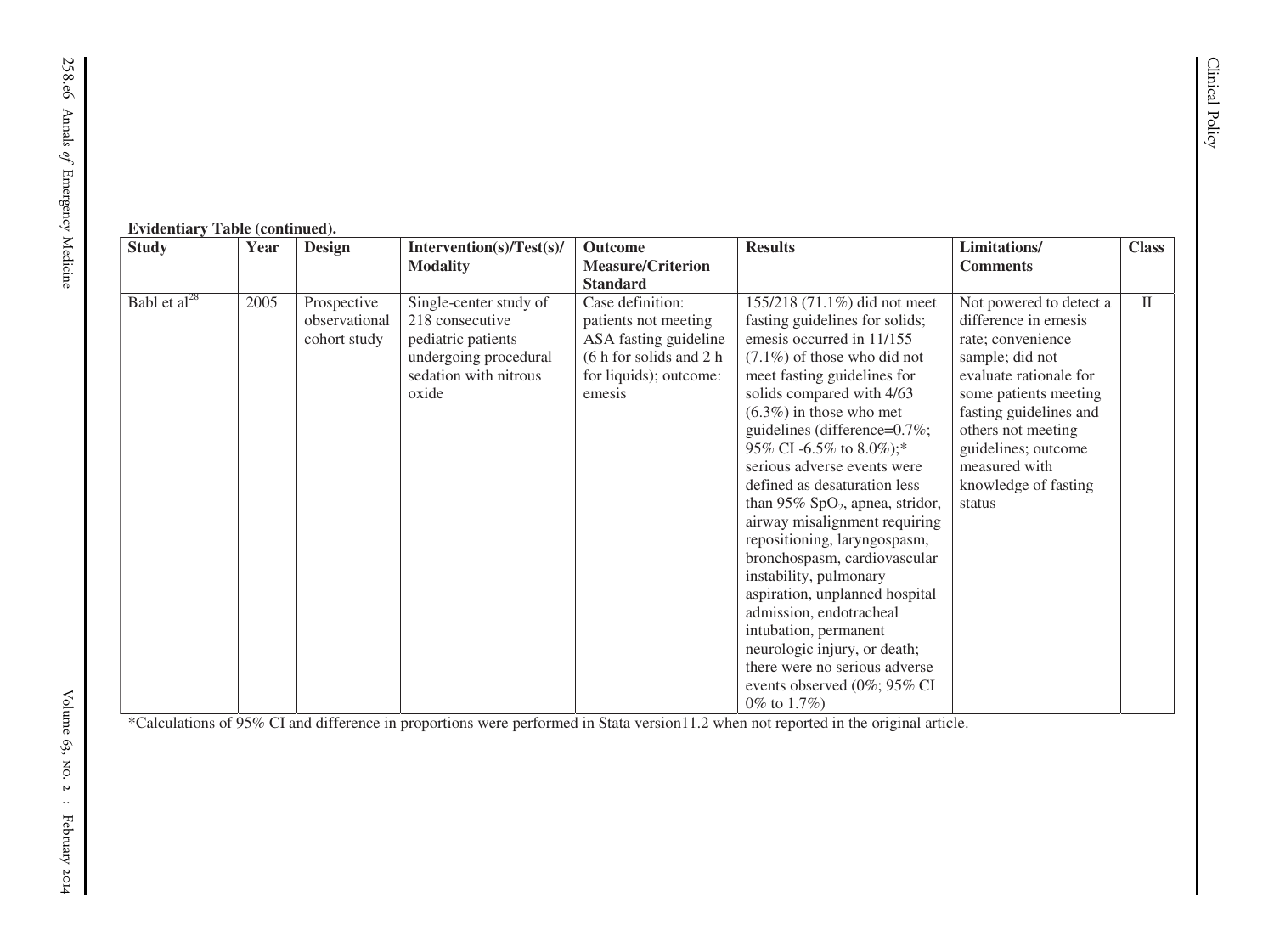|  |  | <b>Evidentiary Table (continued).</b> |
|--|--|---------------------------------------|
|--|--|---------------------------------------|

| <b>Study</b>              | Year | <b>Design</b>                                | Intervention(s)/Test(s)/<br><b>Modality</b>                                                         | <b>Outcome</b><br><b>Measure/Criterion</b><br><b>Standard</b>                                   | <b>Results</b>                                                                                                                                                                                                                                                                                                                                                                                                                                                                                                                                                                                                                                                                                                                                                                                                                                                                                                                                                 | Limitations/<br><b>Comments</b>                                                                                                                                                                                                                                                                                                                                                                                                  | <b>Class</b> |
|---------------------------|------|----------------------------------------------|-----------------------------------------------------------------------------------------------------|-------------------------------------------------------------------------------------------------|----------------------------------------------------------------------------------------------------------------------------------------------------------------------------------------------------------------------------------------------------------------------------------------------------------------------------------------------------------------------------------------------------------------------------------------------------------------------------------------------------------------------------------------------------------------------------------------------------------------------------------------------------------------------------------------------------------------------------------------------------------------------------------------------------------------------------------------------------------------------------------------------------------------------------------------------------------------|----------------------------------------------------------------------------------------------------------------------------------------------------------------------------------------------------------------------------------------------------------------------------------------------------------------------------------------------------------------------------------------------------------------------------------|--------------|
| McKee et al <sup>29</sup> | 2008 | Prospective<br>observational<br>cohort study | Single-center study of<br>471 pediatric patients<br>undergoing procedural<br>sedation with ketamine | Case definition:<br>patients receiving oral<br>analgesic before<br>sedation; outcome:<br>emesis | 201/471 (42.7%) received oral<br>analgesics within 6 h of<br>sedation; emesis occurred in<br>10/201 (5.0%) patients who<br>received oral analgesics<br>compared with 7/270 (2.6%)<br>patients who did not receive<br>oral analgesics,<br>difference=2.4% (95% CI<br>$-1.1\%$ to 6.5%); additional<br>adverse events recorded were<br>hypoxia (desaturation<br>requiring supplemental $O_2$ ),<br>hypoventilation,<br>laryngospasm, apnea,<br>bradycardia, or tachycardia;<br>total adverse events were<br>similar for those receiving oral<br>analgesia $(5.0\%)$ and those not<br>receiving oral analgesia $(5.6\%)$<br>difference=-0.6% (95% CI -<br>4.7% to 3.9%); results were<br>similar in a secondary analysis<br>of patients receiving oral<br>analgesics within 4 h; the<br>authors did not describe<br>episodes of intubation,<br>aspiration, unplanned<br>admission, or death, although<br>these were not explicit<br>outcome measures in the study | Did not evaluate<br>rationale for some<br>patients receiving oral<br>analgesics and others<br>not receiving oral<br>analgesics; outcome<br>measured with<br>knowledge of oral<br>analgesic<br>administration; it is<br>implied that all of the<br>patients met the<br>department fasting<br>guidelines of 2 h for<br>liquids and 4 h for<br>solids, but this is not<br>explicit; fasting times<br>were similar between<br>groups | $\rm II$     |

H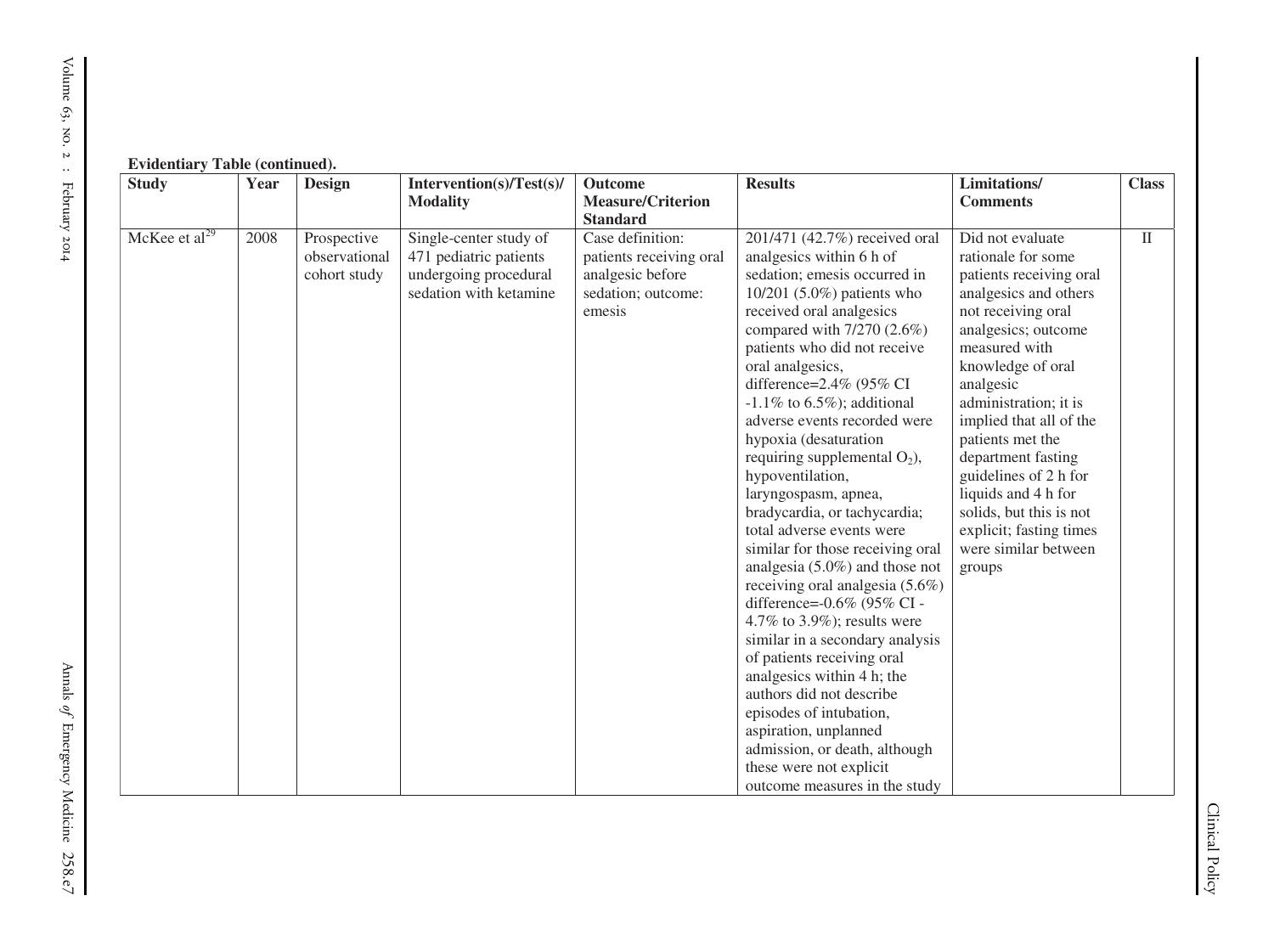| <b>Study</b>      | Year | <b>Design</b>                                           | Intervention(s)/Test(s)/<br><b>Modality</b>                                                                                                                                                                                                                                                                          | <b>Outcome</b><br><b>Measure/Criterion</b><br><b>Standard</b>                                                                                                                                                  | <b>Results</b>                                                                                                                                                                                                                                                                                                                                                                                                                                                                                                                                                                                                                                                                                                                                                                                                                                                                                                                              | Limitations/<br><b>Comments</b>                                                                                                                                                                                                                                                                           | <b>Class</b>                           |
|-------------------|------|---------------------------------------------------------|----------------------------------------------------------------------------------------------------------------------------------------------------------------------------------------------------------------------------------------------------------------------------------------------------------------------|----------------------------------------------------------------------------------------------------------------------------------------------------------------------------------------------------------------|---------------------------------------------------------------------------------------------------------------------------------------------------------------------------------------------------------------------------------------------------------------------------------------------------------------------------------------------------------------------------------------------------------------------------------------------------------------------------------------------------------------------------------------------------------------------------------------------------------------------------------------------------------------------------------------------------------------------------------------------------------------------------------------------------------------------------------------------------------------------------------------------------------------------------------------------|-----------------------------------------------------------------------------------------------------------------------------------------------------------------------------------------------------------------------------------------------------------------------------------------------------------|----------------------------------------|
| Bell et $al^{30}$ | 2007 | Prospective,<br>uncontrolled,<br>observational<br>trial | Single-center study of<br>400 patients undergoing<br>procedural sedation with<br>propofol; fasting status<br>was evaluated; adult and<br>pediatric patients<br>receiving propofol by<br>protocol with initial<br>bolus of $0.5 \text{ mg/kg}$ to<br>1.0 mg/kg followed by<br>10-mg to 40-mg bolus<br>doses as needed | Patients not meeting<br>ASA fasting<br>guideline (6 h for<br>solids and 2 h for<br>liquids); patients<br>evaluated for drug<br>dosages administered,<br>NPO status, and<br>adverse events,<br>including emesis | 282/400 (70.5%) did not meet<br>fasting guidelines for solids or<br>liquids; emesis occurred in 1/282<br>$(0.4\%)$ of those who did not meet<br>fasting guidelines compared with<br>$1/118$ $(0.8\%)$ in those who met<br>guidelines, difference=0.4% (95%<br>CI -2.3% to $1.3\%$ );* respiratory<br>adverse events occurred in 63/282<br>$(22.4\%)$ of those who did not meet<br>fasting guidelines compared with<br>23/118 (19.5%) of those who met<br>guidelines, difference=2.8% (95%<br>CI -5.8% to 11.5%);* respiratory<br>interventions occurred in 94/282<br>$(33.3\%)$ of those who did not meet<br>fasting guidelines compared with<br>$29/118$ (24.6%) of those who met<br>guidelines, difference=8.8% (95%<br>CI-0.8% to18.3%);* there were no<br>aspiration events, intubations, LMA<br>insertions, or unplanned admissions<br>related to sedation or recovery in<br>either group $(0\%, 95\% \text{ CI } 0\%$ to<br>$0.9\%)*$ | Not powered to detect a<br>difference in emesis<br>rate; further design<br>limitations included<br>nonblinded,<br>nonrandomized<br>enrollment, with no<br>comparative group;<br>premedication not<br>standardized:<br>enrollment of patients<br>limited by physician<br>selection bias and<br>convenience | II for<br>fasting<br>III for<br>agents |

\*Calculations of 95% CI and difference in pro portions were performed in Stata version11.2 when not re ported in the original article.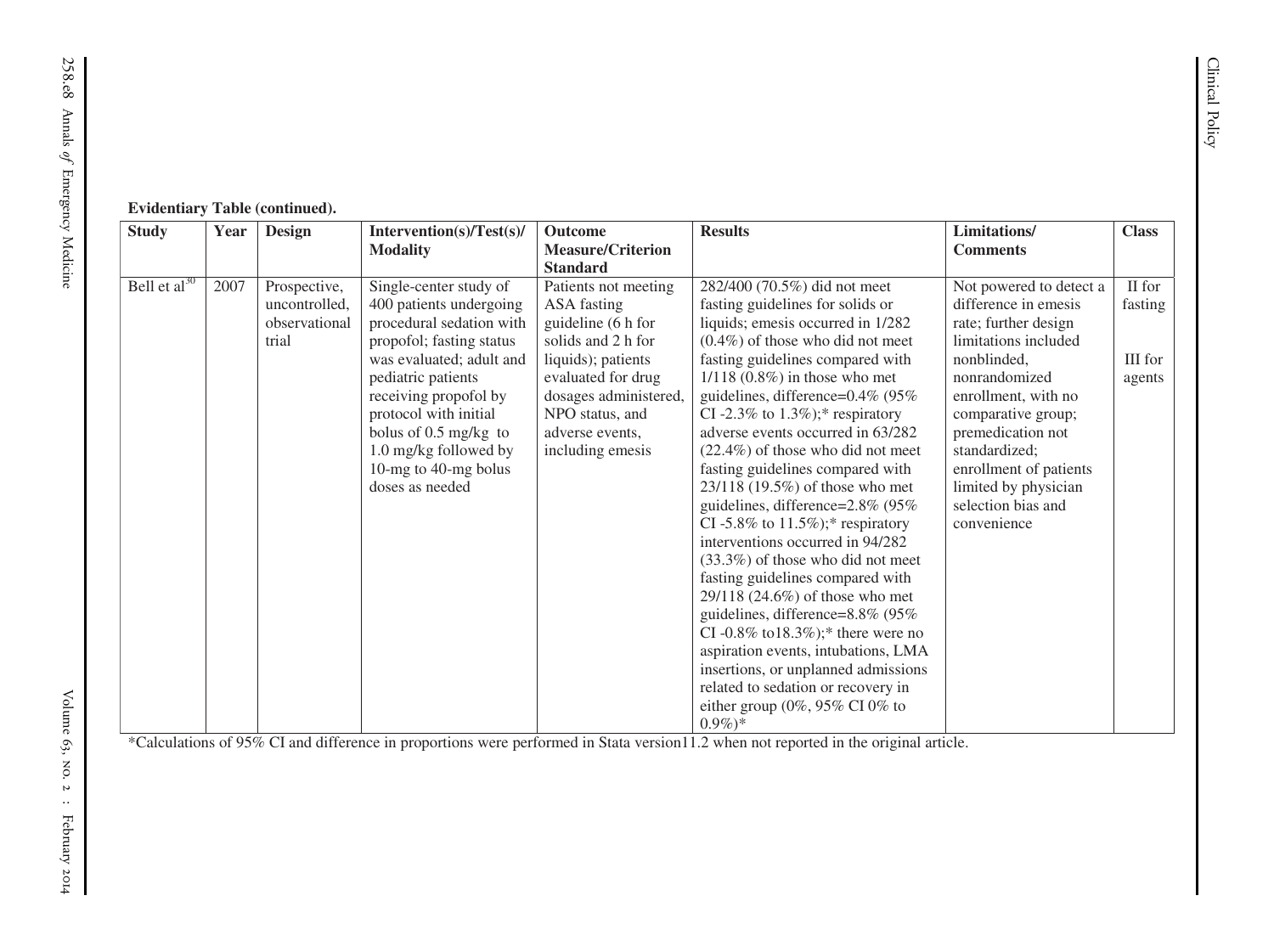| <b>Evidentiary Table (continued).</b> |  |  |
|---------------------------------------|--|--|
|---------------------------------------|--|--|

| <b>Study</b>                   | Year | <b>Design</b>                     | Intervention(s)/Test(s)/<br><b>Modality</b>                                                                                                              | <b>Outcome</b><br><b>Measure/Criterion</b><br><b>Standard</b>                                                                                                                                                                                                                                                                                                      | <b>Results</b>                                                                                                                                                                                                                                       | Limitations/<br><b>Comments</b>                                                                                                                                    | <b>Class</b> |
|--------------------------------|------|-----------------------------------|----------------------------------------------------------------------------------------------------------------------------------------------------------|--------------------------------------------------------------------------------------------------------------------------------------------------------------------------------------------------------------------------------------------------------------------------------------------------------------------------------------------------------------------|------------------------------------------------------------------------------------------------------------------------------------------------------------------------------------------------------------------------------------------------------|--------------------------------------------------------------------------------------------------------------------------------------------------------------------|--------------|
| Lightdale et $al^{31}$         | 2006 | Randomized<br>controlled<br>trial | Capnographic measures<br>of hypoventilation used<br>to alert providers at 15 s<br>vs 60 s; pediatric<br>endoscopy with<br>supplemental $O2$              | Primary outcome was<br>hypoxia defined as<br>pulse oximetry <95%<br>for $>5$ s; secondary<br>outcomes included<br>abnormal ventilation.<br>termination of<br>procedure, BVM,<br>sedation reversals, or<br>seizures                                                                                                                                                 | 163 patients with 11% vs 24%<br>of patients with hypoxia in the<br>15 s vs 60 s arms, respectively;<br>ARR= $13%$<br>$RRR = 54%$<br>$NNT=7.7$                                                                                                        | Unable to blind;<br>generalizability                                                                                                                               | $\rm II$     |
| Qadeer et $\overline{al^{32}}$ | 2009 | Randomized<br>controlled<br>trial | Capnography vs blinded<br>to capnography results<br>during procedural<br>sedation with opioid and<br>benzodiazepine during<br><b>ERCP</b> and <b>EUS</b> | Primary outcome:<br>hypoxia defined as $O2$<br>saturation <90% for<br>$>15$ s; secondary<br>outcomes: severe<br>hypoxia $\leq 85\%$ ;<br>supplemental $O_2$ use,<br>apnea $\geq$ 15 s; and<br>abnormal ventilation<br>defined as<br>capnography flat line<br>for $\geq$ 5 s but <15 s,<br>>75% reduction in<br>amplitude of<br>respiratory waves for<br>$\geq$ 5 s | 263 patients enrolled with<br>similar patients characteristics<br>in each arm; $85$ patients $(69\%)$<br>from the blinded arm and 57<br>$(46\%)$ from the open arm<br>developed at least 1 episode of<br>hypoxia;<br>ARR=23%<br>RRR=33%<br>$NNT=4.3$ | Generalizability of<br>results from a study on<br>ERCP and EUS to ED<br>procedural sedation;<br>incorporation bias was<br>important for secondary<br>outcomes only | $\mathbf{I}$ |

 $\overline{\phantom{a}}$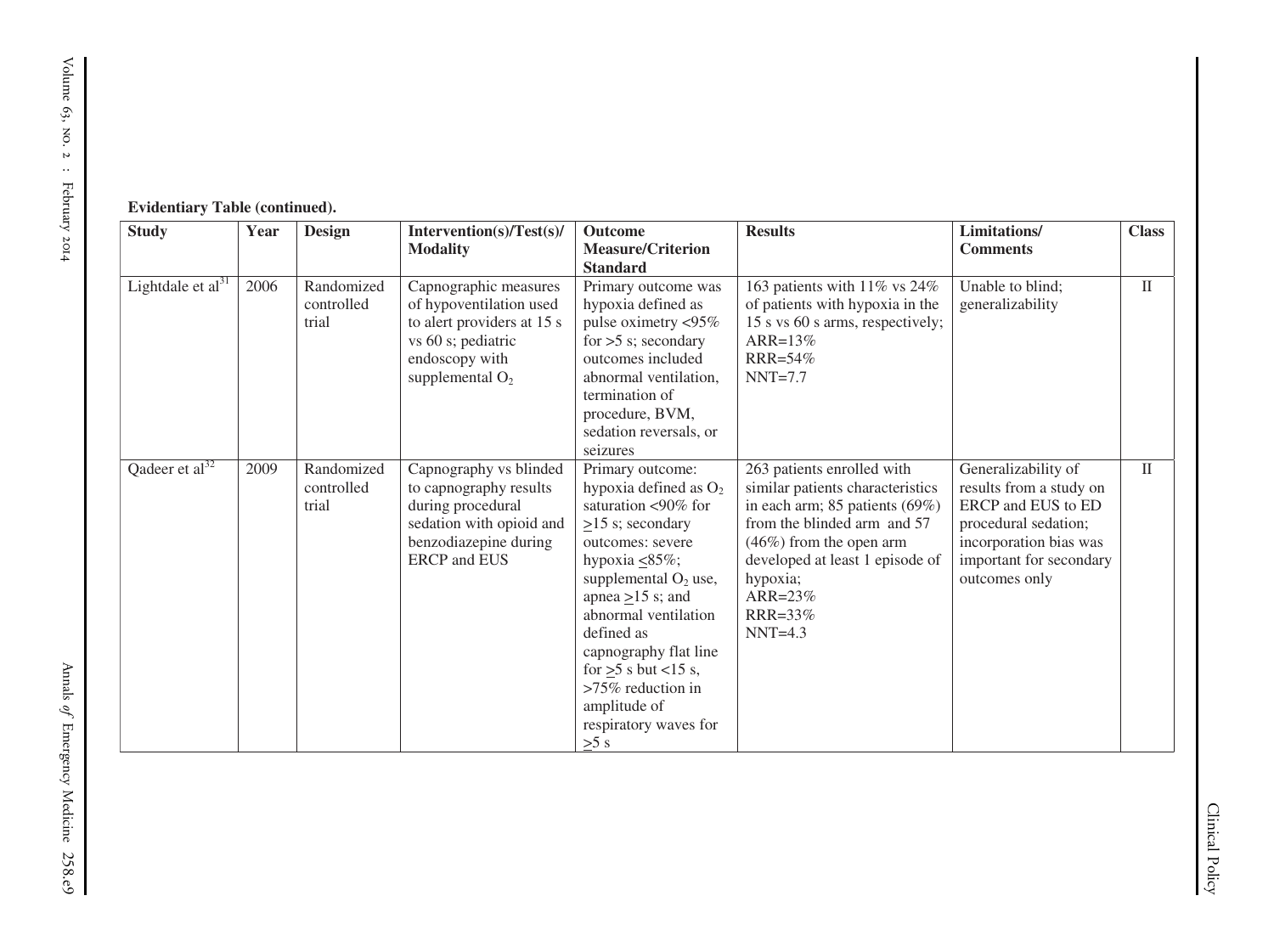| <b>Study</b>              | Year | <b>Design</b>                                  | Intervention(s)/Test(s)/<br><b>Modality</b>                                                                                                             | <b>Outcome</b><br><b>Measure/Criterion</b><br><b>Standard</b>                                                                                                                                                                          | <b>Results</b>                                                                                                                                                                                                                                      | <b>Limitations/</b><br><b>Comments</b>                                                                                                                                                                                                                       | <b>Class</b> |
|---------------------------|------|------------------------------------------------|---------------------------------------------------------------------------------------------------------------------------------------------------------|----------------------------------------------------------------------------------------------------------------------------------------------------------------------------------------------------------------------------------------|-----------------------------------------------------------------------------------------------------------------------------------------------------------------------------------------------------------------------------------------------------|--------------------------------------------------------------------------------------------------------------------------------------------------------------------------------------------------------------------------------------------------------------|--------------|
| Deitch et $al^{33}$       | 2010 | Randomized<br>controlled<br>trial              | Capnography vs no<br>access to capnography<br>by the provider in ED<br>procedural sedation with<br>propofol and<br>supplemental $O2$                    | The primary outcome<br>was hypoxia defined<br>as $SpO2 < 93\%$ ;<br>respiratory depression<br>was defined as ETCO <sub>2</sub><br>>50 mm Hg, change<br>from baseline of<br>$\geq$ 10%, or loss wave<br>form $>15$ s                    | 132 patients with 25% vs 42%<br>patients with hypoxia in the<br>capnography and no<br>capnography arm,<br>respectively; ARR=17%;<br>RRR=59%<br>$NNT=5.9$                                                                                            | Single center;<br>incorporation bias;<br>unable to blind; 35%<br>excluded because of<br>missing data without<br>sensitivity analysis                                                                                                                         | $\rm II$     |
| Waugh et al <sup>34</sup> | 2011 | Meta-<br>analysis of<br>prospective<br>studies | Capnography in addition<br>to standard monitoring<br>in procedural sedation                                                                             | Respiratory<br>complications                                                                                                                                                                                                           | Five studies included in this<br>systematic review; respiratory<br>events as defined by the<br>various studies were 17.6<br>times more likely to be<br>detected (95% CI 2.5 to 122)<br>by capnography compared<br>with standard monitoring<br>alone | There was significant<br>heterogeneity in these<br>results, with an $I^2(\%)$ of<br>85.2; generalizability<br>because not all of these<br>studies occurred in the<br>ED setting; 4 of the 5<br>studies were Class III<br>evidence and 1 study<br>was level X | $\rm III$    |
| Miner et $a^{35}$         | 2002 | Prospective<br>observational                   | This study prospectively<br>evaluated the ability of<br>$ETCO2$ to detect<br>respiratory depression in<br>ED procedural sedation<br>with various agents | Respiratory depression<br>was defined as:<br>oxygen saturation<br>$<90\%$ for $>1$ min;<br>$ETCO2 > 50$ mm Hg;<br>absent<br>waveform/airway<br>obstruction measured<br>by $ETCO2$ ; secondary<br>outcome was<br>ventilatory assistance | 74 patients, with 14.9%<br>meeting criteria for respiratory<br>depression; 33% of these were<br>detected by pulse oximetry and<br>100% were detected by<br>ETCO <sub>2</sub> criteria                                                               | Single center; small<br>numbers                                                                                                                                                                                                                              | $\rm III$    |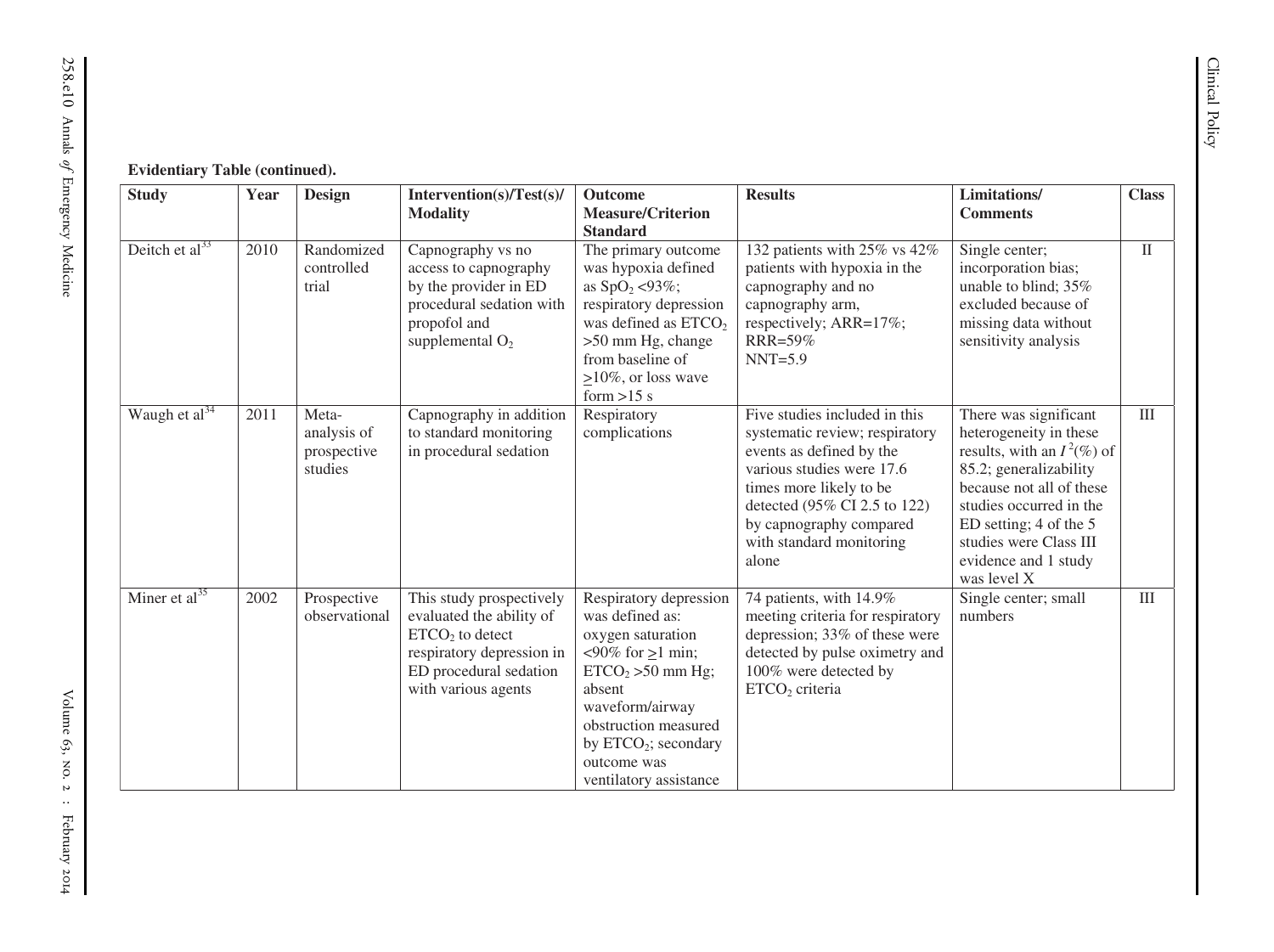| <b>Study</b>                   | Year | <b>Design</b>                                                               | Intervention(s)/Test(s)/<br><b>Modality</b>                                                                                                                                                                                                                                 | <b>Outcome</b><br><b>Measure/Criterion</b><br><b>Standard</b>                                                                                                                                                                                           | <b>Results</b>                                                                                                                                                                          | Limitations/<br><b>Comments</b>                                                                                                                                    | <b>Class</b> |
|--------------------------------|------|-----------------------------------------------------------------------------|-----------------------------------------------------------------------------------------------------------------------------------------------------------------------------------------------------------------------------------------------------------------------------|---------------------------------------------------------------------------------------------------------------------------------------------------------------------------------------------------------------------------------------------------------|-----------------------------------------------------------------------------------------------------------------------------------------------------------------------------------------|--------------------------------------------------------------------------------------------------------------------------------------------------------------------|--------------|
| Burton et $\overline{al^{36}}$ | 2006 | Prospective<br>observational                                                | Detection of acute<br>respiratory events with<br>$ETCO2$ compared with<br>pulse oximetry or<br>clinical examination                                                                                                                                                         | Acute respiratory<br>event: $SpO2 \le 92\%$ ,<br>increased $O_2$ use,<br>BVM, oral/nasal<br>airway, repositioning,<br>or stimulation                                                                                                                    | 60 patients with 20 $(33%)$<br>acute respiratory events; 17/20<br>$(85\%)$ detected by ETCO <sub>2</sub> ;<br>70% (95% CI 58% to 82%)<br>$ETCO2$ before pulse oximetry                  | Single-center design;<br>convenience sample;<br>incorporation bias;<br>study ended early; not<br>all of these outcomes<br>are likely to be<br>clinically important | $\rm III$    |
| Deitch et $a^{37}$             | 2008 | Randomized<br>controlled<br>trial of<br>supplemental<br>$O2$ vs room<br>air | Supplemental $O_2$ vs<br>room air to reduce<br>hypoxia in ED<br>procedural sedation with<br>propofol; evaluation of<br>blinded capnography in<br>detecting respiratory<br>depression compared<br>with physician<br>assessment was a<br>secondary hypothesis of<br>the trial | Primary outcome was<br>hypoxia defined as<br>oxygen saturation<br>$\geq$ 93%; secondary<br>outcome was detection<br>of respiratory<br>depression defined as<br>hypoxia, $ETCO2 > 10$<br>mm Hg from baseline<br>or loss of ETCO <sub>2</sub><br>waveform | 110 patients; 52 with<br>respiratory depression; 9 with<br>both hypoxia and respiratory<br>depression criteria, 16 with<br>only hypoxia, and 27 with only<br>ETCO <sub>2</sub> criteria | Single center;<br>incorporation bias; not<br>the primary hypothesis<br>of study                                                                                    | III          |
| Vargo et al <sup>38</sup>      | 2002 | Prospective<br>blinded<br>observational                                     | Provider observation vs<br>pulse oximetry <90% vs<br>capnography >25%<br>difference from baseline<br>value in GI endoscopy                                                                                                                                                  | Outcomes: apnea $>30$<br>s; disordered<br>respiration defined as<br>45 s containing 30 s of<br>apnea; alveolar<br>hypoventilation<br>defined as $ETCO2$<br>$\geq$ 25% baseline value;<br>and hypoxia defined<br>as pulse oximetry<br>$<90\%$            | 49 patients enrolled; 54<br>episodes of disordered<br>respiration in 28 patients; 50%<br>detected by pulse oximetry,<br>0% by observation, and 100%<br>by capnography                   | Generalizability;<br>incorporation bias                                                                                                                            | $\rm III$    |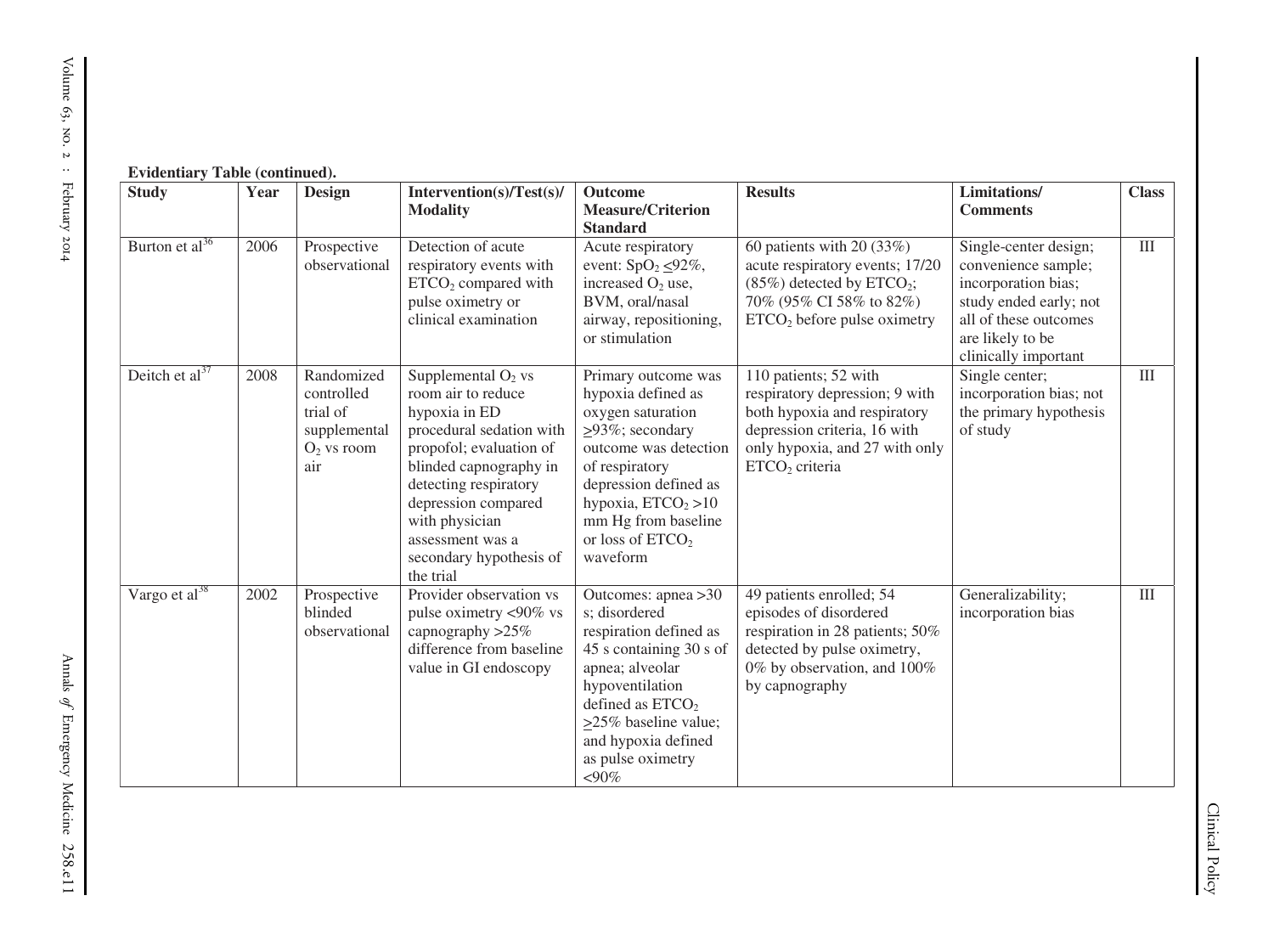| <b>Study</b>               | Year | <b>Design</b>                     | Intervention(s)/Test(s)/<br><b>Modality</b>                                                                                                                                                                                                                                                  | <b>Outcome</b><br><b>Measure/Criterion</b><br><b>Standard</b>                                                                                                                                                                                                | <b>Results</b>                                                                                                                                                 | <b>Limitations/</b><br><b>Comments</b>                                                                                                                                    | <b>Class</b>       |
|----------------------------|------|-----------------------------------|----------------------------------------------------------------------------------------------------------------------------------------------------------------------------------------------------------------------------------------------------------------------------------------------|--------------------------------------------------------------------------------------------------------------------------------------------------------------------------------------------------------------------------------------------------------------|----------------------------------------------------------------------------------------------------------------------------------------------------------------|---------------------------------------------------------------------------------------------------------------------------------------------------------------------------|--------------------|
| Deitch et $al43$           | 2007 | Randomized<br>controlled<br>trial | Supplemental $O_2$ vs<br>room air to reduce<br>hypoxia in ED<br>procedural sedation with<br>midazolam and fentanyl;<br>evaluation of blinded<br>capnography in<br>detecting respiratory<br>depression compared<br>with physician<br>assessment was a<br>secondary hypothesis of<br>the trial | Primary outcome was<br>hypoxia defined as<br>oxygen saturation<br><90%; secondary<br>outcome of respiratory<br>depression was<br>defined as hypoxia,<br>ETCO <sub>2</sub> change of >10<br>mm Hg from baseline,<br>or loss of $ETCO2$<br>waveform            | 80 patients, 11 with hypoxia<br>and 28 with respiratory<br>depression; physicians<br>detected 0 of 28 with<br>respiratory depression, but no<br>adverse events | Single center;<br>incorporation bias in<br>the definition of<br>respiratory depression;<br>evaluation of<br>capnography was not<br>the primary hypothesis<br>of the study | $\mathop{\rm III}$ |
| Deitch et al <sup>44</sup> | 2011 | Randomized<br>controlled<br>trial | High-flow $O_2$ vs room<br>air to reduce hypoxia in<br>ED procedural sedation<br>with midazolam and<br>fentanyl; evaluation of<br>blinded capnography in<br>detecting respiratory<br>depression<br>compared with physician<br>assessment was a<br>secondary hypothesis of<br>the trial       | Primary outcome was<br>hypoxia defined as<br>oxygen saturation<br><93%; secondary<br>outcome of respiratory<br>depression was<br>defined as $ETCO2$<br>change of $>50$ mm<br>$Hg$ , $>10$ mm $Hg$<br>change from baseline,<br>or loss of $ETCO2$<br>waveform | 117 patients analyzed; 58<br>patients developed respiratory<br>depression and only 29 of<br>these developed hypoxia                                            | Single center;<br>incorporation bias in<br>the definition of<br>respiratory depression;<br>evaluation of<br>capnography was not<br>the primary hypothesis<br>of the study | ΠI                 |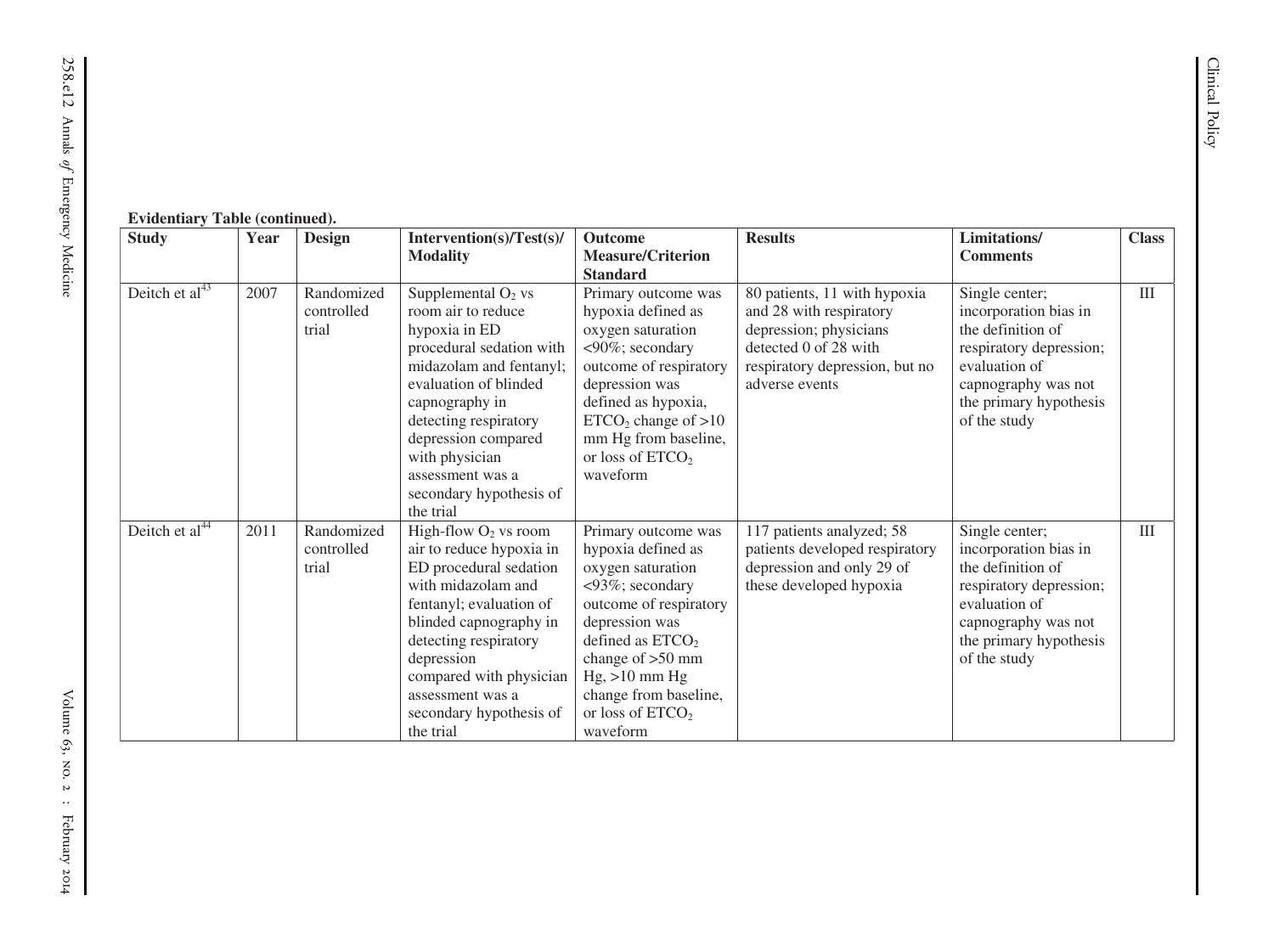| <b>Evidentiary Table (continued).</b> |      |                                                                                  |                                                                                                                                                                                                                           |                                                                                                                                                                                                                                                                                                                                                             |                                                                                                                                                                                                                                      |                                                                                                                                                                                                        |                             |
|---------------------------------------|------|----------------------------------------------------------------------------------|---------------------------------------------------------------------------------------------------------------------------------------------------------------------------------------------------------------------------|-------------------------------------------------------------------------------------------------------------------------------------------------------------------------------------------------------------------------------------------------------------------------------------------------------------------------------------------------------------|--------------------------------------------------------------------------------------------------------------------------------------------------------------------------------------------------------------------------------------|--------------------------------------------------------------------------------------------------------------------------------------------------------------------------------------------------------|-----------------------------|
| <b>Study</b>                          | Year | <b>Design</b>                                                                    | Intervention(s)/Test(s)/<br><b>Modality</b>                                                                                                                                                                               | <b>Outcome</b><br><b>Measure/Criterion</b><br><b>Standard</b>                                                                                                                                                                                                                                                                                               | <b>Results</b>                                                                                                                                                                                                                       | Limitations/<br><b>Comments</b>                                                                                                                                                                        | <b>Class</b>                |
| Anderson et<br>$al^{45}$              | 2007 | Prospective<br>observational<br>study;<br>pediatric<br>orthopedic<br>procedures  | Detection of apnea or<br>airway obstruction with<br>capnography compared<br>with pulse oximetry or<br>clinical examination in<br>patients receiving opioid<br>and propofol, as well as<br>supplemental $O_2$              | First to detect adverse<br>respiratory events:<br>hypoxia, hypercarbia,<br>or apnea; hypoxia was<br>defined as oxygen<br>saturation <90% at<br>4,330 feet elevation;<br>hypercarbia was<br>$ETCO2 > 50$ mm Hg or<br>$>10\%$ increase from<br>baseline; apnea was<br>defined as cessation of<br>spontaneous breathing<br>$>30$ s or absent $CO2$<br>waveform | 125 patients enrolled and 14<br>adverse airway or respiratory<br>events; apnea (5/5) was<br>detected by capnography<br>before pulse oximetry; airway<br>obstruction $(6/10)$ was<br>detected by capnography<br>before pulse oximetry | Single-center design;<br>limited to children;<br>convenience sample; no<br>blinding; incorporation<br>bias because ETCO <sub>2</sub><br>was used in the<br>definition of adverse<br>respiratory events | $\rm III$                   |
| Sivilotti et al $46$                  | 2010 | Prospective<br>observational<br>nested in a<br>randomized<br>controlled<br>trial | Capnography vs pulse<br>oximetry in first<br>detection of respiratory<br>depression; this study<br>was nested in a<br>randomized controlled<br>trial of propofol sedation<br>with either low-dose<br>ketamine or fentanyl | Composite endpoint of<br>respiratory events<br>includes oxygen<br>desaturation <92% and<br>hypoventilation<br>defined as $ETCO2 > 50$<br>mm Hg, a rise of 10<br>mm Hg from baseline,<br>or loss of waveform                                                                                                                                                 | 63 patients were enrolled and<br>36 (57%) developed $O_2$<br>desaturation at some point;<br>hypoventilation was associated<br>with hypoxia crude $OR=1.4$ ;<br>hypoventilation did not<br>precede hypoxia in any patient             | Study was not designed<br>to answer this clinical<br>question; incorporation<br>bias for all outcomes                                                                                                  | $\mathop{\rm III}\nolimits$ |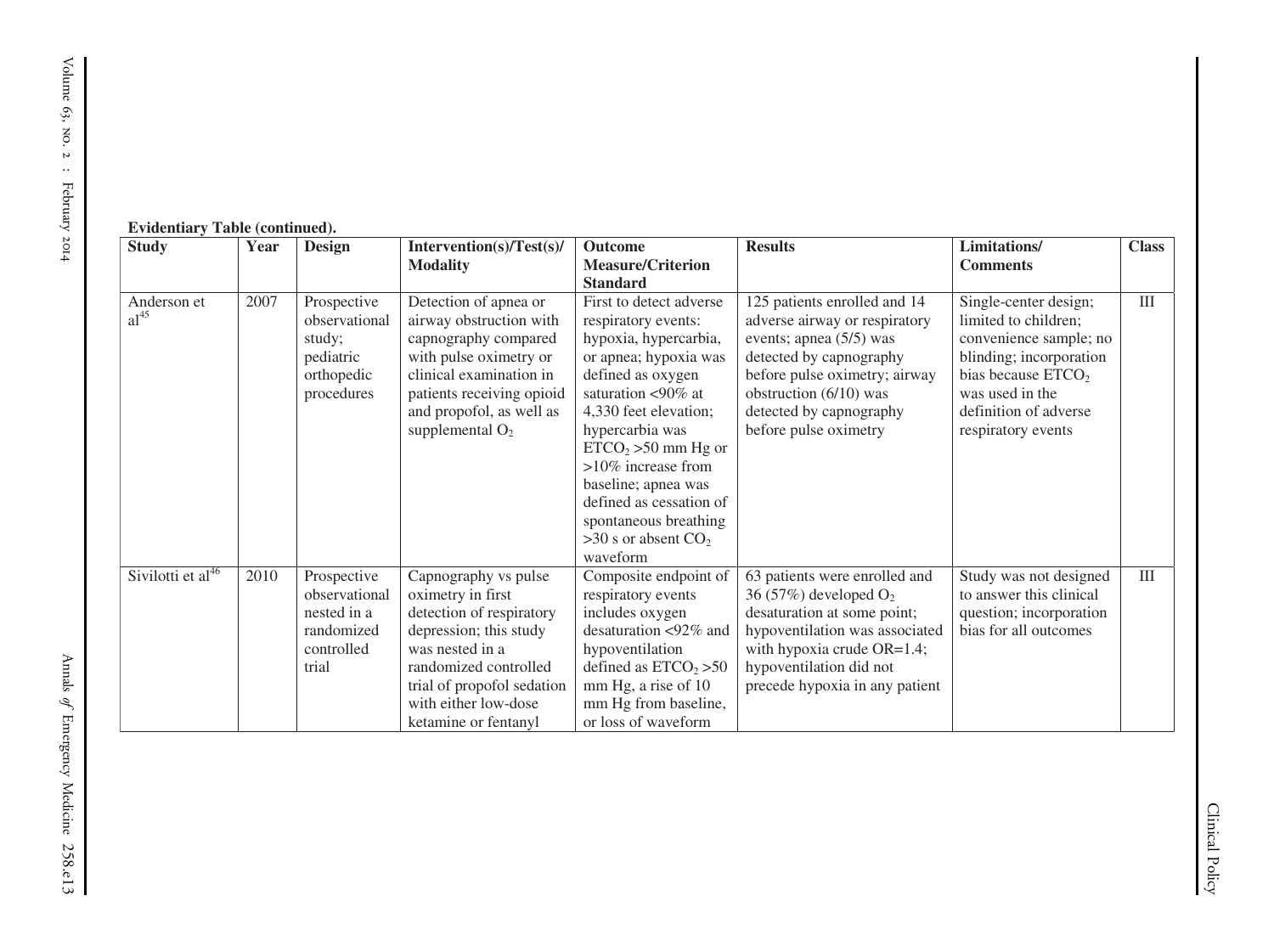| <b>Study</b>       | Year | <b>Design</b>                                         | Intervention(s)/Test(s)/<br><b>Modality</b>                                                                                                                          | <b>Outcome</b><br><b>Measure/Criterion</b><br><b>Standard</b>                               | <b>Results</b>                                                                                                                                                   | Limitations/<br><b>Comments</b>                                                                                                                                                                                                                                                                                                                        | <b>Class</b>       |
|--------------------|------|-------------------------------------------------------|----------------------------------------------------------------------------------------------------------------------------------------------------------------------|---------------------------------------------------------------------------------------------|------------------------------------------------------------------------------------------------------------------------------------------------------------------|--------------------------------------------------------------------------------------------------------------------------------------------------------------------------------------------------------------------------------------------------------------------------------------------------------------------------------------------------------|--------------------|
| Sacchetti et $a58$ | 2007 | Retrospective<br>review of<br>prospective<br>database | Procedural sedation and<br>analgesia with physician<br>doing both sedation and<br>procedure vs physician<br>doing only sedation                                      | Complication rate<br>including airway<br>obstruction, apnea,<br>hypotension, and<br>hypoxia | $N=1,028$ ; sedation on 980<br>patients; complication rate:<br>physician doing sedation and<br>procedure=4.1%, physician<br>doing sedation only=4.0%<br>(P > .9) | Did not define<br>procedural sedation;<br>excluded sedation cases<br>performed in ED but<br>not under the direction<br>of the emergency<br>physician; did not<br>control for when the<br>physician performed<br>sedation only vs<br>sedation and procedure;<br>did not assess for<br>differences in patient<br>comorbidities or<br>severity of illness | III                |
| Hogan et $al^{59}$ | 2006 | Retrospective<br>review of<br>prospective<br>database | Procedural sedation and<br>analgesia by single<br>emergency physician<br>with monitoring by<br>emergency nurse vs<br>monitoring by additional<br>emergency physician | Complication rate<br>including airway<br>obstruction, apnea,<br>hypotension, and<br>hypoxia | $N=1,028$ ; sedation on 980<br>patients; complication rate:<br>nurse monitored=4.0%,<br>physician monitored=4.2%;<br>P > .7                                      | Did not prospectively<br>determine when nurse<br>monitoring or physician<br>monitoring should<br>apply                                                                                                                                                                                                                                                 | $\mathop{\rm III}$ |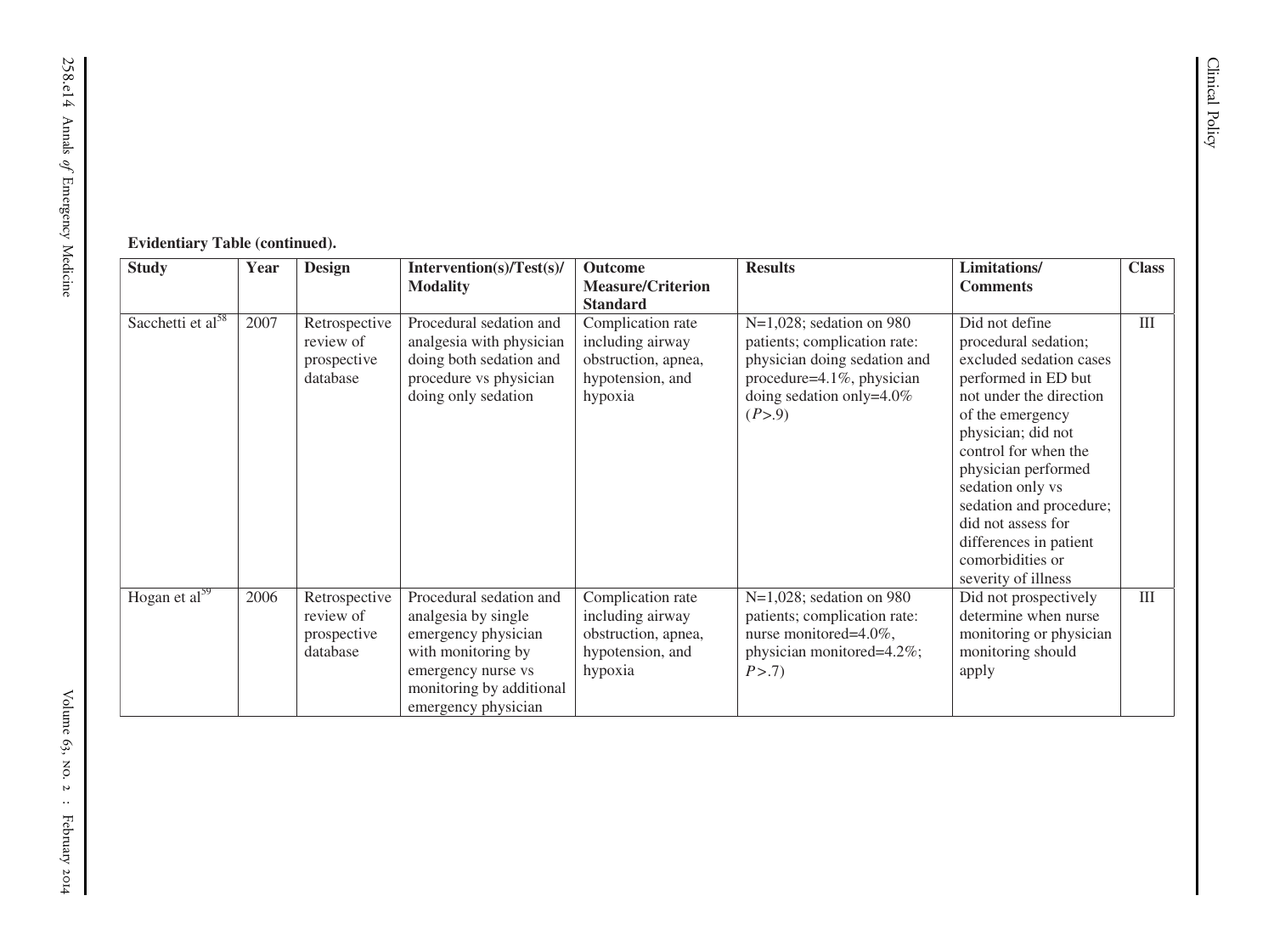| <b>Study</b>                      | Year | <b>Design</b>                                                          | Intervention(s)/Test(s)/<br><b>Modality</b>                                                                                                                                                                                                                 | <b>Outcome</b><br><b>Measure/Criterion</b><br><b>Standard</b>                                         | <b>Results</b>                                                                                                                                                                                                                                                                                                                                                                                                                                                                                                                                                                                                                                              | Limitations/<br><b>Comments</b>                                                                                                                                                                                                                                                      | <b>Class</b>                |
|-----------------------------------|------|------------------------------------------------------------------------|-------------------------------------------------------------------------------------------------------------------------------------------------------------------------------------------------------------------------------------------------------------|-------------------------------------------------------------------------------------------------------|-------------------------------------------------------------------------------------------------------------------------------------------------------------------------------------------------------------------------------------------------------------------------------------------------------------------------------------------------------------------------------------------------------------------------------------------------------------------------------------------------------------------------------------------------------------------------------------------------------------------------------------------------------------|--------------------------------------------------------------------------------------------------------------------------------------------------------------------------------------------------------------------------------------------------------------------------------------|-----------------------------|
| Vinson and<br>Hoehn <sup>60</sup> | 2013 | Retrospective,<br>consecutive<br>multicenter<br>case series            | 1 physician and 1 nurse<br>vs 2 physicians and 1<br>nurse procedural<br>sedation and analgesia in<br>ED patients requiring<br>closed reduction of<br>major joint dislocations<br>and forearm fractures                                                      | Incidence of success<br>of the procedure and<br>adverse events<br>requiring<br>intervention           | In 98.4% (435/442) patients, a<br>single emergency physician<br>simultaneously managed both<br>the procedural sedation and the<br>initial orthopedic reduction<br>without the assistance of a<br>second physician; the reduction<br>was successful or satisfactory in<br>96.6% (425/435) (95% CI 95.8%<br>to 98.8%) of these cases, with a<br>low incidence of intervention-<br>requiring adverse events (2.8%<br>[12/435]; 95% CI 1.5% to<br>4.8%); adverse events requiring<br>intervention occurred in 12<br>$(2.8\%)$ of 435 cases using the 1<br>physician and 1 nurse model and<br>in none of the 22 cases with 2<br>physicians and 1 nurse $(P=.43)$ | Retrospective chart<br>review; small numbers<br>$(N=22)$ of cases using 2<br>physicians for<br>procedural sedation and<br>analgesia; focused<br>solely on orthopedic<br>procedures so<br>generalizability to other<br>procedural sedation and<br>analgesia indications is<br>limited | $\mathop{\rm III}\nolimits$ |
| Kuypers et $al^{64}$              | 2011 | Prospective,<br>uncontrolled,<br>multicenter<br>observational<br>trial | Adult and pediatric<br>patients receiving<br>propofol by protocol<br>with initial bolus of 0.5<br>mg/kg followed by<br>repeated bolus doses as<br>needed; IV fentanyl<br>administered before<br>propofol at the<br>discretion of the<br>attending physician | Patients evaluated<br>for drug dosages<br>administered,<br>quality of sedation,<br>and adverse events | 386 patients received propofol,<br>with a median dose of 1.0<br>mg/kg; 99.5% of procedures<br>were successful; majority of<br>patients with either dislocation<br>reduction or electrical<br>cardioversion; complications<br>included apnea in 11%; BVM<br>use not reported, hypoxia in 5%,<br>hypotension in 3%; vomiting<br>noted in 1 patient                                                                                                                                                                                                                                                                                                            | Design limitations<br>included nonblinded,<br>nonrandomized<br>enrollment, with no<br>comparative group;<br>premedication not<br>standardized;<br>enrollment of patients<br>limited by physician<br>selection bias and<br>convenience                                                | $\mathop{\rm III}\nolimits$ |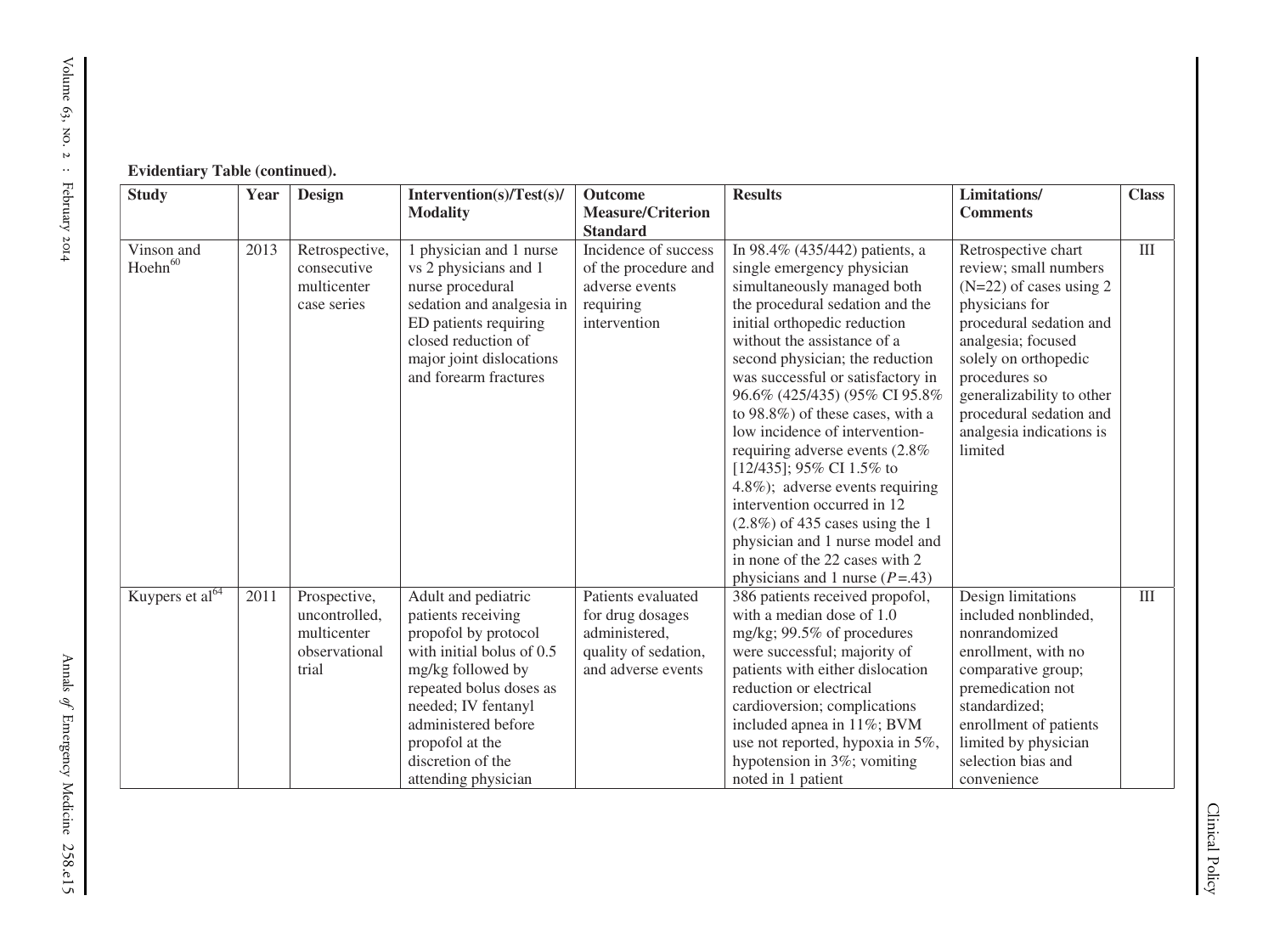| <b>Study</b>               | Year | Design         | Intervention(s)/Test(s)/ | <b>Outcome</b>           | <b>Results</b>                    | Limitations/    | <b>Class</b> |
|----------------------------|------|----------------|--------------------------|--------------------------|-----------------------------------|-----------------|--------------|
|                            |      |                | <b>Modality</b>          | <b>Measure/Criterion</b> |                                   | <b>Comments</b> |              |
|                            |      |                |                          | <b>Standard</b>          |                                   |                 |              |
| Senula et al <sup>65</sup> | 2010 | Prospective,   | Adult and pediatric      | Primary outcome          | 573 subjects enrolled and         | Flaws in design | III          |
|                            |      | controlled,    | patients receiving       | variable was the         | analyzed, with 255 enrolled       |                 |              |
|                            |      | nonrandomized, | procedural sedation      | frequency of             | before propofol use and 318       |                 |              |
|                            |      | single-center  | before and after         | propofol use for         | enrolled after propofol           |                 |              |
|                            |      | observational  | introduction of propofol | sedation; secondary      | introduction; baseline            |                 |              |
|                            |      | trial          | to ED formulary          | variables included       | characteristics were similar      |                 |              |
|                            |      |                |                          | the rate of              | between groups except for more    |                 |              |
|                            |      |                |                          | predefined observed      | male patients and more children   |                 |              |
|                            |      |                |                          | respiratory              | in the postpropofol group;        |                 |              |
|                            |      |                |                          | depression, efficacy,    | sedation performed primarily for  |                 |              |
|                            |      |                |                          | and duration of          | orthopedic procedures;            |                 |              |
|                            |      |                |                          | recovery                 | complications and procedure       |                 |              |
|                            |      |                |                          |                          | failures decreased after propofol |                 |              |
|                            |      |                |                          |                          | introduction; propofol use        |                 |              |
|                            |      |                |                          |                          | increased with time in the        |                 |              |
|                            |      |                |                          |                          | postpropofol period               |                 |              |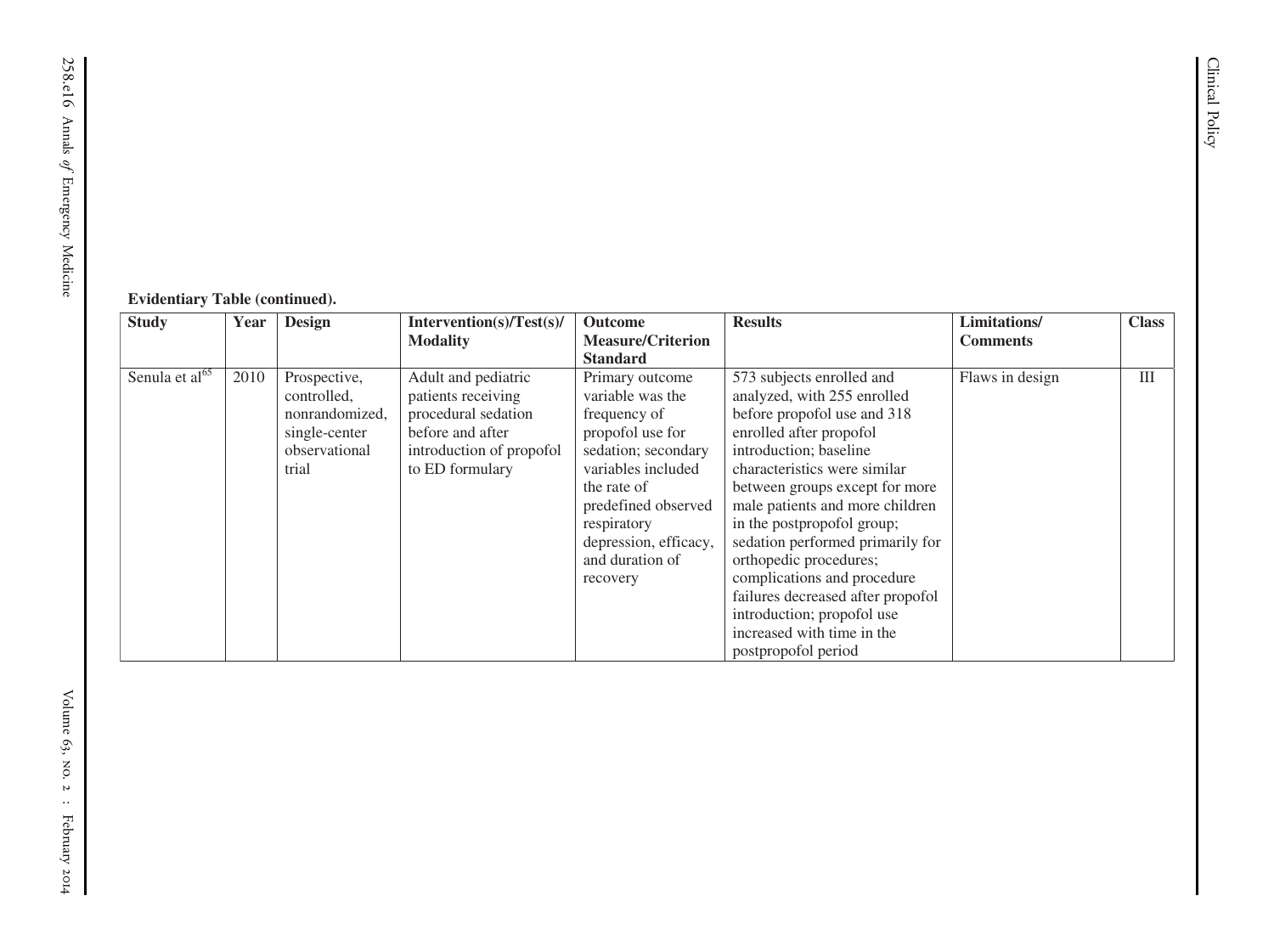| <b>Study</b>                  | Year | Design                                            | Intervention(s)/Test(s)/<br><b>Modality</b>                                                                                                                                                                            | <b>Outcome</b><br><b>Measure/Criterion</b><br><b>Standard</b>                                                                                                                                                                                                                       | <b>Results</b>                                                                                                                                                                                                                                                                                                                                                                                                                                                                                                                                                          | Limitations/<br><b>Comments</b>         | <b>Class</b> |
|-------------------------------|------|---------------------------------------------------|------------------------------------------------------------------------------------------------------------------------------------------------------------------------------------------------------------------------|-------------------------------------------------------------------------------------------------------------------------------------------------------------------------------------------------------------------------------------------------------------------------------------|-------------------------------------------------------------------------------------------------------------------------------------------------------------------------------------------------------------------------------------------------------------------------------------------------------------------------------------------------------------------------------------------------------------------------------------------------------------------------------------------------------------------------------------------------------------------------|-----------------------------------------|--------------|
| Miner et $\overline{al^{66}}$ | 2009 | Nonblinded,<br>randomized,<br>controlled<br>study | Adult patients treated<br>with IV morphine for<br>analgesia by protocol<br>and then randomized to<br>treatment protocol with<br>propofol 1.0 mg/kg<br>bolus accompanied by<br>either placebo or<br>alfentanil 10 µg/kg | Primary outcome<br>variables included<br>depth of sedation, rate<br>of predefined observed<br>respiratory depression,<br>efficacy, and duration<br>of recovery; the<br>secondary objective<br>was to compare rates<br>of clinical vs<br>subclinical respiratory<br>depression rates | 145 patients enrolled and<br>analyzed, with 74 randomized<br>to receive placebo and 71 to<br>alfentanil treatment; baseline<br>characteristics were similar<br>between groups; no significant<br>difference was observed in<br>adverse respiratory events<br>between groups except for<br>patients requiring stimulation<br>to induce breathing to resolve<br>hypoventilation, with more<br>patients requiring stimulus in<br>the alfentanil group; procedure<br>success was similar between<br>groups; recovery times were<br>longer in alfentanil-treated<br>patients | Nonblinded to patients<br>and providers | $\Pi$        |

٦